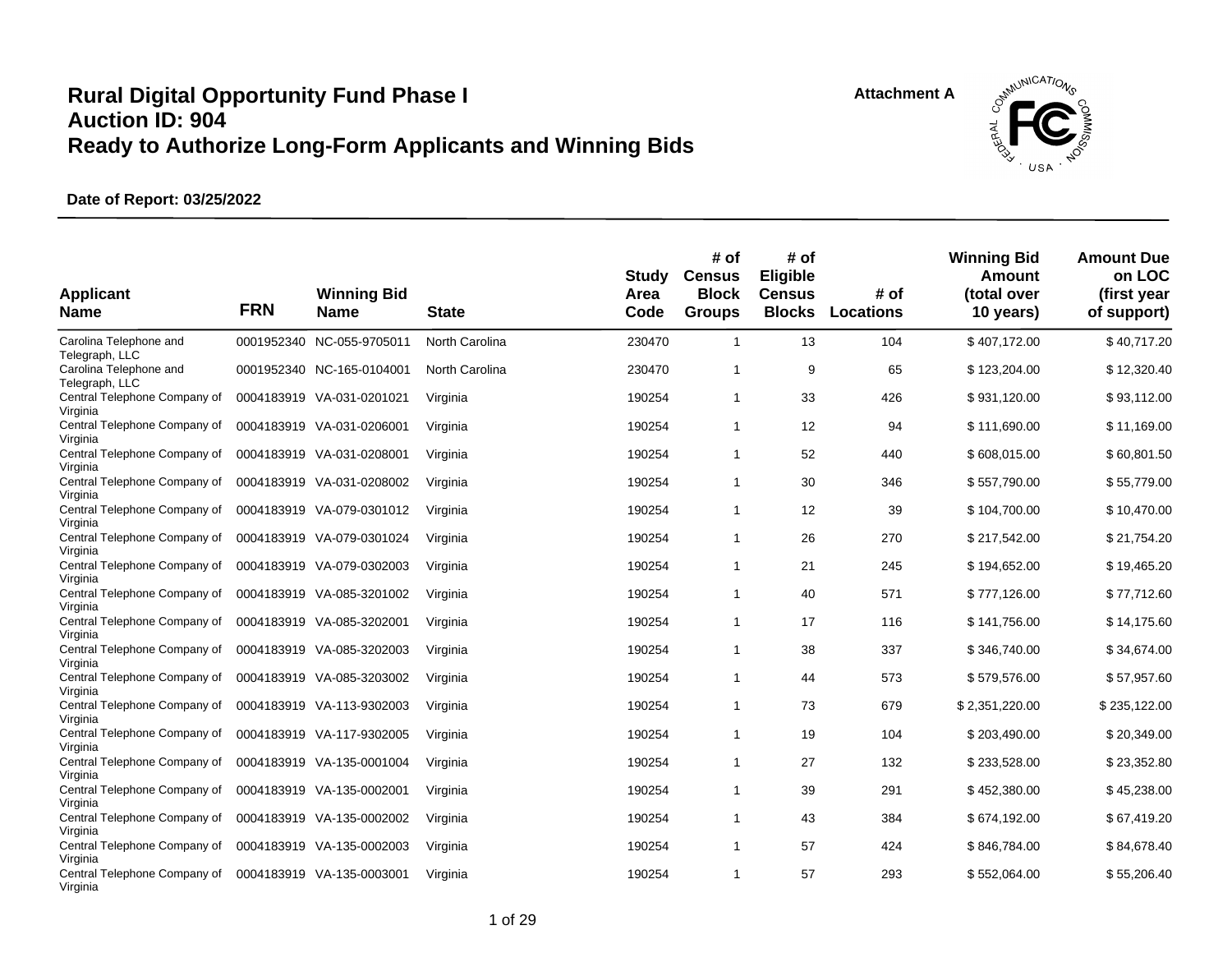



| <b>Applicant</b><br><b>Name</b>             | <b>FRN</b> | <b>Winning Bid</b><br><b>Name</b> | <b>State</b> | Study<br>Area<br>Code | # of<br><b>Census</b><br><b>Block</b><br><b>Groups</b> | # of<br>Eligible<br><b>Census</b><br><b>Blocks</b> | # of<br><b>Locations</b> | <b>Winning Bid</b><br>Amount<br>(total over<br>10 years) | <b>Amount Due</b><br>on LOC<br>(first year<br>of support) |
|---------------------------------------------|------------|-----------------------------------|--------------|-----------------------|--------------------------------------------------------|----------------------------------------------------|--------------------------|----------------------------------------------------------|-----------------------------------------------------------|
| Central Telephone Company of<br>Virginia    |            | 0004183919 VA-135-0003005         | Virginia     | 190254                | $\mathbf{1}$                                           | 35                                                 | 186                      | \$181,082.10                                             | \$18,108.21                                               |
| Central Telephone Company of<br>Virginia    |            | 0004183919 VA-135-9801001         | Virginia     | 190254                | 1                                                      | 20                                                 | 33                       | \$266,076.00                                             | \$26,607.60                                               |
| Central Telephone Company of<br>Virginia    |            | 0004183919 VA-139-0302001         | Virginia     | 190254                | 1                                                      | 52                                                 | 440                      | \$978,072.00                                             | \$97,807.20                                               |
| Central Telephone Company of                |            | 0004183919 VA-163-9304001         | Virginia     | 190254                | 1                                                      | 36                                                 | 218                      | \$609,216.00                                             | \$60,921.60                                               |
| Virginia<br>Central Telephone Company of    |            | 0004183919 VA-163-9304003         | Virginia     | 190254                | 1                                                      | 23                                                 | 122                      | \$337,566.00                                             | \$33,756.60                                               |
| Virginia<br>Central Telephone Company of    |            | 0004183919 VA-163-9304004         | Virginia     | 190254                | 1                                                      | 15                                                 | 69                       | \$261,732.00                                             | \$26,173.20                                               |
| Virginia<br>Central Virginia Services, Inc. |            | 0027729573 VA-003-0101003         | Virginia     | 199021                | 1                                                      | 18                                                 | 76                       | \$101,754.00                                             | \$10,175.40                                               |
| Central Virginia Services, Inc.             |            | 0027729573 VA-003-0104012         | Virginia     | 199021                | 1                                                      | 39                                                 | 281                      | \$568,242.00                                             | \$56,824.20                                               |
| Central Virginia Services, Inc.             | 0027729573 | VA-003-0104013                    | Virginia     | 199021                | $\mathbf{1}$                                           | 28                                                 | 128                      | \$342,606.00                                             | \$34,260.60                                               |
| Central Virginia Services, Inc.             |            | 0027729573 VA-003-0111002         | Virginia     | 199021                | 1                                                      | $\overline{2}$                                     | 8                        | \$8,466.00                                               | \$846.60                                                  |
| Central Virginia Services, Inc.             |            | 0027729573 VA-003-0111003         | Virginia     | 199021                | $\mathbf{1}$                                           | 11                                                 | 27                       | \$52,800.00                                              | \$5,280.00                                                |
| Central Virginia Services, Inc.             |            | 0027729573 VA-003-0111004         | Virginia     | 199021                | 1                                                      | $\overline{2}$                                     | 14                       | \$5,532.00                                               | \$553.20                                                  |
| Central Virginia Services, Inc.             |            | 0027729573 VA-003-0112011         | Virginia     | 199021                | $\mathbf{1}$                                           | 38                                                 | 149                      | \$214,248.00                                             | \$21,424.80                                               |
| Central Virginia Services, Inc.             |            | 0027729573 VA-003-0112012         | Virginia     | 199021                | 1                                                      | 42                                                 | 391                      | \$317,010.00                                             | \$31,701.00                                               |
| Central Virginia Services, Inc.             |            | 0027729573 VA-003-0112013         | Virginia     | 199021                | $\mathbf{1}$                                           | 57                                                 | 264                      | \$675,780.00                                             | \$67,578.00                                               |
| Central Virginia Services, Inc.             |            | 0027729573 VA-003-0112022         | Virginia     | 199021                | $\mathbf{1}$                                           | 12                                                 | 35                       | \$52,782.00                                              | \$5,278.20                                                |
| Central Virginia Services, Inc.             |            | 0027729573 VA-003-0113012         | Virginia     | 199021                | $\mathbf{1}$                                           | 14                                                 | 63                       | \$163,812.00                                             | \$16,381.20                                               |
| Central Virginia Services, Inc.             |            | 0027729573 VA-003-0113014         | Virginia     | 199021                | $\mathbf{1}$                                           | 25                                                 | 109                      | \$441,852.00                                             | \$44,185.20                                               |
| Central Virginia Services, Inc.             |            | 0027729573 VA-003-0114001         | Virginia     | 199021                | $\mathbf{1}$                                           | 32                                                 | 297                      | \$519,510.00                                             | \$51,951.00                                               |
| Central Virginia Services, Inc.             |            | 0027729573 VA-003-0114002         | Virginia     | 199021                | $\mathbf{1}$                                           | $\mathbf{1}$                                       | $\overline{2}$           | \$7,950.00                                               | \$795.00                                                  |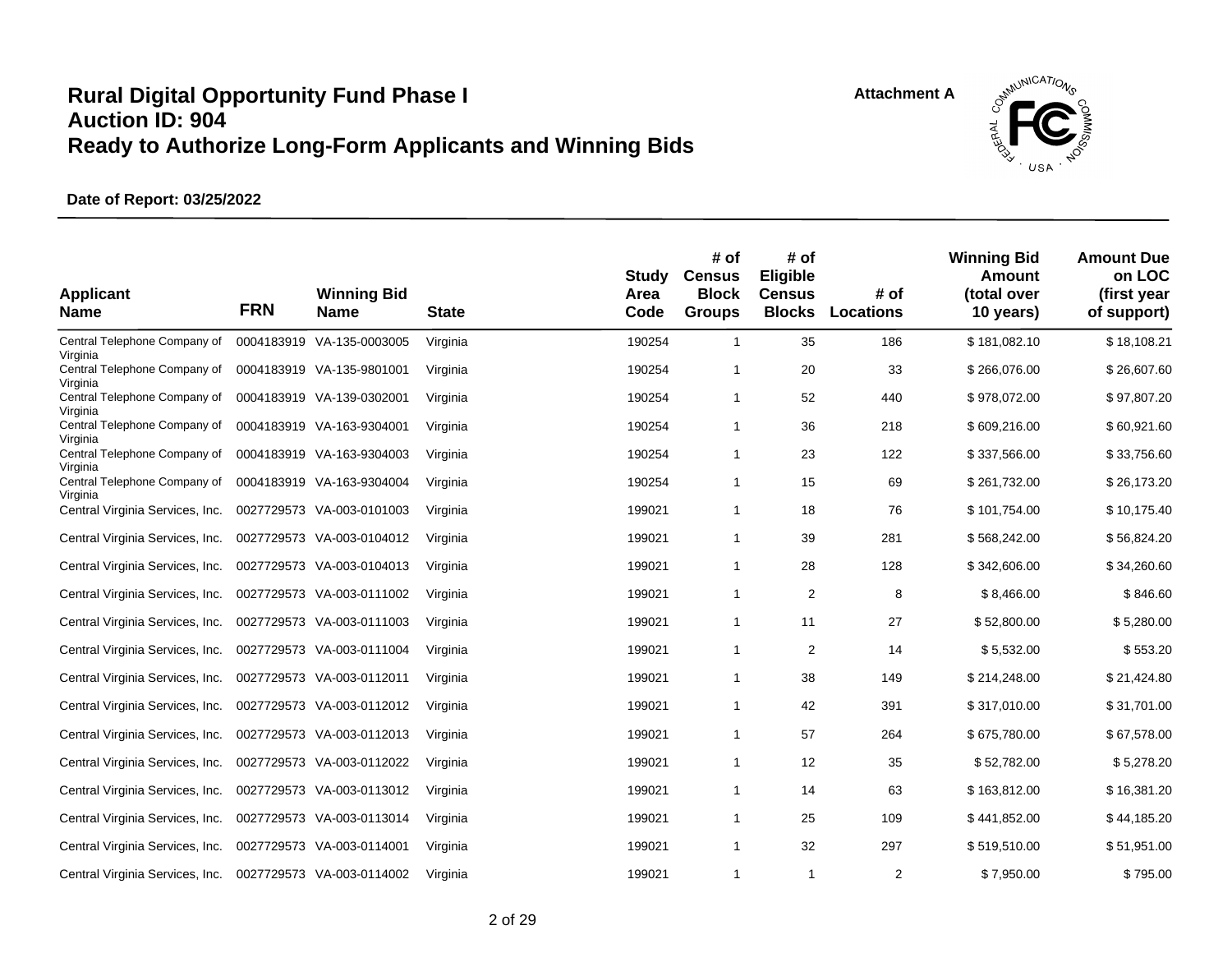

| <b>Applicant</b><br><b>Name</b> | <b>FRN</b> | <b>Winning Bid</b><br><b>Name</b> | <b>State</b> | <b>Study</b><br>Area<br>Code | # of<br><b>Census</b><br><b>Block</b><br><b>Groups</b> | # of<br>Eligible<br><b>Census</b><br><b>Blocks</b> | # of<br><b>Locations</b> | <b>Winning Bid</b><br><b>Amount</b><br>(total over<br>10 years) | <b>Amount Due</b><br>on LOC<br>(first year<br>of support) |
|---------------------------------|------------|-----------------------------------|--------------|------------------------------|--------------------------------------------------------|----------------------------------------------------|--------------------------|-----------------------------------------------------------------|-----------------------------------------------------------|
| Central Virginia Services, Inc. |            | 0027729573 VA-003-0114003         | Virginia     | 199021                       | $\mathbf{1}$                                           | 55                                                 | 290                      | \$783,876.00                                                    | \$78,387.60                                               |
| Central Virginia Services, Inc. |            | 0027729573 VA-003-0114004         | Virginia     | 199021                       | $\mathbf 1$                                            | 38                                                 | 303                      | \$796,590.00                                                    | \$79,659.00                                               |
| Central Virginia Services, Inc. |            | 0027729573 VA-009-0101001         | Virginia     | 199021                       | -1                                                     | 50                                                 | 569                      | \$598,254.00                                                    | \$59,825.40                                               |
| Central Virginia Services, Inc. |            | 0027729573 VA-009-0101002         | Virginia     | 199021                       | $\mathbf{1}$                                           | 32                                                 | 357                      | \$375,036.00                                                    | \$37,503.60                                               |
| Central Virginia Services, Inc. |            | 0027729573 VA-009-0101003         | Virginia     | 199021                       | -1                                                     | 17                                                 | 46                       | \$49,098.00                                                     | \$4,909.80                                                |
| Central Virginia Services, Inc. |            | 0027729573 VA-009-0102001         | Virginia     | 199021                       | -1                                                     | 21                                                 | 212                      | \$253,098.00                                                    | \$25,309.80                                               |
| Central Virginia Services, Inc. |            | 0027729573 VA-009-0102002         | Virginia     | 199021                       | $\mathbf 1$                                            | $\overline{4}$                                     | 32                       | \$43,026.00                                                     | \$4,302.60                                                |
| Central Virginia Services, Inc. |            | 0027729573 VA-009-0102004         | Virginia     | 199021                       | -1                                                     | 47                                                 | 426                      | \$739,344.00                                                    | \$73,934.40                                               |
| Central Virginia Services, Inc. |            | 0027729573 VA-009-0106001         | Virginia     | 199021                       | $\mathbf{1}$                                           | 22                                                 | 203                      | \$446,742.00                                                    | \$44,674.20                                               |
| Central Virginia Services, Inc. |            | 0027729573 VA-011-0402001         | Virginia     | 199021                       | -1                                                     | $\overline{7}$                                     | 73                       | \$107,838.00                                                    | \$10,783.80                                               |
| Central Virginia Services, Inc. |            | 0027729573 VA-011-0402003         | Virginia     | 199021                       | -1                                                     | 8                                                  | 64                       | \$72,138.00                                                     | \$7,213.80                                                |
| Central Virginia Services, Inc. |            | 0027729573 VA-011-0403001         | Virginia     | 199021                       | $\mathbf{1}$                                           | 17                                                 | 102                      | \$233,718.00                                                    | \$23,371.80                                               |
| Central Virginia Services, Inc. |            | 0027729573 VA-011-0403002         | Virginia     | 199021                       | $\mathbf{1}$                                           | 10                                                 | 76                       | \$84,102.00                                                     | \$8,410.20                                                |
| Central Virginia Services, Inc. |            | 0027729573 VA-011-0403003         | Virginia     | 199021                       | $\mathbf{1}$                                           | 17                                                 | 238                      | \$343,296.00                                                    | \$34,329.60                                               |
| Central Virginia Services, Inc. |            | 0027729573 VA-011-0403004         | Virginia     | 199021                       | $\mathbf 1$                                            | 6                                                  | 49                       | \$64,914.00                                                     | \$6,491.40                                                |
| Central Virginia Services, Inc. |            | 0027729573 VA-015-0712004         | Virginia     | 199021                       | $\mathbf{1}$                                           | 2                                                  | 76                       | \$143,826.00                                                    | \$14,382.60                                               |
| Central Virginia Services, Inc. |            | 0027729573 VA-029-9301011         | Virginia     | 199021                       | $\mathbf{1}$                                           | 12                                                 | 76                       | \$104,106.00                                                    | \$10,410.60                                               |
| Central Virginia Services, Inc. |            | 0027729573 VA-029-9301012         | Virginia     | 199021                       | $\mathbf{1}$                                           | 23                                                 | 160                      | \$381,132.00                                                    | \$38,113.20                                               |
| Central Virginia Services, Inc. |            | 0027729573 VA-029-9301021         | Virginia     | 199021                       | $\mathbf 1$                                            | 27                                                 | 204                      | \$434,826.00                                                    | \$43,482.60                                               |
| Central Virginia Services, Inc. |            | 0027729573 VA-029-9301022         | Virginia     | 199021                       | $\mathbf{1}$                                           | 18                                                 | 225                      | \$186,054.00                                                    | \$18,605.40                                               |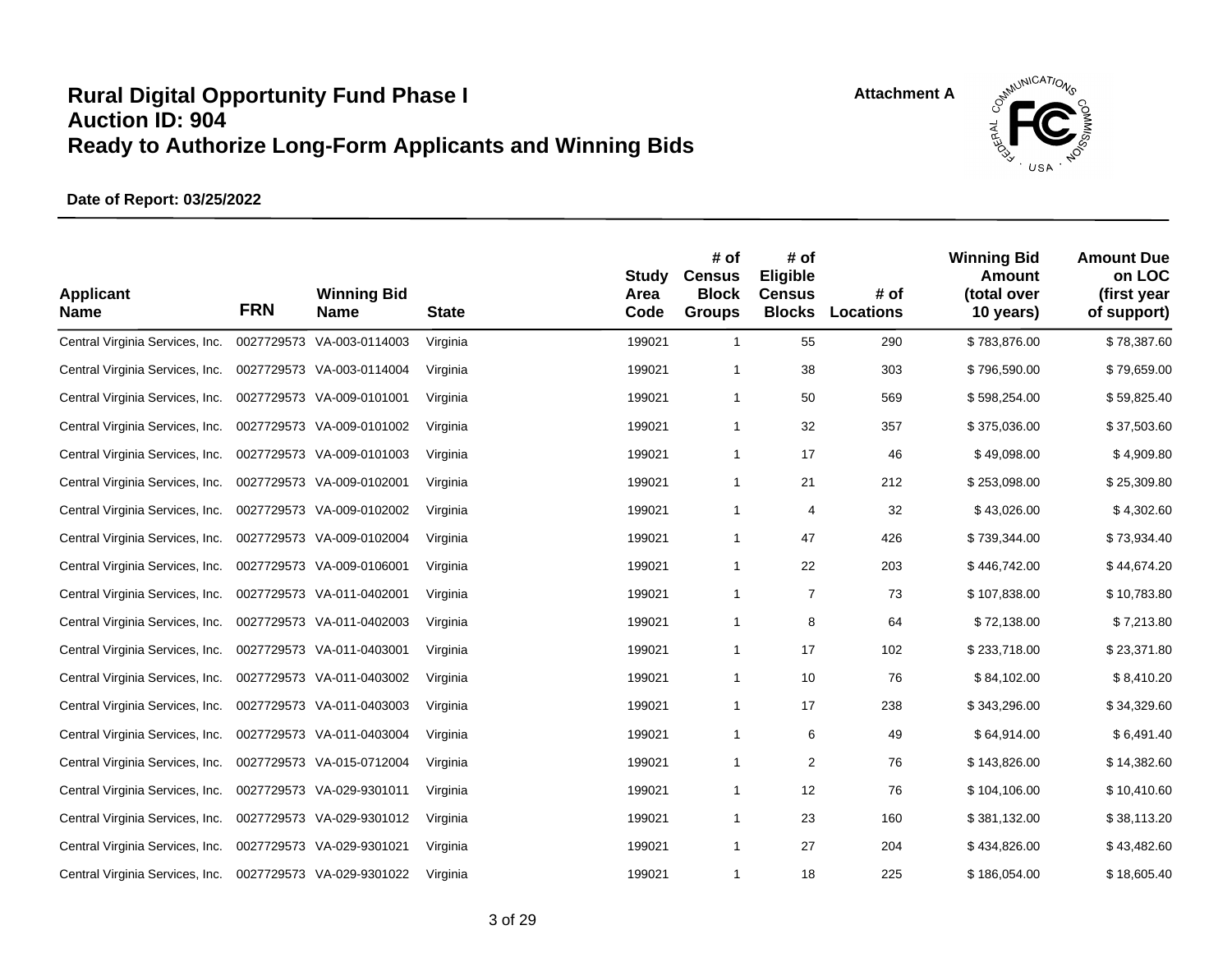

| <b>Applicant</b><br><b>Name</b> | <b>FRN</b> | <b>Winning Bid</b><br>Name | <b>State</b> | <b>Study</b><br>Area<br>Code | # of<br><b>Census</b><br><b>Block</b><br><b>Groups</b> | # of<br>Eligible<br><b>Census</b><br><b>Blocks</b> | # of<br><b>Locations</b> | <b>Winning Bid</b><br>Amount<br>(total over<br>10 years) | <b>Amount Due</b><br>on LOC<br>(first year<br>of support) |
|---------------------------------|------------|----------------------------|--------------|------------------------------|--------------------------------------------------------|----------------------------------------------------|--------------------------|----------------------------------------------------------|-----------------------------------------------------------|
| Central Virginia Services, Inc. |            | 0027729573 VA-029-9301023  | Virginia     | 199021                       | $\mathbf{1}$                                           | 25                                                 | 170                      | \$203,184.00                                             | \$20,318.40                                               |
| Central Virginia Services, Inc. |            | 0027729573 VA-029-9302012  | Virginia     | 199021                       | 1                                                      | 43                                                 | 339                      | \$398,292.00                                             | \$39,829.20                                               |
| Central Virginia Services, Inc. |            | 0027729573 VA-029-9302013  | Virginia     | 199021                       | 1                                                      | 30                                                 | 140                      | \$329,142.00                                             | \$32,914.20                                               |
| Central Virginia Services, Inc. |            | 0027729573 VA-029-9302022  | Virginia     | 199021                       | $\mathbf{1}$                                           | 43                                                 | 213                      | \$529,578.00                                             | \$52,957.80                                               |
| Central Virginia Services, Inc. |            | 0027729573 VA-029-9302023  | Virginia     | 199021                       | 1                                                      | 15                                                 | 103                      | \$179,376.00                                             | \$17,937.60                                               |
| Central Virginia Services, Inc. |            | 0027729573 VA-031-0201012  | Virginia     | 199021                       | 1                                                      | 16                                                 | 69                       | \$173,076.00                                             | \$17,307.60                                               |
| Central Virginia Services, Inc. |            | 0027729573 VA-031-0201013  | Virginia     | 199021                       | 1                                                      | 33                                                 | 359                      | \$481,284.00                                             | \$48,128.40                                               |
| Central Virginia Services, Inc. |            | 0027729573 VA-049-9301001  | Virginia     | 199021                       | 1                                                      | 9                                                  | 32                       | \$29,328.00                                              | \$2,932.80                                                |
| Central Virginia Services, Inc. |            | 0027729573 VA-049-9301002  | Virginia     | 199021                       | 1                                                      | 21                                                 | 261                      | \$280,266.00                                             | \$28,026.60                                               |
| Central Virginia Services, Inc. |            | 0027729573 VA-049-9301003  | Virginia     | 199021                       | 1                                                      | 21                                                 | 171                      | \$159,750.00                                             | \$15,975.00                                               |
| Central Virginia Services, Inc. |            | 0027729573 VA-065-0201011  | Virginia     | 199021                       | 1                                                      | 10                                                 | 48                       | \$51,372.00                                              | \$5,137.20                                                |
| Central Virginia Services, Inc. |            | 0027729573 VA-065-0201012  | Virginia     | 199021                       | 1                                                      | 8                                                  | 10                       | \$37,710.00                                              | \$3,771.00                                                |
| Central Virginia Services, Inc. |            | 0027729573 VA-065-0201013  | Virginia     | 199021                       | 1                                                      | 3                                                  | 5                        | \$23,676.00                                              | \$2,367.60                                                |
| Central Virginia Services, Inc. |            | 0027729573 VA-065-0201021  | Virginia     | 199021                       | 1                                                      | 5                                                  | 13                       | \$14,952.00                                              | \$1,495.20                                                |
| Central Virginia Services, Inc. |            | 0027729573 VA-065-0202001  | Virginia     | 199021                       | 1                                                      | 28                                                 | 252                      | \$334,560.00                                             | \$33,456.00                                               |
| Central Virginia Services, Inc. |            | 0027729573 VA-065-0202002  | Virginia     | 199021                       | 1                                                      | 57                                                 | 333                      | \$835,919.50                                             | \$83,591.95                                               |
| Central Virginia Services, Inc. |            | 0027729573 VA-065-0202003  | Virginia     | 199021                       | 1                                                      | 26                                                 | 71                       | \$305,640.00                                             | \$30,564.00                                               |
| Central Virginia Services, Inc. |            | 0027729573 VA-065-0202004  | Virginia     | 199021                       | 1                                                      | 29                                                 | 194                      | \$379,792.00                                             | \$37,979.20                                               |
| Central Virginia Services, Inc. |            | 0027729573 VA-065-0203001  | Virginia     | 199021                       | 1                                                      | 31                                                 | 66                       | \$181,566.00                                             | \$18,156.60                                               |
| Central Virginia Services, Inc. |            | 0027729573 VA-065-0203002  | Virginia     | 199021                       | 1                                                      | 14                                                 | 74                       | \$220,992.00                                             | \$22,099.20                                               |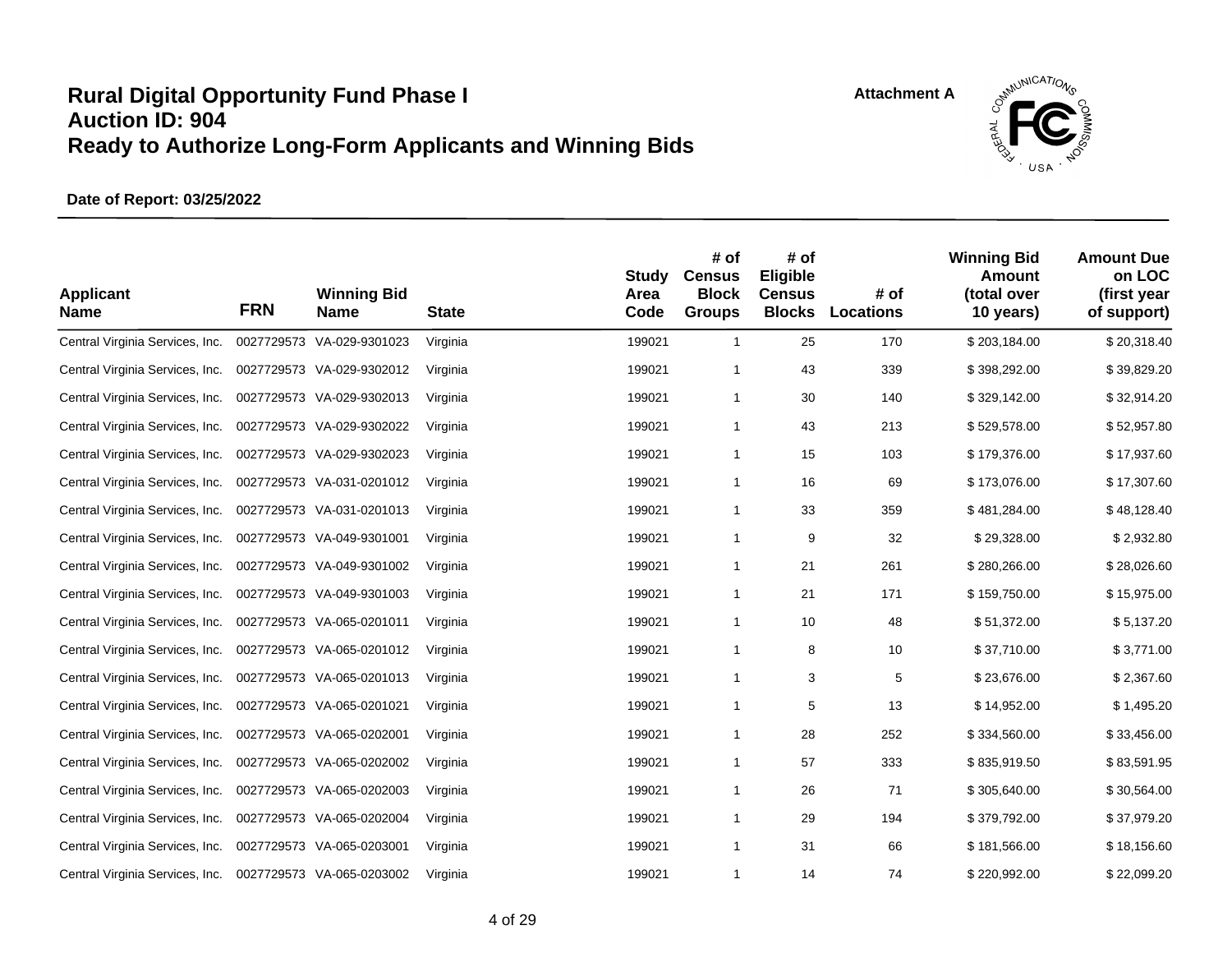

| <b>Applicant</b><br><b>Name</b> | <b>FRN</b> | <b>Winning Bid</b><br>Name | <b>State</b> | <b>Study</b><br>Area<br>Code | # of<br><b>Census</b><br><b>Block</b><br><b>Groups</b> | # of<br>Eligible<br><b>Census</b><br><b>Blocks</b> | # of<br><b>Locations</b> | <b>Winning Bid</b><br><b>Amount</b><br>(total over<br>10 years) | <b>Amount Due</b><br>on LOC<br>(first year<br>of support) |
|---------------------------------|------------|----------------------------|--------------|------------------------------|--------------------------------------------------------|----------------------------------------------------|--------------------------|-----------------------------------------------------------------|-----------------------------------------------------------|
| Central Virginia Services, Inc. |            | 0027729573 VA-075-4002001  | Virginia     | 199021                       | $\mathbf{1}$                                           | 17                                                 | 195                      | \$239,460.00                                                    | \$23,946.00                                               |
| Central Virginia Services, Inc. |            | 0027729573 VA-075-4002003  | Virginia     | 199021                       | 1                                                      | 23                                                 | 235                      | \$246,445.00                                                    | \$24,644.50                                               |
| Central Virginia Services, Inc. |            | 0027729573 VA-075-4004001  | Virginia     | 199021                       | 1                                                      | 16                                                 | 129                      | \$138,653.00                                                    | \$13,865.30                                               |
| Central Virginia Services, Inc. |            | 0027729573 VA-075-4004002  | Virginia     | 199021                       | 1                                                      | $\mathbf{1}$                                       | $\mathbf{1}$             | \$4,002.00                                                      | \$400.20                                                  |
| Central Virginia Services, Inc. |            | 0027729573 VA-075-4004003  | Virginia     | 199021                       | $\mathbf{1}$                                           | 11                                                 | 365                      | \$424,194.00                                                    | \$42,419.40                                               |
| Central Virginia Services, Inc. |            | 0027729573 VA-075-4005001  | Virginia     | 199021                       | 1                                                      | 24                                                 | 477                      | \$767,502.00                                                    | \$76,750.20                                               |
| Central Virginia Services, Inc. |            | 0027729573 VA-075-4005002  | Virginia     | 199021                       | 1                                                      | 15                                                 | 301                      | \$303,702.00                                                    | \$30,370.20                                               |
| Central Virginia Services, Inc. |            | 0027729573 VA-075-4005003  | Virginia     | 199021                       | $\mathbf{1}$                                           | 14                                                 | 375                      | \$492,534.00                                                    | \$49,253.40                                               |
| Central Virginia Services, Inc. |            | 0027729573 VA-109-9501001  | Virginia     | 199021                       | $\mathbf{1}$                                           | 146                                                | 1,525                    | \$779,406.00                                                    | \$77,940.60                                               |
| Central Virginia Services, Inc. |            | 0027729573 VA-109-9501002  | Virginia     | 199021                       | $\mathbf{1}$                                           | 90                                                 | 1,446                    | \$639,630.00                                                    | \$63,963.00                                               |
| Central Virginia Services, Inc. |            | 0027729573 VA-109-9501003  | Virginia     | 199021                       | 1                                                      | 21                                                 | 442                      | \$237,126.00                                                    | \$23,712.60                                               |
| Central Virginia Services, Inc. |            | 0027729573 VA-109-9501004  | Virginia     | 199021                       | $\mathbf{1}$                                           | 44                                                 | 889                      | \$657,972.00                                                    | \$65,797.20                                               |
| Central Virginia Services, Inc. |            | 0027729573 VA-109-9502011  | Virginia     | 199021                       | 1                                                      | 28                                                 | 312                      | \$268,731.00                                                    | \$26,873.10                                               |
| Central Virginia Services, Inc. |            | 0027729573 VA-109-9502012  | Virginia     | 199021                       | 1                                                      | 6                                                  | 118                      | \$108,174.00                                                    | \$10,817.40                                               |
| Central Virginia Services, Inc. |            | 0027729573 VA-109-9502013  | Virginia     | 199021                       | 1                                                      | 11                                                 | 143                      | \$180,252.00                                                    | \$18,025.20                                               |
| Central Virginia Services, Inc. |            | 0027729573 VA-109-9502021  | Virginia     | 199021                       | 1                                                      | 86                                                 | 1,246                    | \$535,824.00                                                    | \$53,582.40                                               |
| Central Virginia Services, Inc. |            | 0027729573 VA-109-9502022  | Virginia     | 199021                       | 1                                                      | 10                                                 | 105                      | \$121,086.00                                                    | \$12,108.60                                               |
| Central Virginia Services, Inc. |            | 0027729573 VA-109-9503001  | Virginia     | 199021                       | 1                                                      | 55                                                 | 552                      | \$444,417.00                                                    | \$44,441.70                                               |
| Central Virginia Services, Inc. |            | 0027729573 VA-109-9503002  | Virginia     | 199021                       | 1                                                      | 34                                                 | 369                      | \$323,064.00                                                    | \$32,306.40                                               |
| Central Virginia Services, Inc. |            | 0027729573 VA-109-9503003  | Virginia     | 199021                       | 1                                                      | 34                                                 | 378                      | \$266,790.00                                                    | \$26,679.00                                               |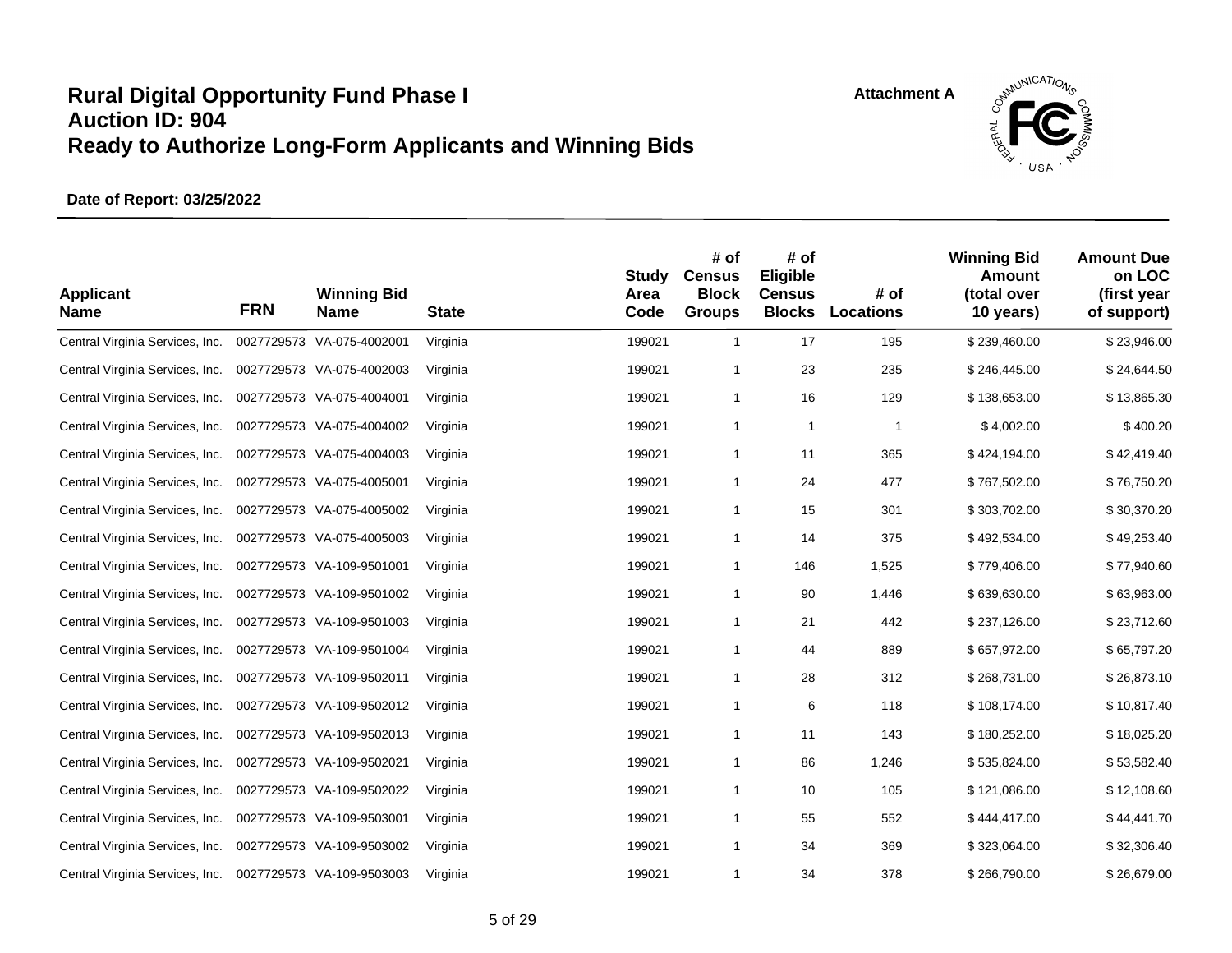

| <b>Applicant</b><br><b>Name</b> | <b>FRN</b> | <b>Winning Bid</b><br><b>Name</b> | <b>State</b> | <b>Study</b><br>Area<br>Code | # of<br><b>Census</b><br><b>Block</b><br><b>Groups</b> | # of<br>Eligible<br><b>Census</b><br><b>Blocks</b> | # of<br><b>Locations</b> | <b>Winning Bid</b><br><b>Amount</b><br>(total over<br>10 years) | <b>Amount Due</b><br>on LOC<br>(first year<br>of support) |
|---------------------------------|------------|-----------------------------------|--------------|------------------------------|--------------------------------------------------------|----------------------------------------------------|--------------------------|-----------------------------------------------------------------|-----------------------------------------------------------|
| Central Virginia Services, Inc. | 0027729573 | VA-109-9504001                    | Virginia     | 199021                       | $\mathbf{1}$                                           | 14                                                 | 364                      | \$246,780.00                                                    | \$24,678.00                                               |
| Central Virginia Services, Inc. |            | 0027729573 VA-109-9504002         | Virginia     | 199021                       | $\mathbf 1$                                            | 12                                                 | 306                      | \$427,326.00                                                    | \$42,732.60                                               |
| Central Virginia Services, Inc. |            | 0027729573 VA-109-9505001         | Virginia     | 199021                       | -1                                                     | 30                                                 | 702                      | \$375,999.00                                                    | \$37,599.90                                               |
| Central Virginia Services, Inc. |            | 0027729573 VA-109-9505002         | Virginia     | 199021                       | $\mathbf{1}$                                           | 71                                                 | 1,267                    | \$711,600.00                                                    | \$71,160.00                                               |
| Central Virginia Services, Inc. |            | 0027729573 VA-109-9505003         | Virginia     | 199021                       | -1                                                     | 82                                                 | 667                      | \$542,010.00                                                    | \$54,201.00                                               |
| Central Virginia Services, Inc. |            | 0027729573 VA-113-9301002         | Virginia     | 199021                       | -1                                                     | 34                                                 | 319                      | \$1,021,926.00                                                  | \$102,192.60                                              |
| Central Virginia Services, Inc. |            | 0027729573 VA-125-9501001         | Virginia     | 199021                       | $\mathbf 1$                                            | 55                                                 | 355                      | \$514,548.00                                                    | \$51,454.80                                               |
| Central Virginia Services, Inc. |            | 0027729573 VA-125-9501002         | Virginia     | 199021                       | -1                                                     | 34                                                 | 336                      | \$420,966.00                                                    | \$42,096.60                                               |
| Central Virginia Services, Inc. |            | 0027729573 VA-125-9501003         | Virginia     | 199021                       | -1                                                     | 24                                                 | 277                      | \$211,962.00                                                    | \$21,196.20                                               |
| Central Virginia Services, Inc. |            | 0027729573 VA-125-9501004         | Virginia     | 199021                       | -1                                                     | 40                                                 | 619                      | \$755,874.00                                                    | \$75,587.40                                               |
| Central Virginia Services, Inc. |            | 0027729573 VA-125-9502001         | Virginia     | 199021                       | -1                                                     | $\overline{7}$                                     | 108                      | \$163,692.00                                                    | \$16,369.20                                               |
| Central Virginia Services, Inc. |            | 0027729573 VA-125-9502002         | Virginia     | 199021                       | $\mathbf{1}$                                           | 46                                                 | 609                      | \$641,682.00                                                    | \$64,168.20                                               |
| Central Virginia Services, Inc. |            | 0027729573 VA-125-9502003         | Virginia     | 199021                       | -1                                                     | 11                                                 | 185                      | \$205,980.00                                                    | \$20,598.00                                               |
| Central Virginia Services, Inc. |            | 0027729573 VA-125-9502004         | Virginia     | 199021                       | $\mathbf{1}$                                           | 42                                                 | 577                      | \$682,446.00                                                    | \$68,244.60                                               |
| Central Virginia Services, Inc. |            | 0027729573 VA-125-9503001         | Virginia     | 199021                       | $\mathbf 1$                                            | 35                                                 | 322                      | \$248,568.00                                                    | \$24,856.80                                               |
| Central Virginia Services, Inc. |            | 0027729573 VA-125-9503002         | Virginia     | 199021                       | $\mathbf{1}$                                           | 19                                                 | 163                      | \$188,598.00                                                    | \$18,859.80                                               |
| Central Virginia Services, Inc. |            | 0027729573 VA-125-9503003         | Virginia     | 199021                       | $\mathbf{1}$                                           | 16                                                 | 101                      | \$303,294.00                                                    | \$30,329.40                                               |
| Central Virginia Services, Inc. |            | 0027729573 VA-125-9503004         | Virginia     | 199021                       | $\mathbf 1$                                            | 35                                                 | 430                      | \$382,614.00                                                    | \$38,261.40                                               |
| Central Virginia Services, Inc. |            | 0027729573 VA-137-1102002         | Virginia     | 199021                       | $\mathbf 1$                                            | 16                                                 | 34                       | \$130,782.00                                                    | \$13,078.20                                               |
| Central Virginia Services, Inc. |            | 0027729573 VA-137-1103003         | Virginia     | 199021                       | $\mathbf{1}$                                           | 65                                                 | 470                      | \$930,450.00                                                    | \$93,045.00                                               |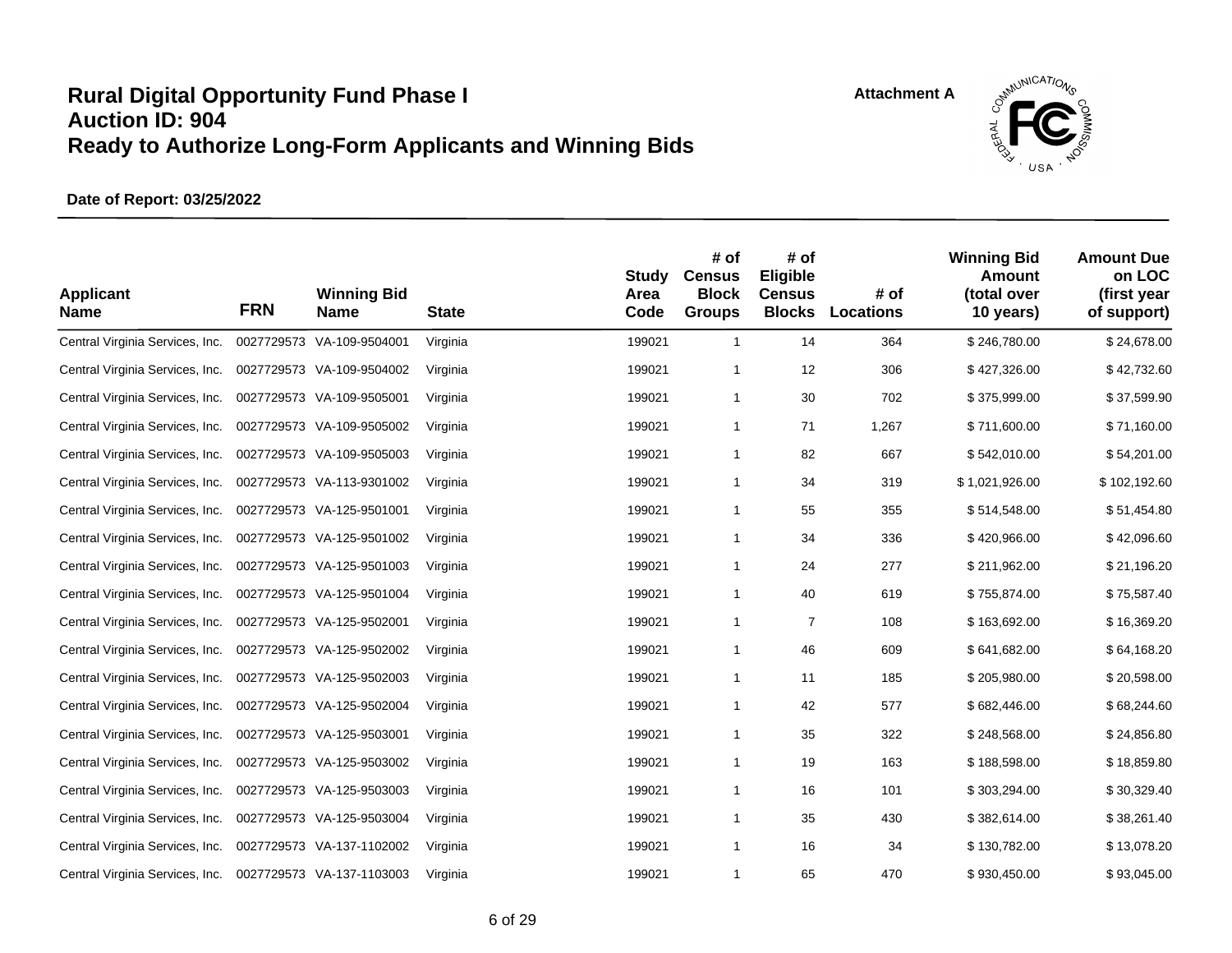

| <b>Applicant</b><br><b>Name</b>                         | <b>FRN</b> | <b>Winning Bid</b><br><b>Name</b> | <b>State</b> | <b>Study</b><br>Area<br>Code | # of<br><b>Census</b><br><b>Block</b><br><b>Groups</b> | # of<br>Eligible<br><b>Census</b><br><b>Blocks</b> | # of<br>Locations | <b>Winning Bid</b><br>Amount<br>(total over<br>10 years) | <b>Amount Due</b><br>on LOC<br>(first year<br>of support) |
|---------------------------------------------------------|------------|-----------------------------------|--------------|------------------------------|--------------------------------------------------------|----------------------------------------------------|-------------------|----------------------------------------------------------|-----------------------------------------------------------|
| Central Virginia Services, Inc.                         |            | 0027729573 VA-137-1103004         | Virginia     | 199021                       | $\mathbf{1}$                                           | 35                                                 | 647               | \$1,050,342.00                                           | \$105,034.20                                              |
| Central Virginia Services, Inc.                         |            | 0027729573 VA-145-5002001         | Virginia     | 199021                       | 1                                                      | $\overline{2}$                                     | $\overline{2}$    | \$17,652.00                                              | \$1,765.20                                                |
| Central Virginia Services, Inc.                         |            | 0027729573 VA-145-5003001         | Virginia     | 199021                       | $\mathbf{1}$                                           | 13                                                 | 30                | \$171,000.00                                             | \$17,100.00                                               |
| Central Virginia Services, Inc.                         |            | 0027729573 VA-145-5004001         | Virginia     | 199021                       | 1                                                      | 42                                                 | 433               | \$723,384.00                                             | \$72,338.40                                               |
| Central Virginia Services, Inc.                         |            | 0027729573 VA-145-5004002         | Virginia     | 199021                       | 1                                                      | 47                                                 | 865               | \$847,638.00                                             | \$84,763.80                                               |
| CenturyLink of Louisiana, LLC 0005786223 LA-003-9505003 |            |                                   | Louisiana    | 270434                       | 1                                                      | 26                                                 | 556               | \$438,403.70                                             | \$43,840.37                                               |
| CenturyLink of Louisiana, LLC 0005786223 LA-009-0309002 |            |                                   | Louisiana    | 270434                       | 1                                                      | 42                                                 | 445               | \$1,026,037.40                                           | \$102,603.74                                              |
| CenturyLink of Louisiana, LLC 0005786223 LA-013-9703001 |            |                                   | Louisiana    | 270434                       | $\mathbf{1}$                                           | 45                                                 | 374               | \$888,222.00                                             | \$88,822.20                                               |
| CenturyLink of Louisiana, LLC 0005786223 LA-013-9703002 |            |                                   | Louisiana    | 270434                       | 1                                                      | 49                                                 | 548               | \$827,394.40                                             | \$82,739.44                                               |
| CenturyLink of Louisiana, LLC 0005786223 LA-013-9703003 |            |                                   | Louisiana    | 270434                       | 1                                                      | 16                                                 | 125               | \$181,428.00                                             | \$18,142.80                                               |
| CenturyLink of Louisiana, LLC 0005786223 LA-013-9704001 |            |                                   | Louisiana    | 270434                       | 1                                                      | 53                                                 | 356               | \$1,212,648.00                                           | \$121,264.80                                              |
| CenturyLink of Louisiana, LLC 0005786223 LA-015-0112004 |            |                                   | Louisiana    | 270434                       | 1                                                      | 23                                                 | 227               | \$482,358.00                                             | \$48,235.80                                               |
| CenturyLink of Louisiana, LLC 0005786223 LA-017-0248001 |            |                                   | Louisiana    | 270434                       | $\mathbf{1}$                                           | 116                                                | 502               | \$1,749,726.00                                           | \$174,972.60                                              |
| CenturyLink of Louisiana, LLC 0005786223 LA-017-0249001 |            |                                   | Louisiana    | 270434                       | 1                                                      | 52                                                 | 278               | \$1,277,233.30                                           | \$127,723.33                                              |
| CenturyLink of Louisiana, LLC 0005786223 LA-017-0249003 |            |                                   | Louisiana    | 270434                       | 1                                                      | 21                                                 | 124               | \$439,782.00                                             | \$43,978.20                                               |
| CenturyLink of Louisiana, LLC 0005786223 LA-017-0251003 |            |                                   | Louisiana    | 270434                       | 1                                                      | 54                                                 | 234               | \$557,532.00                                             | \$55,753.20                                               |
| CenturyLink of Louisiana, LLC 0005786223 LA-019-0036001 |            |                                   | Louisiana    | 270434                       | 1                                                      | 35                                                 | 403               | \$1,126,668.00                                           | \$112,666.80                                              |
| CenturyLink of Louisiana, LLC 0005786223 LA-019-0036003 |            |                                   | Louisiana    | 270434                       | 1                                                      | 44                                                 | 476               | \$990,792.00                                             | \$99,079.20                                               |
| CenturyLink of Louisiana, LLC 0005786223 LA-039-9501002 |            |                                   | Louisiana    | 270434                       | $\mathbf{1}$                                           | 14                                                 | 184               | \$598,318.00                                             | \$59,831.80                                               |
| CenturyLink of Louisiana, LLC 0005786223 LA-039-9503002 |            |                                   | Louisiana    | 270434                       | 1                                                      | 32                                                 | 199               | \$869,526.00                                             | \$86,952.60                                               |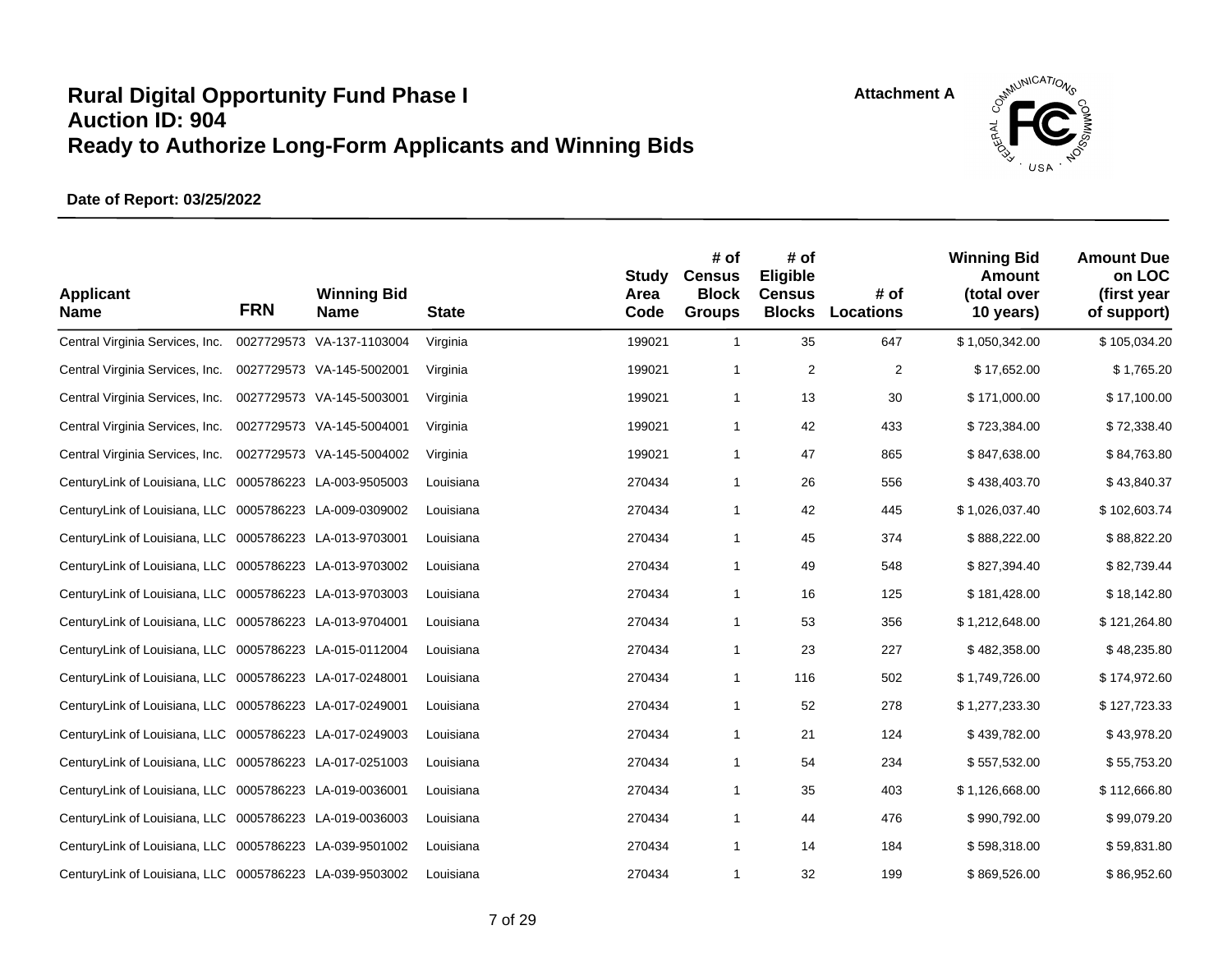

| <b>Applicant</b><br><b>Name</b>                         | <b>FRN</b> | <b>Winning Bid</b><br>Name | <b>State</b> | <b>Study</b><br>Area<br>Code | # of<br><b>Census</b><br><b>Block</b><br><b>Groups</b> | # of<br>Eligible<br><b>Census</b><br><b>Blocks</b> | # of<br>Locations | <b>Winning Bid</b><br><b>Amount</b><br>(total over<br>10 years) | <b>Amount Due</b><br>on LOC<br>(first year<br>of support) |
|---------------------------------------------------------|------------|----------------------------|--------------|------------------------------|--------------------------------------------------------|----------------------------------------------------|-------------------|-----------------------------------------------------------------|-----------------------------------------------------------|
| CenturyLink of Louisiana, LLC 0005786223 LA-039-9503005 |            |                            | Louisiana    | 270434                       | $\mathbf{1}$                                           | 20                                                 | 144               | \$197,561.00                                                    | \$19,756.10                                               |
| CenturyLink of Louisiana, LLC 0005786223 LA-039-9504002 |            |                            | Louisiana    | 270434                       | $\mathbf{1}$                                           | 15                                                 | 74                | \$96,579.00                                                     | \$9,657.90                                                |
| CenturyLink of Louisiana, LLC 0005786223 LA-041-9504003 |            |                            | Louisiana    | 270434                       | $\mathbf{1}$                                           | 64                                                 | 436               | \$893,682.00                                                    | \$89,368.20                                               |
| CenturyLink of Louisiana, LLC 0005786223 LA-053-0001002 |            |                            | Louisiana    | 270434                       | $\mathbf{1}$                                           | 62                                                 | 295               | \$1,626,205.00                                                  | \$162,620.50                                              |
| CenturyLink of Louisiana, LLC 0005786223 LA-079-0135001 |            |                            | Louisiana    | 270434                       | $\mathbf{1}$                                           | 25                                                 | 516               | \$512,634.00                                                    | \$51,263.40                                               |
| CenturyLink of Louisiana, LLC 0005786223 LA-079-0135005 |            |                            | Louisiana    | 270434                       | $\mathbf{1}$                                           | 26                                                 | 257               | \$715,524.00                                                    | \$71,552.40                                               |
| CenturyLink of Louisiana, LLC 0005786223 LA-091-9511003 |            |                            | Louisiana    | 270434                       | $\mathbf{1}$                                           | 39                                                 | 544               | \$1,084,588.40                                                  | \$108,458.84                                              |
| CenturyLink of Louisiana, LLC 0005786223 LA-091-9512001 |            |                            | Louisiana    | 270434                       | $\mathbf{1}$                                           | 22                                                 | 257               | \$737,238.00                                                    | \$73,723.80                                               |
| CenturyLink of Louisiana, LLC 0005786223 LA-115-9508001 |            |                            | Louisiana    | 270434                       | $\mathbf{1}$                                           | 8                                                  | 62                | \$212,412.00                                                    | \$21,241.20                                               |
| CenturyTel of Alabama, LLC                              |            | 0005827712 AL-005-9503001  | Alabama      | 259789                       | $\mathbf{1}$                                           | 28                                                 | 235               | \$1,046,664.00                                                  | \$104,666.40                                              |
| CenturyTel of Alabama, LLC                              |            | 0005827712 AL-005-9503002  | Alabama      | 259789                       | $\mathbf{1}$                                           | 29                                                 | 143               | \$1,137,606.00                                                  | \$113,760.60                                              |
| CenturyTel of Alabama, LLC                              |            | 0005827712 AL-005-9504001  | Alabama      | 259789                       | $\mathbf{1}$                                           | 78                                                 | 454               | \$1,688,706.90                                                  | \$168,870.69                                              |
| CenturyTel of Alabama, LLC                              |            | 0005827712 AL-013-9530001  | Alabama      | 259789                       | $\mathbf{1}$                                           | 18                                                 | 218               | \$572,700.00                                                    | \$57,270.00                                               |
| CenturyTel of Alabama, LLC                              |            | 0005827712 AL-013-9530002  | Alabama      | 259789                       | $\mathbf{1}$                                           | 32                                                 | 307               | \$1,131,150.00                                                  | \$113,115.00                                              |
| CenturyTel of Alabama, LLC                              |            | 0005827712 AL-013-9534002  | Alabama      | 259789                       | $\mathbf{1}$                                           | 74                                                 | 441               | \$1,210,890.00                                                  | \$121,089.00                                              |
| CenturyTel of Alabama, LLC                              |            | 0005827712 AL-021-0603002  | Alabama      | 259789                       | $\mathbf{1}$                                           | 65                                                 | 719               | \$1,161,288.00                                                  | \$116,128.80                                              |
| CenturyTel of Alabama, LLC                              |            | 0005827712 AL-025-9579011  | Alabama      | 259789                       | $\mathbf{1}$                                           | 21                                                 | 278               | \$835,980.00                                                    | \$83,598.00                                               |
| CenturyTel of Alabama, LLC                              |            | 0005827712 AL-027-9592001  | Alabama      | 259789                       | $\mathbf{1}$                                           | 58                                                 | 376               | \$973,541.40                                                    | \$97,354.14                                               |
| CenturyTel of Alabama, LLC                              |            | 0005827712 AL-035-9602002  | Alabama      | 259789                       | $\mathbf{1}$                                           | 63                                                 | 431               | \$2,542,926.00                                                  | \$254,292.60                                              |
| CenturyTel of Alabama, LLC                              |            | 0005827712 AL-045-0201003  | Alabama      | 259789                       | 1                                                      | 24                                                 | 136               | \$664,412.00                                                    | \$66,441.20                                               |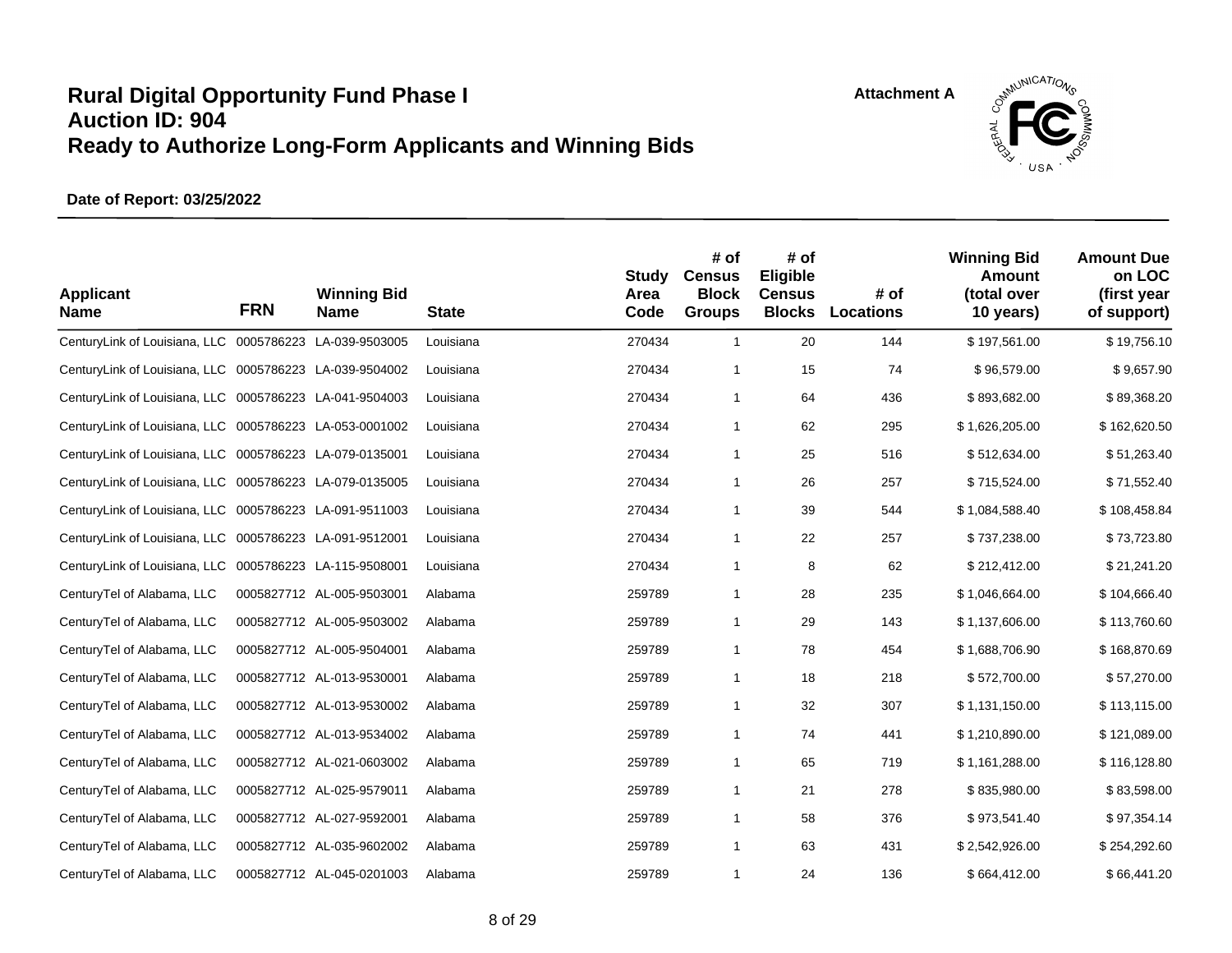

| <b>Applicant</b><br><b>Name</b> | <b>FRN</b> | <b>Winning Bid</b><br>Name | <b>State</b> | <b>Study</b><br>Area<br>Code | # of<br><b>Census</b><br><b>Block</b><br><b>Groups</b> | # of<br>Eligible<br><b>Census</b><br><b>Blocks</b> | # of<br>Locations | <b>Winning Bid</b><br>Amount<br>(total over<br>10 years) | <b>Amount Due</b><br>on LOC<br>(first year<br>of support) |
|---------------------------------|------------|----------------------------|--------------|------------------------------|--------------------------------------------------------|----------------------------------------------------|-------------------|----------------------------------------------------------|-----------------------------------------------------------|
| CenturyTel of Alabama, LLC      |            | 0005827712 AL-045-0202002  | Alabama      | 259789                       | $\mathbf{1}$                                           | 25                                                 | 311               | \$662,496.00                                             | \$66,249.60                                               |
| CenturyTel of Alabama, LLC      |            | 0005827712 AL-049-9614003  | Alabama      | 259789                       | $\mathbf{1}$                                           | 20                                                 | 187               | \$339,732.00                                             | \$33,973.20                                               |
| CenturyTel of Alabama, LLC      |            | 0005827712 AL-087-2315003  | Alabama      | 259789                       | $\mathbf{1}$                                           | 32                                                 | 280               | \$262,129.20                                             | \$26,212.92                                               |
| CenturyTel of Alabama, LLC      |            | 0005827712 AL-107-0500004  | Alabama      | 259789                       | $\mathbf{1}$                                           | $\overline{7}$                                     | 60                | \$180,117.00                                             | \$18,011.70                                               |
| CenturyTel of Alabama, LLC      |            | 0005827712 AL-107-0501002  | Alabama      | 259789                       | $\mathbf{1}$                                           | 5                                                  | 61                | \$329,714.00                                             | \$32,971.40                                               |
| CenturyTel of Alabama, LLC      |            | 0005827712 AL-107-0501003  | Alabama      | 259789                       | $\mathbf{1}$                                           | 13                                                 | 77                | \$230,148.00                                             | \$23,014.80                                               |
| CenturyTel of Alabama, LLC      |            | 0005827712 AL-107-0502001  | Alabama      | 259789                       | $\mathbf{1}$                                           | 66                                                 | 730               | \$1,562,568.00                                           | \$156,256.80                                              |
| CenturyTel of Alabama, LLC      |            | 0005827712 AL-107-0502002  | Alabama      | 259789                       | $\mathbf{1}$                                           | 38                                                 | 407               | \$1,408,302.00                                           | \$140,830.20                                              |
| CenturyTel of Alabama, LLC      |            | 0005827712 AL-107-0504003  | Alabama      | 259789                       | $\mathbf{1}$                                           | 14                                                 | 70                | \$391,860.00                                             | \$39,186.00                                               |
| CenturyTel of Alabama, LLC      |            | 0005827712 AL-107-0504005  | Alabama      | 259789                       | $\mathbf{1}$                                           | 11                                                 | 44                | \$264,162.00                                             | \$26,416.20                                               |
| CenturyTel of Michigan, Inc.    |            | 0002774487 MI-001-9705001  | Michigan     | 310702                       | $\mathbf{1}$                                           | 40                                                 | 306               | \$1,800,684.00                                           | \$180,068.40                                              |
| CenturyTel of Michigan, Inc     |            | 0002774487 MI-063-9503001  | Michigan     | 310702                       | $\mathbf{1}$                                           | 39                                                 | 152               | \$718,218.00                                             | \$71,821.80                                               |
| CenturyTel of Michigan, Inc.    |            | 0002774487 MI-069-0007001  | Michigan     | 310702                       | $\mathbf{1}$                                           | 58                                                 | 434               | \$1,999,774.00                                           | \$199,977.40                                              |
| CenturyTel of Michigan, Inc.    |            | 0002774487 MI-087-3300001  | Michigan     | 310702                       | $\mathbf{1}$                                           | 37                                                 | 315               | \$841,926.00                                             | \$84,192.60                                               |
| CenturyTel of Michigan, Inc     |            | 0002774487 MI-087-3305001  | Michigan     | 310702                       | $\mathbf{1}$                                           | 60                                                 | 464               | \$1,176,444.00                                           | \$117,644.40                                              |
| CenturyTel of Michigan, Inc     |            | 0002774487 MI-157-0002001  | Michigan     | 310702                       | $\mathbf{1}$                                           | 68                                                 | 374               | \$1,803,462.00                                           | \$180,346.20                                              |
| CenturyTel of Michigan, Inc.    |            | 0002774487 MI-157-0002003  | Michigan     | 310702                       | $\mathbf{1}$                                           | 38                                                 | 197               | \$603,936.00                                             | \$60,393.60                                               |
| CenturyTel of Michigan, Inc.    |            | 0002774487 MI-157-0003003  | Michigan     | 310702                       | $\mathbf{1}$                                           | 33                                                 | 314               | \$960,936.00                                             | \$96,093.60                                               |
| CenturyTel of Montana, Inc.     |            | 0001566041 MT-009-0001002  | Montana      | 482249                       | $\mathbf{1}$                                           | 31                                                 | 201               | \$174,048.00                                             | \$17,404.80                                               |
| CenturyTel of Montana, Inc.     |            | 0001566041 MT-029-0001001  | Montana      | 482249                       | 1                                                      | 28                                                 | 157               | \$171,654.00                                             | \$17,165.40                                               |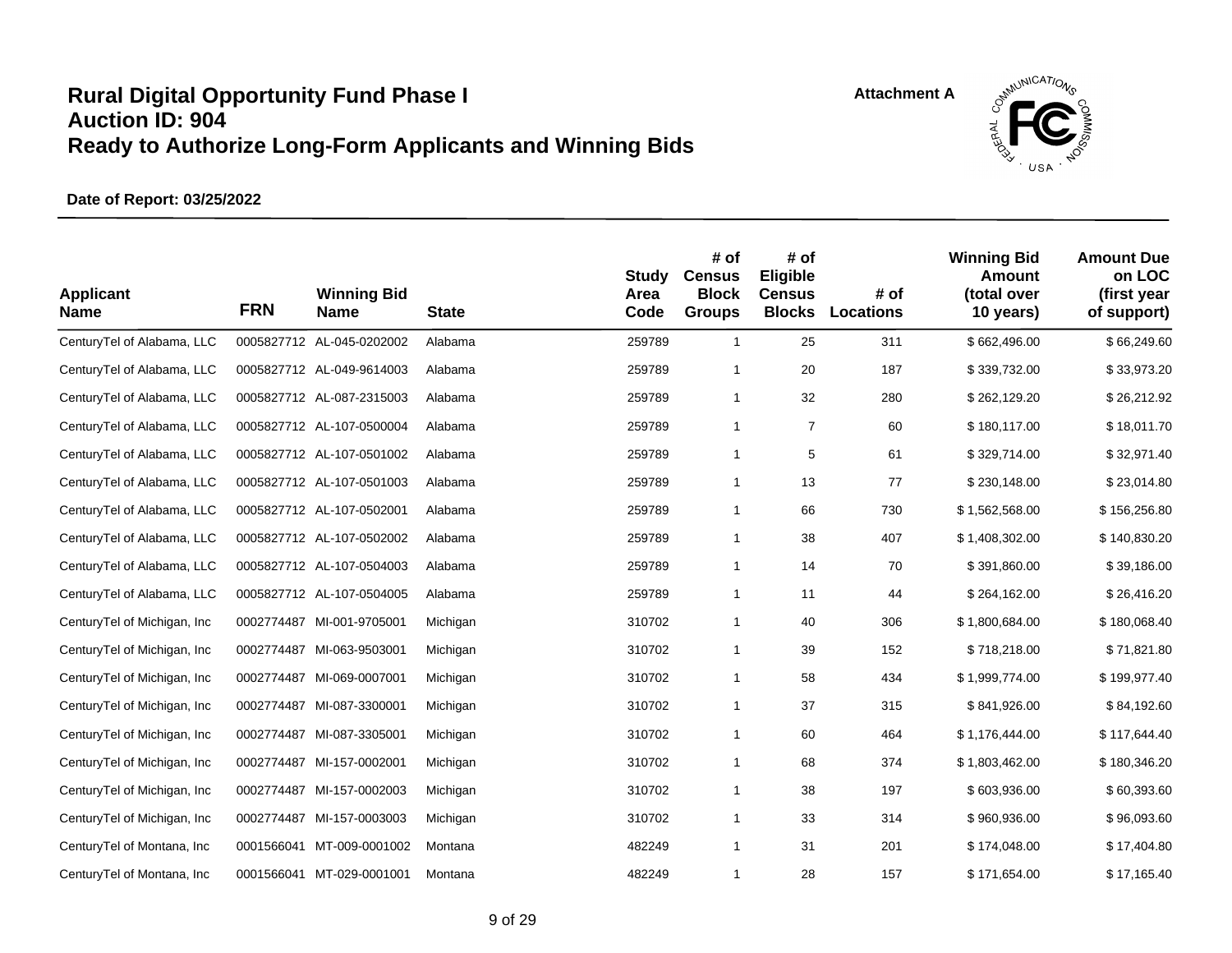

| <b>Applicant</b><br><b>Name</b> | <b>FRN</b> | <b>Winning Bid</b><br><b>Name</b> | <b>State</b> | <b>Study</b><br>Area<br>Code | # of<br><b>Census</b><br><b>Block</b><br><b>Groups</b> | # of<br>Eligible<br><b>Census</b><br><b>Blocks</b> | # of<br>Locations | <b>Winning Bid</b><br><b>Amount</b><br>(total over<br>10 years) | <b>Amount Due</b><br>on LOC<br>(first year<br>of support) |
|---------------------------------|------------|-----------------------------------|--------------|------------------------------|--------------------------------------------------------|----------------------------------------------------|-------------------|-----------------------------------------------------------------|-----------------------------------------------------------|
| CenturyTel of Montana, Inc      |            | 0001566041 MT-029-0002011         | Montana      | 482249                       | $\mathbf{1}$                                           | 12                                                 | 141               | \$572,712.00                                                    | \$57,271.20                                               |
| CenturyTel of Montana, Inc      |            | 0001566041 MT-029-0003005         | Montana      | 482249                       | $\mathbf{1}$                                           | 15                                                 | 128               | \$187,974.00                                                    | \$18,797.40                                               |
| CenturyTel of Montana, Inc      |            | 0001566041 MT-029-0006021         | Montana      | 482249                       | $\mathbf{1}$                                           | 5                                                  | 68                | \$156,804.00                                                    | \$15,680.40                                               |
| CenturyTel of Montana, Inc      |            | 0001566041 MT-029-0013022         | Montana      | 482249                       | 1                                                      | 33                                                 | 451               | \$699,938.40                                                    | \$69,993.84                                               |
| CenturyTel of Montana, Inc      |            | 0001566041 MT-029-0013023         | Montana      | 482249                       | $\mathbf{1}$                                           | 19                                                 | 294               | \$344,598.00                                                    | \$34,459.80                                               |
| CenturyTel of Montana, Inc      |            | 0001566041 MT-029-0014001         | Montana      | 482249                       | $\mathbf{1}$                                           | 14                                                 | 160               | \$647,154.00                                                    | \$64,715.40                                               |
| CenturyTel of Montana, Inc.     |            | 0001566041 MT-029-0014002         | Montana      | 482249                       | $\mathbf{1}$                                           | 16                                                 | 112               | \$420,048.00                                                    | \$42,004.80                                               |
| CenturyTel of Montana, Inc      |            | 0001566041 MT-029-0014003         | Montana      | 482249                       | $\mathbf{1}$                                           | 16                                                 | 257               | \$437,772.00                                                    | \$43,777.20                                               |
| CenturyTel of Montana, Inc.     |            | 0001566041 MT-029-0017001         | Montana      | 482249                       | $\mathbf{1}$                                           | 119                                                | 1,355             | \$6,458,022.00                                                  | \$645,802.20                                              |
| CenturyTel of Montana, Inc.     |            | 0001566041 MT-029-0017002         | Montana      | 482249                       | $\mathbf{1}$                                           | 6                                                  | 18                | \$274,926.00                                                    | \$27,492.60                                               |
| CenturyTel of Montana, Inc      |            | 0001566041 MT-029-0017003         | Montana      | 482249                       | $\mathbf{1}$                                           | 26                                                 | 264               | \$703,506.00                                                    | \$70,350.60                                               |
| CenturyTel of Montana, Inc      |            | 0001566041 MT-029-0017004         | Montana      | 482249                       | 1                                                      | 24                                                 | 361               | \$619,698.00                                                    | \$61,969.80                                               |
| CenturyTel of Montana, Inc      |            | 0001566041 MT-029-0017006         | Montana      | 482249                       | 1                                                      | 39                                                 | 409               | \$1,160,442.00                                                  | \$116,044.20                                              |
| CenturyTel of Montana, Inc      | 0001566041 | MT-035-9404001                    | Montana      | 482249                       | $\mathbf{1}$                                           | 35                                                 | 255               | \$1,545,516.00                                                  | \$154,551.60                                              |
| CenturyTel of Montana, Inc      |            | 0001566041 MT-035-9404002         | Montana      | 482249                       | 1                                                      | 20                                                 | 87                | \$261,516.00                                                    | \$26,151.60                                               |
| CenturyTel of Montana, Inc      | 0001566041 | MT-035-9404004                    | Montana      | 482249                       | $\mathbf{1}$                                           | 27                                                 | 137               | \$223,734.00                                                    | \$22,373.40                                               |
| CenturyTel of Montana, Inc.     |            | 0001566041 MT-035-9800001         | Montana      | 482249                       | 1                                                      | 3                                                  | 70                | \$285,162.00                                                    | \$28,516.20                                               |
| CenturyTel of Montana, Inc.     |            | 0001566041 MT-043-9623001         | Montana      | 482249                       | 1                                                      | 67                                                 | 355               | \$2,098,987.90                                                  | \$209,898.79                                              |
| CenturyTel of Montana, Inc.     |            | 0001566041 MT-043-9623003         | Montana      | 482249                       | $\mathbf{1}$                                           | 21                                                 | 119               | \$150,012.00                                                    | \$15,001.20                                               |
| CenturyTel of Montana, Inc.     |            | 0001566041 MT-047-0002002         | Montana      | 482249                       | 1                                                      | 76                                                 | 574               | \$1,655,040.00                                                  | \$165,504.00                                              |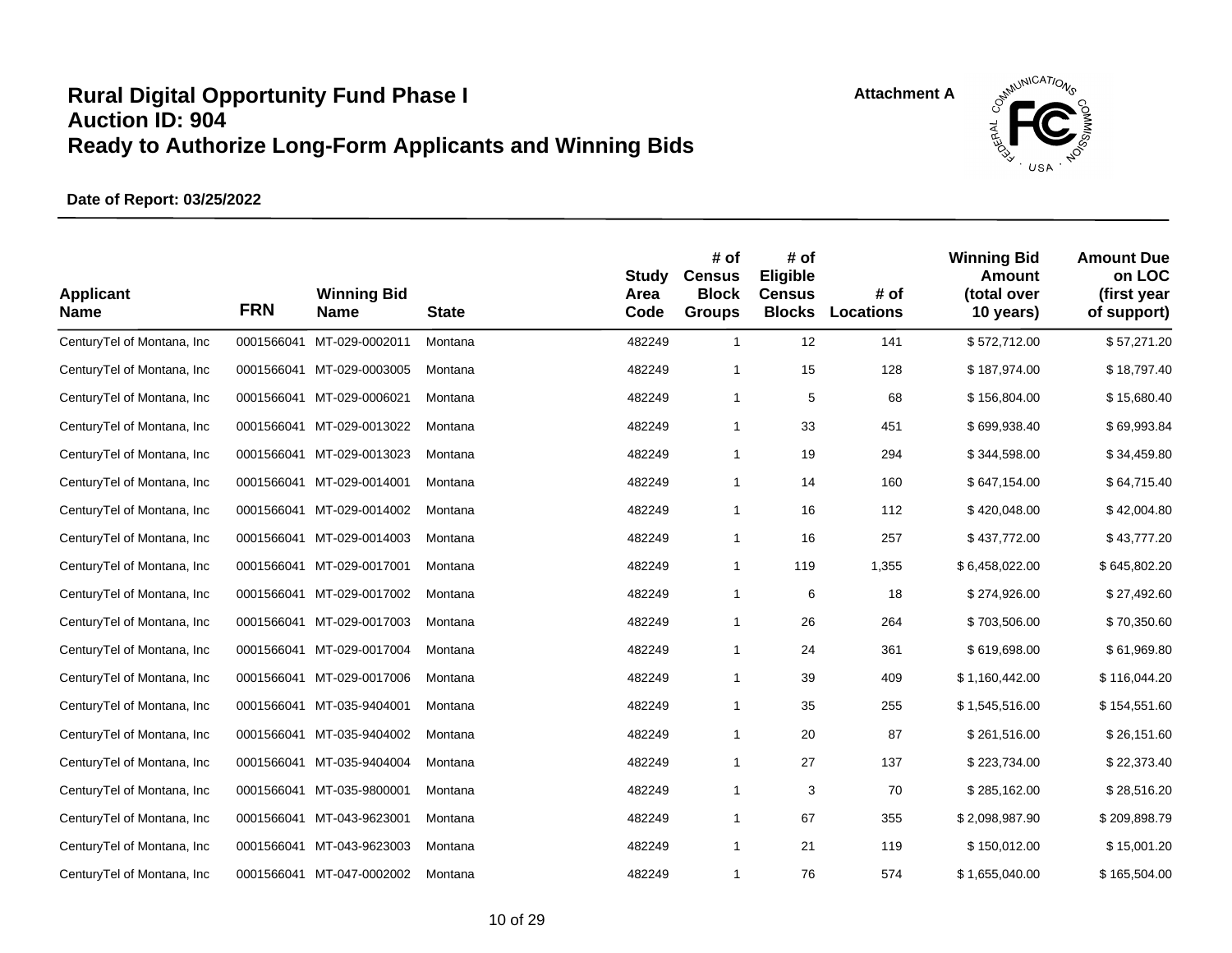



| <b>Applicant</b><br><b>Name</b>                           | <b>FRN</b> | <b>Winning Bid</b><br><b>Name</b> | <b>State</b> | <b>Study</b><br>Area<br>Code | # of<br><b>Census</b><br><b>Block</b><br><b>Groups</b> | # of<br>Eligible<br><b>Census</b><br><b>Blocks</b> | # of<br><b>Locations</b> | <b>Winning Bid</b><br><b>Amount</b><br>(total over<br>10 years) | <b>Amount Due</b><br>on LOC<br>(first year<br>of support) |
|-----------------------------------------------------------|------------|-----------------------------------|--------------|------------------------------|--------------------------------------------------------|----------------------------------------------------|--------------------------|-----------------------------------------------------------------|-----------------------------------------------------------|
| CenturyTel of Montana, Inc                                | 0001566041 | MT-047-9403014                    | Montana      | 482249                       | $\mathbf{1}$                                           | 34                                                 | 210                      | \$449,556.00                                                    | \$44,955.60                                               |
| Century Tel of Montana, Inc.                              | 0001566041 | MT-047-9403031                    | Montana      | 482249                       | 1                                                      | 34                                                 | 327                      | \$1,187,436.00                                                  | \$118,743.60                                              |
| CenturyTel of Montana, Inc                                | 0001566041 | MT-047-9403032                    | Montana      | 482249                       | $\mathbf{1}$                                           | 162                                                | 1,555                    | \$2,768,502.00                                                  | \$276,850.20                                              |
| CenturyTel of Montana, Inc.                               |            | 0001566041 MT-047-9403033         | Montana      | 482249                       | $\mathbf{1}$                                           | 33                                                 | 176                      | \$760,338.00                                                    | \$76,033.80                                               |
| CenturyTel of Montana, Inc                                | 0001566041 | MT-047-9403034                    | Montana      | 482249                       | $\mathbf{1}$                                           | 12                                                 | 50                       | \$98,462.00                                                     | \$9,846.20                                                |
| CenturyTel of Montana, Inc.                               |            | 0001566041 MT-047-9404001         | Montana      | 482249                       | 1                                                      | 11                                                 | 45                       | \$403,392.00                                                    | \$40,339.20                                               |
| CenturyTel of Montana, Inc                                | 0001566041 | MT-049-0012013                    | Montana      | 482249                       | 1                                                      | 22                                                 | 179                      | \$490,868.00                                                    | \$49,086.80                                               |
| CenturyTel of Montana, Inc.                               |            | 0001566041 MT-067-0001002         | Montana      | 482249                       | $\mathbf{1}$                                           | 58                                                 | 281                      | \$1,419,162.00                                                  | \$141,916.20                                              |
| CenturyTel of Montana, Inc                                |            | 0001566041 MT-067-0005001         | Montana      | 482249                       | 1                                                      | 30                                                 | 630                      | \$793,104.00                                                    | \$79,310.40                                               |
| CenturyTel of Montana, Inc.                               | 0001566041 | MT-089-9403002                    | Montana      | 482249                       | $\mathbf{1}$                                           | 8                                                  | 15                       | \$252,524.60                                                    | \$25,252.46                                               |
| CenturyTel of Montana, Inc                                |            | 0001566041 MT-111-0015012         | Montana      | 482249                       | 1                                                      | 23                                                 | 217                      | \$507,312.00                                                    | \$50,731.20                                               |
| CenturyTel of Northwest                                   |            | 0004547295 AR-001-4804001         | Arkansas     | 401142                       | $\mathbf{1}$                                           | 17                                                 | 45                       | \$208,554.00                                                    | \$20,855.40                                               |
| Arkansas, LLC<br>CenturyTel of Northwest                  |            | 0004547295 AR-001-4806002         | Arkansas     | 401142                       | $\mathbf{1}$                                           | 25                                                 | 58                       | \$355,296.40                                                    | \$35,529.64                                               |
| Arkansas, LLC<br>CenturyTel of Northwest                  |            | 0004547295 AR-007-0207011         | Arkansas     | 401142                       | 1                                                      | 28                                                 | 154                      | \$373,830.00                                                    | \$37,383.00                                               |
| Arkansas, LLC<br>CenturyTel of Northwest                  |            | 0004547295 AR-033-0201002         | Arkansas     | 401142                       | 1                                                      | 77                                                 | 607                      | \$1,527,846.00                                                  | \$152,784.60                                              |
| Arkansas, LLC<br>CenturyTel of Northwest                  |            | 0004547295 AR-053-4701002         | Arkansas     | 401142                       | $\mathbf{1}$                                           | 33                                                 | 369                      | \$1,189,008.00                                                  | \$118,900.80                                              |
| Arkansas, LLC<br>CenturyTel of Northwest                  |            | 0004547295 AR-063-4908002         | Arkansas     | 401142                       | 1                                                      | 49                                                 | 457                      | \$1,196,040.00                                                  | \$119,604.00                                              |
| Arkansas, LLC<br>CenturyTel of Northwest                  |            | 0004547295 AR-063-4908003         | Arkansas     | 401142                       | $\mathbf{1}$                                           | 28                                                 | 367                      | \$863,811.30                                                    | \$86,381.13                                               |
| Arkansas, LLC<br>CenturyTel of Northwest                  |            | 0004547295 AR-063-4908004         | Arkansas     | 401142                       | 1                                                      | 24                                                 | 168                      | \$320,622.00                                                    | \$32,062.20                                               |
| Arkansas, LLC<br>CenturyTel of Northwest<br>Arkansas, LLC |            | 0004547295 AR-099-0903001         | Arkansas     | 401142                       | 1                                                      | 29                                                 | 226                      | \$1,478,328.00                                                  | \$147,832.80                                              |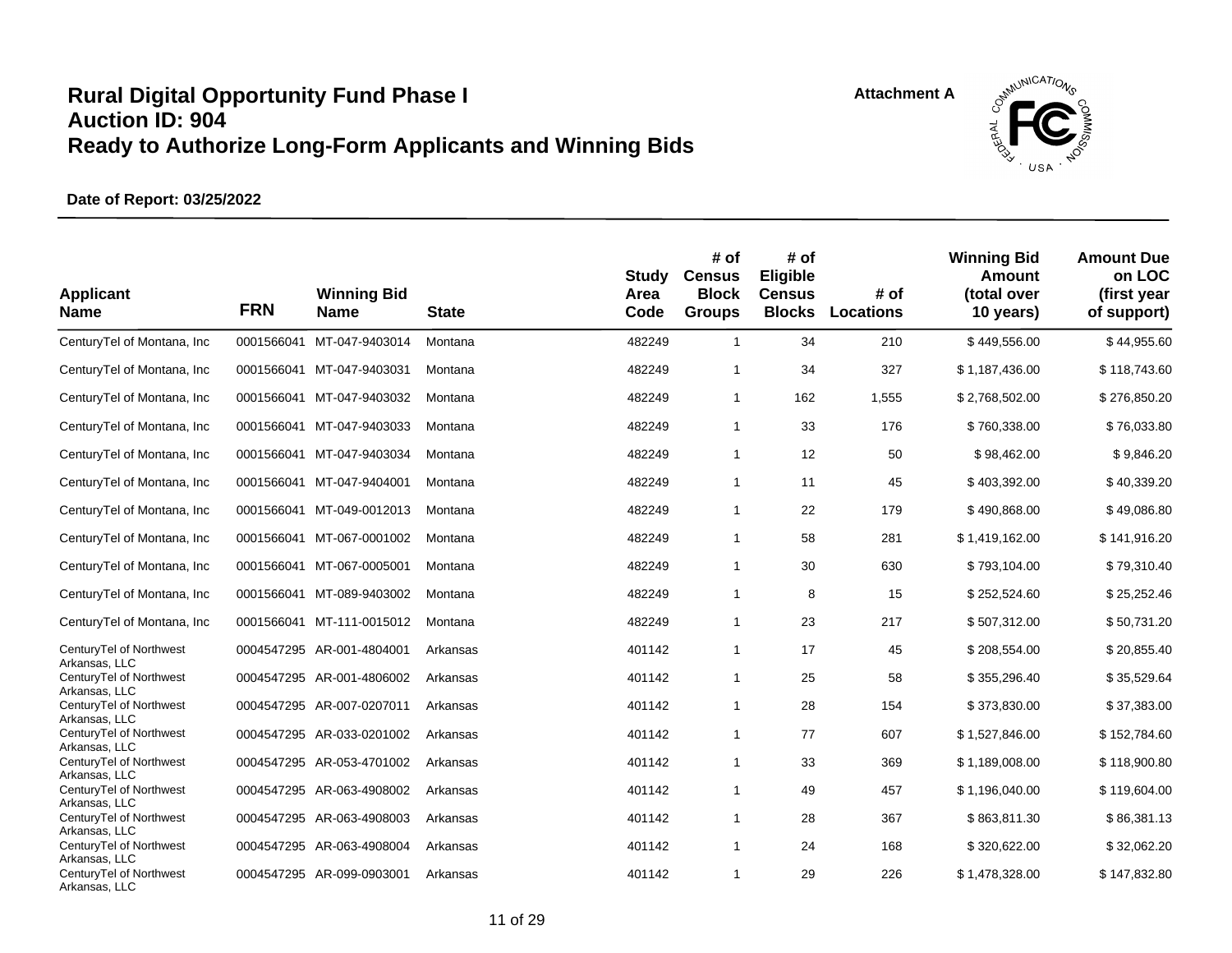



| <b>Applicant</b><br><b>Name</b>                          | <b>FRN</b> | <b>Winning Bid</b><br><b>Name</b> | <b>State</b> | Study<br>Area<br>Code | # of<br><b>Census</b><br><b>Block</b><br><b>Groups</b> | # of<br>Eligible<br><b>Census</b><br><b>Blocks</b> | # of<br><b>Locations</b> | <b>Winning Bid</b><br>Amount<br>(total over<br>10 years) | <b>Amount Due</b><br>on LOC<br>(first year<br>of support) |
|----------------------------------------------------------|------------|-----------------------------------|--------------|-----------------------|--------------------------------------------------------|----------------------------------------------------|--------------------------|----------------------------------------------------------|-----------------------------------------------------------|
| CenturyTel of Northwest<br>Arkansas, LLC                 |            | 0004547295 AR-135-4704001         | Arkansas     | 401142                | $\mathbf{1}$                                           | 36                                                 | 185                      | \$742,845.40                                             | \$74,284.54                                               |
| CenturyTel of Northwest<br>Arkansas, LLC                 |            | 0004547295 AR-135-4704004         | Arkansas     | 401142                | 1                                                      | 54                                                 | 322                      | \$1,122,562.00                                           | \$112,256.20                                              |
| CenturyTel of the Midwest -<br>Wisconsin, LLC            |            | 0004547006 WI-037-1901002         | Wisconsin    | 330970                | $\mathbf{1}$                                           | 20                                                 | 176                      | \$502,308.00                                             | \$50,230.80                                               |
| CenturyTel of the Midwest -<br>Wisconsin, LLC            |            | 0004547006 WI-037-1902002         | Wisconsin    | 330970                | 1                                                      | 83                                                 | 656                      | \$2,632,811.80                                           | \$263,281.18                                              |
| CenturyTel of Washington, Inc 0001584697 WA-005-0118001  |            |                                   | Washington   | 522408                | 1                                                      | 34                                                 | 131                      | \$1,006,320.00                                           | \$100,632.00                                              |
| Century Tel of Washington, Inc 0001584697 WA-005-0118004 |            |                                   | Washington   | 522408                | 1                                                      | 12                                                 | 112                      | \$197,622.00                                             | \$19,762.20                                               |
| Century Tel of Washington, Inc 0001584697 WA-009-0002001 |            |                                   | Washington   | 522408                | 1                                                      | 38                                                 | 264                      | \$1,923,456.00                                           | \$192,345.60                                              |
| CenturyTel of Washington, Inc 0001584697 WA-009-0002002  |            |                                   | Washington   | 522408                | 1                                                      | 33                                                 | 347                      | \$424,854.00                                             | \$42,485.40                                               |
| CenturyTel of Washington, Inc 0001584697 WA-009-0003002  |            |                                   | Washington   | 522408                | 1                                                      | 19                                                 | 235                      | \$211,290.00                                             | \$21,129.00                                               |
| Century Tel of Washington, Inc 0001584697 WA-009-0004001 |            |                                   | Washington   | 522408                | 1                                                      | 33                                                 | 404                      | \$1,965,527.20                                           | \$196,552.72                                              |
| Century Tel of Washington, Inc 0001584697 WA-009-0004002 |            |                                   | Washington   | 522408                | 1                                                      | 47                                                 | 461                      | \$1,021,332.00                                           | \$102,133.20                                              |
| Century Tel of Washington, Inc 0001584697 WA-009-0006002 |            |                                   | Washington   | 522408                | 1                                                      | 28                                                 | 506                      | \$1,923,390.00                                           | \$192,339.00                                              |
| CenturyTel of Washington, Inc 0001584697 WA-009-9400001  |            |                                   | Washington   | 522408                | 1                                                      | 44                                                 | 414                      | \$1,174,831.00                                           | \$117,483.10                                              |
| CenturyTel of Washington, Inc 0001584697 WA-011-0401013  |            |                                   | Washington   | 522408                | $\mathbf{1}$                                           | 14                                                 | 113                      | \$453,132.00                                             | \$45,313.20                                               |
| Century Tel of Washington, Inc 0001584697 WA-011-0405041 |            |                                   | Washington   | 522408                | 1                                                      | 16                                                 | 147                      | \$973,788.00                                             | \$97,378.80                                               |
| CenturyTel of Washington, Inc 0001584697 WA-011-0405042  |            |                                   | Washington   | 522408                | 1                                                      | 4                                                  | 274                      | \$314,118.00                                             | \$31,411.80                                               |
| CenturyTel of Washington, Inc 0001584697                 |            | WA-015-0016001                    | Washington   | 522408                | 1                                                      | 1                                                  | 74                       | \$227,777.20                                             | \$22,777.72                                               |
| CenturyTel of Washington, Inc 0001584697 WA-015-0017004  |            |                                   | Washington   | 522408                | $\mathbf{1}$                                           | 10                                                 | 143                      | \$1,078,525.00                                           | \$107,852.50                                              |
| CenturyTel of Washington, Inc 0001584697 WA-025-0114023  |            |                                   | Washington   | 522408                | $\mathbf{1}$                                           | 45                                                 | 558                      | \$995,976.00                                             | \$99,597.60                                               |
| CenturyTel of Washington, Inc 0001584697 WA-027-0002006  |            |                                   | Washington   | 522408                | 1                                                      | 11                                                 | 54                       | \$118,356.00                                             | \$11,835.60                                               |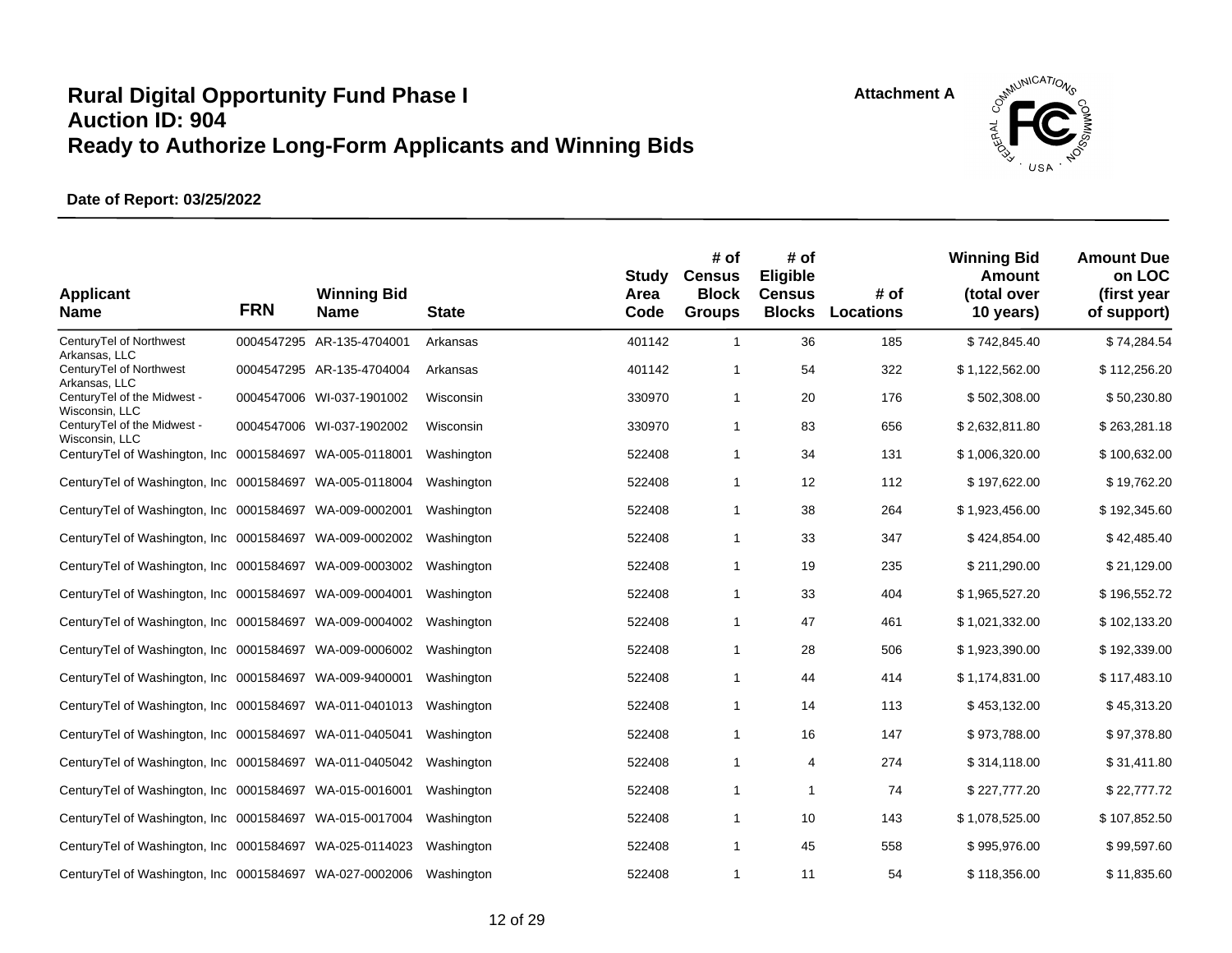

| <b>Applicant</b><br><b>Name</b>                          | <b>FRN</b> | <b>Winning Bid</b><br>Name | <b>State</b> | <b>Study</b><br>Area<br>Code | # of<br><b>Census</b><br><b>Block</b><br><b>Groups</b> | # of<br>Eligible<br><b>Census</b><br><b>Blocks</b> | # of<br><b>Locations</b> | <b>Winning Bid</b><br><b>Amount</b><br>(total over<br>10 years) | <b>Amount Due</b><br>on LOC<br>(first year<br>of support) |
|----------------------------------------------------------|------------|----------------------------|--------------|------------------------------|--------------------------------------------------------|----------------------------------------------------|--------------------------|-----------------------------------------------------------------|-----------------------------------------------------------|
| CenturyTel of Washington, Inc 0001584697 WA-027-0003001  |            |                            | Washington   | 522408                       | $\mathbf{1}$                                           | 47                                                 | 406                      | \$1,959,825.00                                                  | \$195,982.50                                              |
| CenturyTel of Washington, Inc 0001584697                 |            | WA-027-0003003             | Washington   | 522408                       | 1                                                      | 41                                                 | 478                      | \$1,187,220.00                                                  | \$118,722.00                                              |
| Century Tel of Washington, Inc 0001584697 WA-027-0006003 |            |                            | Washington   | 522408                       | $\mathbf 1$                                            | 15                                                 | 66                       | \$474,015.50                                                    | \$47,401.55                                               |
| Century Tel of Washington, Inc 0001584697 WA-027-0007001 |            |                            | Washington   | 522408                       | $\mathbf 1$                                            | 33                                                 | 203                      | \$620,522.00                                                    | \$62,052.20                                               |
| Century Tel of Washington, Inc 0001584697 WA-027-9400001 |            |                            | Washington   | 522408                       | $\mathbf 1$                                            | 48                                                 | 445                      | \$1,063,734.00                                                  | \$106,373.40                                              |
| Century Tel of Washington, Inc 0001584697 WA-031-9502022 |            |                            | Washington   | 522408                       | $\mathbf 1$                                            | 9                                                  | 30                       | \$249,282.00                                                    | \$24,928.20                                               |
| Century Tel of Washington, Inc 0001584697 WA-031-9507021 |            |                            | Washington   | 522408                       | $\mathbf 1$                                            | 31                                                 | 321                      | \$3,483,462.00                                                  | \$348,346.20                                              |
| Century Tel of Washington, Inc 0001584697 WA-033-0093002 |            |                            | Washington   | 522408                       | $\mathbf{1}$                                           | 8                                                  | 36                       | \$92,970.00                                                     | \$9,297.00                                                |
| Century Tel of Washington, Inc 0001584697 WA-033-0292061 |            |                            | Washington   | 522408                       | 1                                                      | 21                                                 | 232                      | \$153,798.00                                                    | \$15,379.80                                               |
| Century Tel of Washington, Inc 0001584697 WA-033-0327021 |            |                            | Washington   | 522408                       | 1                                                      | 4                                                  | 23                       | \$135,666.00                                                    | \$13,566.60                                               |
| Century Tel of Washington, Inc 0001584697 WA-033-0327022 |            |                            | Washington   | 522408                       | $\mathbf{1}$                                           | 3                                                  | 16                       | \$136,308.00                                                    | \$13,630.80                                               |
| Century Tel of Washington, Inc 0001584697 WA-035-0903004 |            |                            | Washington   | 522408                       | 1                                                      | 6                                                  | 10                       | \$106,206.00                                                    | \$10,620.60                                               |
| Century Tel of Washington, Inc 0001584697 WA-041-9715001 |            |                            | Washington   | 522408                       | $\mathbf{1}$                                           | 18                                                 | 300                      | \$204,798.00                                                    | \$20,479.80                                               |
| Century Tel of Washington, Inc 0001584697 WA-041-9715002 |            |                            | Washington   | 522408                       | 1                                                      | 28                                                 | 275                      | \$228,648.00                                                    | \$22,864.80                                               |
| Century Tel of Washington, Inc 0001584697 WA-041-9717002 |            |                            | Washington   | 522408                       | 1                                                      | 5                                                  | 76                       | \$422,106.00                                                    | \$42,210.60                                               |
| Century Tel of Washington, Inc 0001584697 WA-041-9718001 |            |                            | Washington   | 522408                       | $\mathbf{1}$                                           | 32                                                 | 401                      | \$1,634,556.00                                                  | \$163,455.60                                              |
| Century Tel of Washington, Inc 0001584697 WA-041-9718002 |            |                            | Washington   | 522408                       | 1                                                      | 11                                                 | 160                      | \$1,467,456.00                                                  | \$146,745.60                                              |
| CenturyTel of Washington, Inc 0001584697 WA-047-9401002  |            |                            | Washington   | 522408                       | 1                                                      | 35                                                 | 284                      | \$1,631,418.00                                                  | \$163,141.80                                              |
| Century Tel of Washington, Inc 0001584697 WA-049-9504001 |            |                            | Washington   | 522408                       | $\mathbf{1}$                                           | 77                                                 | 566                      | \$3,075,822.00                                                  | \$307,582.20                                              |
| Century Tel of Washington, Inc 0001584697 WA-053-0701002 |            |                            | Washington   | 522408                       | 1                                                      | $\overline{2}$                                     | 36                       | \$339,132.00                                                    | \$33,913.20                                               |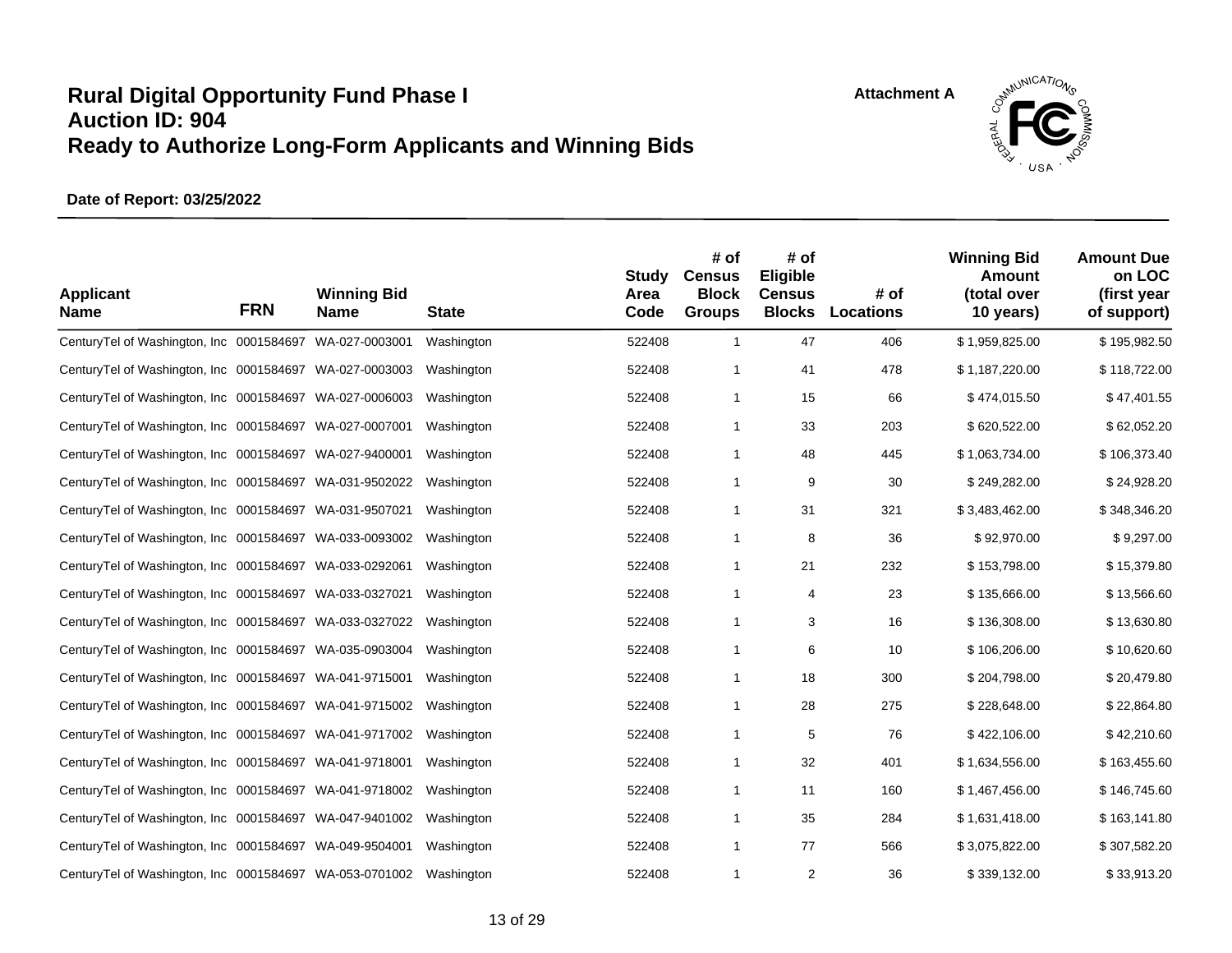



| <b>Applicant</b><br><b>Name</b>                          | <b>FRN</b> | <b>Winning Bid</b><br><b>Name</b> | <b>State</b> | <b>Study</b><br>Area<br>Code | # of<br><b>Census</b><br><b>Block</b><br><b>Groups</b> | # of<br>Eligible<br><b>Census</b><br><b>Blocks</b> | # of<br><b>Locations</b> | <b>Winning Bid</b><br><b>Amount</b><br>(total over<br>10 years) | <b>Amount Due</b><br>on LOC<br>(first year<br>of support) |
|----------------------------------------------------------|------------|-----------------------------------|--------------|------------------------------|--------------------------------------------------------|----------------------------------------------------|--------------------------|-----------------------------------------------------------------|-----------------------------------------------------------|
| CenturyTel of Washington, Inc 0001584697                 |            | WA-053-0732004                    | Washington   | 522408                       | $\mathbf{1}$                                           | 49                                                 | 713                      | \$2,827,818.00                                                  | \$282,781.80                                              |
| Century Tel of Washington, Inc 0001584697 WA-055-9601001 |            |                                   | Washington   | 522408                       | 1                                                      | 53                                                 | 1,384                    | \$2,282,326.90                                                  | \$228,232.69                                              |
| CenturyTel of Washington, Inc 0001584697 WA-055-9601002  |            |                                   | Washington   | 522408                       | 1                                                      | 46                                                 | 1,120                    | \$2,730,042.00                                                  | \$273,004.20                                              |
| CenturyTel of Washington, Inc 0001584697 WA-055-9603003  |            |                                   | Washington   | 522408                       | $\mathbf{1}$                                           | 15                                                 | 544                      | \$545,856.00                                                    | \$54,585.60                                               |
| Century Tel of Washington, Inc 0001584697 WA-055-9604002 |            |                                   | Washington   | 522408                       | 1                                                      | 3                                                  | 97                       | \$115,122.00                                                    | \$11,512.20                                               |
| CenturyTel of Washington, Inc 0001584697 WA-055-9605002  |            |                                   | Washington   | 522408                       | $\mathbf{1}$                                           | 63                                                 | 1,722                    | \$2,684,880.00                                                  | \$268,488.00                                              |
| Century Tel of Washington, Inc 0001584697 WA-067-0127205 |            |                                   | Washington   | 522408                       | $\mathbf{1}$                                           | 12                                                 | 196                      | \$449,316.00                                                    | \$44,931.60                                               |
| Century Tel of Washington, Inc 0001584697 WA-067-0127301 |            |                                   | Washington   | 522408                       | $\mathbf{1}$                                           | 21                                                 | 181                      | \$578,676.00                                                    | \$57,867.60                                               |
| CenturyTel of Washington, Inc 0001584697 WA-077-9400033  |            |                                   | Washington   | 522408                       | $\mathbf{1}$                                           | 45                                                 | 317                      | \$947,358.00                                                    | \$94,735.80                                               |
| CenturyTel of Wyoming, Inc.                              |            | 0001630243 WY-035-0001022         | Wyoming      | 512299                       | $\mathbf{1}$                                           | 200                                                | 1,468                    | \$9,855,321.00                                                  | \$985,532.10                                              |
| Co-Mo Comm, Inc.                                         |            | 0021854278 MO-015-4601002         | Missouri     | 429038                       | $\mathbf 1$                                            | 23                                                 | 176                      | \$375,300.00                                                    | \$37,530.00                                               |
| Co-Mo Comm, Inc.                                         |            | 0021854278 MO-015-4603002         | Missouri     | 429038                       | 1                                                      | 40                                                 | 374                      | \$94,876.00                                                     | \$9,487.60                                                |
| Co-Mo Comm, Inc.                                         |            | 0021854278 MO-015-4603003         | Missouri     | 429038                       | 1                                                      | 41                                                 | 326                      | \$63,552.00                                                     | \$6,355.20                                                |
| Co-Mo Comm, Inc.                                         |            | 0021854278 MO-015-4604001         | Missouri     | 429038                       | 1                                                      | 53                                                 | 494                      | \$74,978.00                                                     | \$7,497.80                                                |
| Co-Mo Comm, Inc.                                         |            | 0021854278 MO-015-4604002         | Missouri     | 429038                       | 1                                                      | 29                                                 | 202                      | \$95,188.00                                                     | \$9,518.80                                                |
| Co-Mo Comm, Inc.                                         |            | 0021854278 MO-015-4608001         | Missouri     | 429038                       | 1                                                      | 55                                                 | 401                      | \$122,656.00                                                    | \$12,265.60                                               |
| Co-Mo Comm, Inc.                                         |            | 0021854278 MO-015-4608002         | Missouri     | 429038                       | 1                                                      | 83                                                 | 922                      | \$1,039,970.00                                                  | \$103,997.00                                              |
| Co-Mo Comm, Inc.                                         |            | 0021854278 MO-015-4608003         | Missouri     | 429038                       | 1                                                      | 25                                                 | 206                      | \$741,794.00                                                    | \$74,179.40                                               |
| Co-Mo Comm, Inc.                                         |            | 0021854278 MO-015-4608004         | Missouri     | 429038                       | $\mathbf{1}$                                           | 101                                                | 953                      | \$376,770.00                                                    | \$37,677.00                                               |
| Co-Mo Comm, Inc.                                         |            | 0021854278 MO-029-9503001         | Missouri     | 429038                       | 1                                                      | 2                                                  | 6                        | \$4,282.90                                                      | \$428.29                                                  |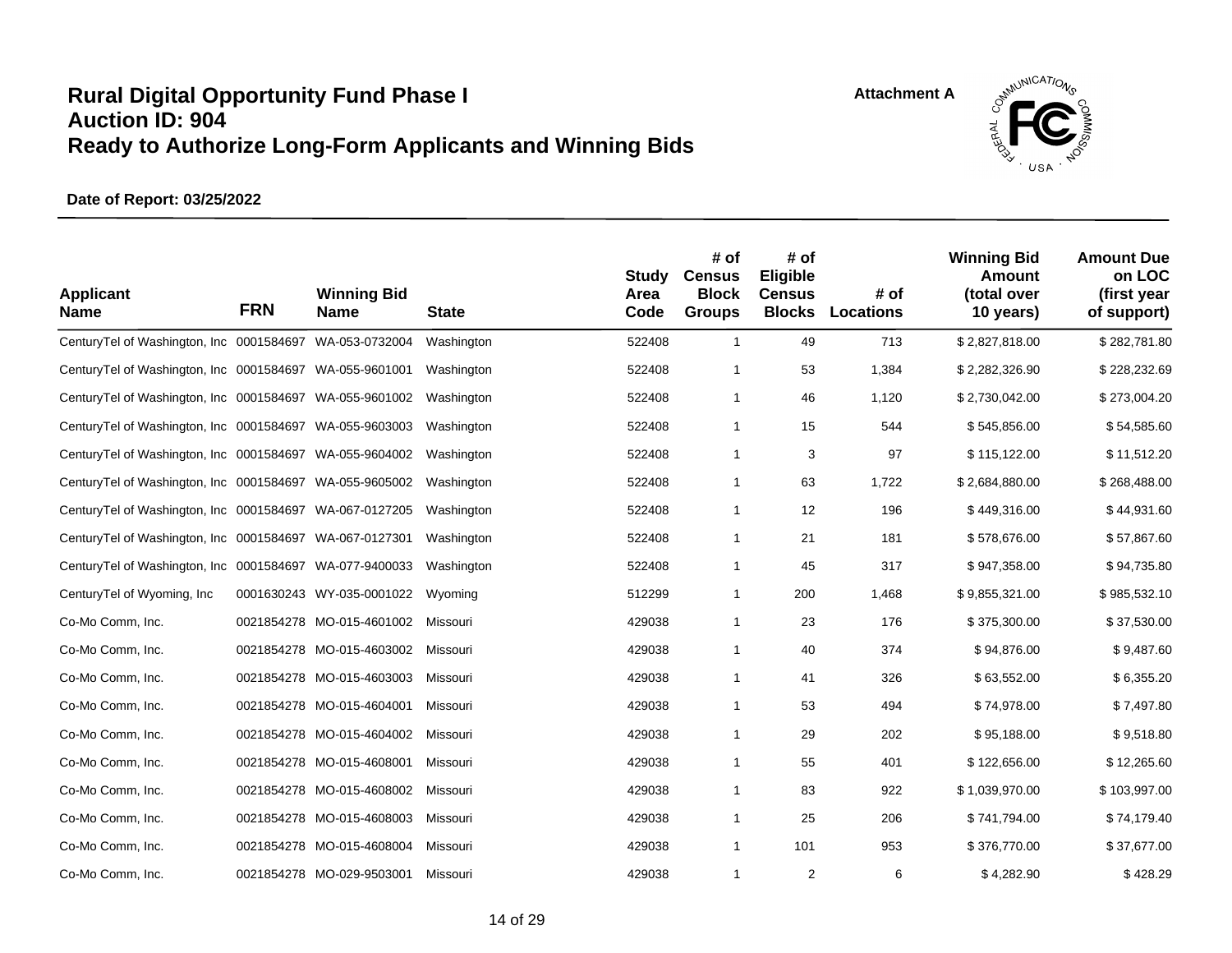

| <b>Applicant</b><br><b>Name</b> | <b>FRN</b> | <b>Winning Bid</b><br>Name | <b>State</b> | Study<br>Area<br>Code | # of<br><b>Census</b><br><b>Block</b><br><b>Groups</b> | # of<br>Eligible<br><b>Census</b><br><b>Blocks</b> | # of<br>Locations | <b>Winning Bid</b><br>Amount<br>(total over<br>10 years) | <b>Amount Due</b><br>on LOC<br>(first year<br>of support) |
|---------------------------------|------------|----------------------------|--------------|-----------------------|--------------------------------------------------------|----------------------------------------------------|-------------------|----------------------------------------------------------|-----------------------------------------------------------|
| Co-Mo Comm, Inc.                |            | 0021854278 MO-029-9503002  | Missouri     | 429038                | $\mathbf{1}$                                           | 9                                                  | 177               | \$29,698.00                                              | \$2,969.80                                                |
| Co-Mo Comm, Inc.                |            | 0021854278 MO-029-9507001  | Missouri     | 429038                | $\mathbf{1}$                                           | 60                                                 | 1,429             | \$468,320.00                                             | \$46,832.00                                               |
| Co-Mo Comm, Inc.                |            | 0021854278 MO-029-9507002  | Missouri     | 429038                | $\mathbf{1}$                                           | 34                                                 | 955               | \$232,854.00                                             | \$23,285.40                                               |
| Co-Mo Comm, Inc.                |            | 0021854278 MO-029-9507003  | Missouri     | 429038                | $\mathbf{1}$                                           | 15                                                 | 462               | \$195,340.00                                             | \$19,534.00                                               |
| Co-Mo Comm, Inc.                |            | 0021854278 MO-029-9508002  | Missouri     | 429038                | $\mathbf{1}$                                           | 2                                                  | 8                 | \$8,873.10                                               | \$887.31                                                  |
| Co-Mo Comm, Inc.                |            | 0021854278 MO-029-9508003  | Missouri     | 429038                | $\mathbf{1}$                                           | 9                                                  | 220               | \$103,820.00                                             | \$10,382.00                                               |
| Co-Mo Comm, Inc.                |            | 0021854278 MO-029-9512001  | Missouri     | 429038                | $\mathbf{1}$                                           | 25                                                 | 685               | \$187,280.00                                             | \$18,728.00                                               |
| Co-Mo Comm, Inc.                |            | 0021854278 MO-029-9512002  | Missouri     | 429038                | $\mathbf{1}$                                           | $\mathbf{1}$                                       | -1                | \$890.80                                                 | \$89.08                                                   |
| Co-Mo Comm, Inc.                |            | 0021854278 MO-051-0107012  | Missouri     | 429038                | $\mathbf{1}$                                           | 4                                                  | 9                 | \$13,148.20                                              | \$1,314.82                                                |
| Co-Mo Comm, Inc.                |            | 0021854278 MO-051-0204001  | Missouri     | 429038                | $\mathbf{1}$                                           | 5                                                  | 28                | \$62,062.00                                              | \$6,206.20                                                |
| Co-Mo Comm, Inc.                |            | 0021854278 MO-051-0204002  | Missouri     | 429038                | $\mathbf{1}$                                           | 4                                                  | 22                | \$18,756.00                                              | \$1,875.60                                                |
| Co-Mo Comm, Inc.                |            | 0021854278 MO-051-0205001  | Missouri     | 429038                | $\mathbf{1}$                                           | 17                                                 | 228               | \$189,080.00                                             | \$18,908.00                                               |
| Co-Mo Comm, Inc.                |            | 0021854278 MO-051-0206001  | Missouri     | 429038                | $\mathbf{1}$                                           | 18                                                 | 246               | \$7,297.90                                               | \$729.79                                                  |
| Co-Mo Comm, Inc.                |            | 0021854278 MO-051-0206002  | Missouri     | 429038                | $\mathbf{1}$                                           | 9                                                  | 49                | \$30,140.00                                              | \$3,014.00                                                |
| Co-Mo Comm, Inc.                |            | 0021854278 MO-051-0206003  | Missouri     | 429038                | $\mathbf{1}$                                           | 6                                                  | 89                | \$34,102.00                                              | \$3,410.20                                                |
| Co-Mo Comm, Inc.                |            | 0021854278 MO-053-9501001  | Missouri     | 429038                | $\mathbf{1}$                                           | 17                                                 | 89                | \$127,380.00                                             | \$12,738.00                                               |
| Co-Mo Comm, Inc.                |            | 0021854278 MO-053-9501002  | Missouri     | 429038                | $\mathbf{1}$                                           | 32                                                 | 164               | \$1,325,076.00                                           | \$132,507.60                                              |
| Co-Mo Comm, Inc.                |            | 0021854278 MO-053-9502001  | Missouri     | 429038                | $\mathbf{1}$                                           | $\mathbf{1}$                                       | $\mathbf{1}$      | \$1,092.00                                               | \$109.20                                                  |
| Co-Mo Comm, Inc.                |            | 0021854278 MO-053-9502002  | Missouri     | 429038                | $\mathbf{1}$                                           | 3                                                  | $\overline{7}$    | \$4,878.00                                               | \$487.80                                                  |
| Co-Mo Comm, Inc.                |            | 0021854278 MO-053-9503001  | Missouri     | 429038                | 1                                                      | 3                                                  | 17                | \$9,036.00                                               | \$903.60                                                  |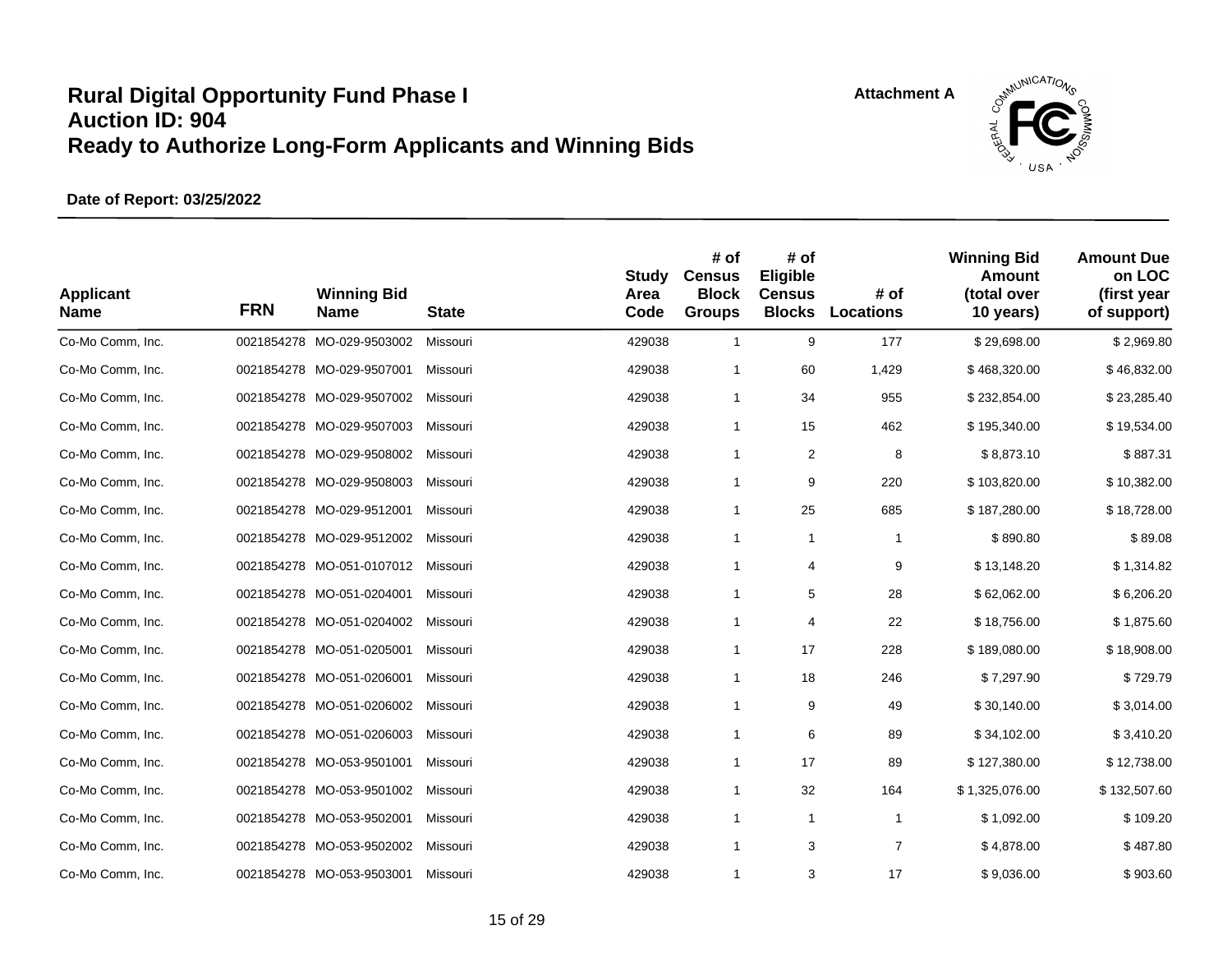

| <b>Applicant</b><br><b>Name</b> | <b>FRN</b> | <b>Winning Bid</b><br><b>Name</b> | <b>State</b> | <b>Study</b><br>Area<br>Code | # of<br><b>Census</b><br><b>Block</b><br><b>Groups</b> | # of<br>Eligible<br><b>Census</b><br><b>Blocks</b> | # of<br><b>Locations</b> | <b>Winning Bid</b><br>Amount<br>(total over<br>10 years) | <b>Amount Due</b><br>on LOC<br>(first year<br>of support) |
|---------------------------------|------------|-----------------------------------|--------------|------------------------------|--------------------------------------------------------|----------------------------------------------------|--------------------------|----------------------------------------------------------|-----------------------------------------------------------|
| Co-Mo Comm, Inc.                |            | 0021854278 MO-053-9504002         | Missouri     | 429038                       | $\mathbf{1}$                                           | $\mathbf{1}$                                       | $\mathbf{1}$             | \$186.00                                                 | \$18.60                                                   |
| Co-Mo Comm, Inc.                |            | 0021854278 MO-053-9505001         | Missouri     | 429038                       | $\mathbf{1}$                                           | 4                                                  | 17                       | \$233,538.00                                             | \$23,353.80                                               |
| Co-Mo Comm, Inc.                |            | 0021854278 MO-053-9505003         | Missouri     | 429038                       | $\mathbf{1}$                                           | 20                                                 | 124                      | \$597,114.00                                             | \$59,711.40                                               |
| Co-Mo Comm, Inc.                |            | 0021854278 MO-053-9505004         | Missouri     | 429038                       | $\mathbf{1}$                                           | 9                                                  | 14                       | \$199,170.00                                             | \$19,917.00                                               |
| Co-Mo Comm, Inc.                |            | 0021854278 MO-053-9505005         | Missouri     | 429038                       | $\mathbf{1}$                                           | 29                                                 | 140                      | \$699,774.00                                             | \$69,977.40                                               |
| Co-Mo Comm, Inc.                |            | 0021854278 MO-085-4701003         | Missouri     | 429038                       | $\mathbf{1}$                                           | 44                                                 | 299                      | \$710,558.00                                             | \$71,055.80                                               |
| Co-Mo Comm, Inc.                |            | 0021854278 MO-085-4705001         | Missouri     | 429038                       | $\mathbf{1}$                                           | 60                                                 | 708                      | \$158,204.00                                             | \$15,820.40                                               |
| Co-Mo Comm, Inc.                |            | 0021854278 MO-085-4705003         | Missouri     | 429038                       | $\mathbf{1}$                                           | 85                                                 | 785                      | \$763,588.00                                             | \$76,358.80                                               |
| Co-Mo Comm, Inc.                |            | 0021854278 MO-135-3851001         | Missouri     | 429038                       | $\mathbf{1}$                                           | $\overline{7}$                                     | 23                       | \$52,971.00                                              | \$5,297.10                                                |
| Co-Mo Comm, Inc.                |            | 0021854278 MO-135-3851002         | Missouri     | 429038                       | $\mathbf{1}$                                           | 17                                                 | 174                      | \$203,133.00                                             | \$20,313.30                                               |
| Co-Mo Comm, Inc.                |            | 0021854278 MO-135-3851003         | Missouri     | 429038                       | $\mathbf{1}$                                           | 20                                                 | 137                      | \$117,879.00                                             | \$11,787.90                                               |
| Co-Mo Comm, Inc.                |            | 0021854278 MO-135-3852001         | Missouri     | 429038                       | $\mathbf{1}$                                           | 24                                                 | 159                      | \$79,485.00                                              | \$7,948.50                                                |
| Co-Mo Comm, Inc.                |            | 0021854278 MO-135-3852002         | Missouri     | 429038                       | $\mathbf{1}$                                           | 15                                                 | 107                      | \$21,795.00                                              | \$2,179.50                                                |
| Co-Mo Comm, Inc.                |            | 0021854278 MO-135-3852003         | Missouri     | 429038                       | $\mathbf{1}$                                           | 33                                                 | 268                      | \$62,211.00                                              | \$6,221.10                                                |
| Co-Mo Comm, Inc.                |            | 0021854278 MO-135-3853001         | Missouri     | 429038                       | $\mathbf{1}$                                           | 18                                                 | 147                      | \$291,963.00                                             | \$29,196.30                                               |
| Co-Mo Comm, Inc.                |            | 0021854278 MO-135-3853002         | Missouri     | 429038                       | $\mathbf{1}$                                           | 10                                                 | 61                       | \$173,541.00                                             | \$17,354.10                                               |
| Co-Mo Comm, Inc.                |            | 0021854278 MO-135-3853003         | Missouri     | 429038                       | $\mathbf{1}$                                           | 10                                                 | 49                       | \$150,186.00                                             | \$15,018.60                                               |
| Co-Mo Comm, Inc.                |            | 0021854278 MO-135-3854001         | Missouri     | 429038                       | $\mathbf{1}$                                           | 8                                                  | 37                       | \$56,109.00                                              | \$5,610.90                                                |
| Co-Mo Comm, Inc.                |            | 0021854278 MO-135-3854002         | Missouri     | 429038                       | $\mathbf{1}$                                           | 4                                                  | 37                       | \$26,319.00                                              | \$2,631.90                                                |
| Co-Mo Comm, Inc.                |            | 0021854278 MO-135-3854003         | Missouri     | 429038                       | $\mathbf{1}$                                           | 4                                                  | 28                       | \$16,020.00                                              | \$1,602.00                                                |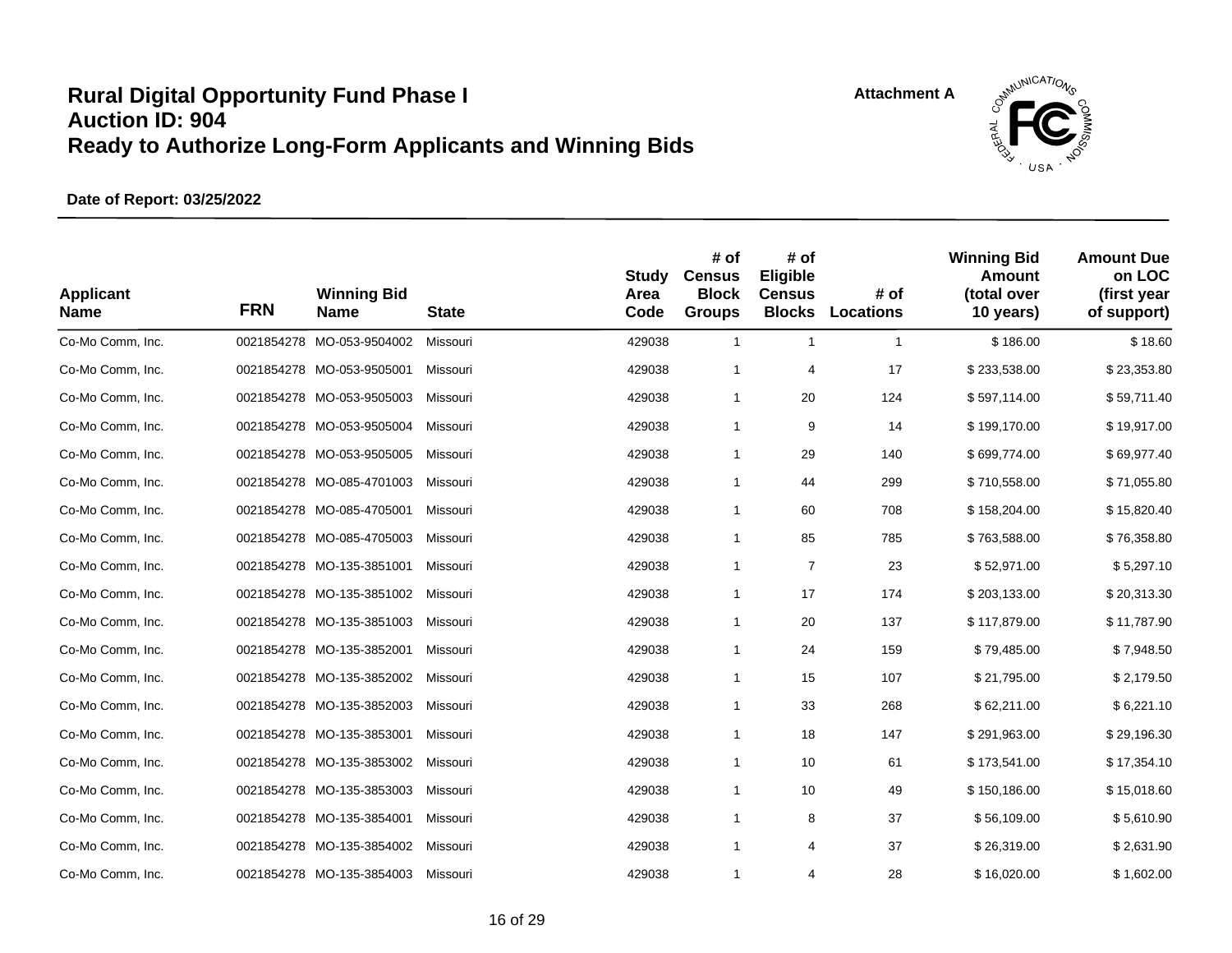

| <b>Applicant</b><br><b>Name</b> | <b>FRN</b> | <b>Winning Bid</b><br><b>Name</b> | <b>State</b> | <b>Study</b><br>Area<br>Code | # of<br><b>Census</b><br><b>Block</b><br><b>Groups</b> | # of<br>Eligible<br><b>Census</b><br><b>Blocks</b> | # of<br><b>Locations</b> | <b>Winning Bid</b><br>Amount<br>(total over<br>10 years) | <b>Amount Due</b><br>on LOC<br>(first year<br>of support) |
|---------------------------------|------------|-----------------------------------|--------------|------------------------------|--------------------------------------------------------|----------------------------------------------------|--------------------------|----------------------------------------------------------|-----------------------------------------------------------|
| Co-Mo Comm, Inc.                |            | 0021854278 MO-141-4701001         | Missouri     | 429038                       | $\mathbf{1}$                                           | 25                                                 | 115                      | \$403,563.00                                             | \$40,356.30                                               |
| Co-Mo Comm, Inc.                |            | 0021854278 MO-141-4701002         | Missouri     | 429038                       | $\mathbf{1}$                                           | 17                                                 | 110                      | \$151,458.00                                             | \$15,145.80                                               |
| Co-Mo Comm, Inc.                |            | 0021854278 MO-141-4701003         | Missouri     | 429038                       | $\mathbf{1}$                                           | 14                                                 | 144                      | \$81,867.00                                              | \$8,186.70                                                |
| Co-Mo Comm, Inc.                |            | 0021854278 MO-141-4701004         | Missouri     | 429038                       | $\mathbf{1}$                                           | 29                                                 | 147                      | \$410,787.00                                             | \$41,078.70                                               |
| Co-Mo Comm, Inc.                |            | 0021854278 MO-141-4702001         | Missouri     | 429038                       | $\mathbf{1}$                                           | 13                                                 | 120                      | \$328,443.00                                             | \$32,844.30                                               |
| Co-Mo Comm, Inc.                |            | 0021854278 MO-141-4702002         | Missouri     | 429038                       | $\mathbf{1}$                                           | 15                                                 | 94                       | \$78,756.00                                              | \$7,875.60                                                |
| Co-Mo Comm, Inc.                |            | 0021854278 MO-141-4702003         | Missouri     | 429038                       | $\mathbf{1}$                                           | 11                                                 | 62                       | \$38,892.00                                              | \$3,889.20                                                |
| Co-Mo Comm, Inc.                |            | 0021854278 MO-141-4703001         | Missouri     | 429038                       | $\mathbf{1}$                                           | 23                                                 | 333                      | \$73,728.00                                              | \$7,372.80                                                |
| Co-Mo Comm, Inc.                |            | 0021854278 MO-141-4703002         | Missouri     | 429038                       | $\mathbf{1}$                                           | 19                                                 | 140                      | \$29,943.00                                              | \$2,994.30                                                |
| Co-Mo Comm, Inc.                |            | 0021854278 MO-141-4703003         | Missouri     | 429038                       | $\mathbf{1}$                                           | 19                                                 | 111                      | \$28,035.00                                              | \$2,803.50                                                |
| Co-Mo Comm, Inc.                |            | 0021854278 MO-141-4704001         | Missouri     | 429038                       | $\mathbf{1}$                                           | 37                                                 | 915                      | \$178,836.00                                             | \$17,883.60                                               |
| Co-Mo Comm, Inc.                |            | 0021854278 MO-141-4704002         | Missouri     | 429038                       | $\mathbf{1}$                                           | 19                                                 | 181                      | \$22,155.00                                              | \$2,215.50                                                |
| Co-Mo Comm, Inc.                |            | 0021854278 MO-141-4705001         | Missouri     | 429038                       | $\mathbf{1}$                                           | 13                                                 | 196                      | \$359,544.00                                             | \$35,954.40                                               |
| Co-Mo Comm, Inc.                |            | 0021854278 MO-141-4705002         | Missouri     | 429038                       | $\mathbf{1}$                                           | 9                                                  | 145                      | \$22,002.00                                              | \$2,200.20                                                |
| Co-Mo Comm, Inc.                |            | 0021854278 MO-141-4705003         | Missouri     | 429038                       | $\mathbf{1}$                                           | 2                                                  | $\overline{7}$           | \$2,802.00                                               | \$280.20                                                  |
| Co-Mo Comm, Inc.                |            | 0021854278 MO-141-4705004         | Missouri     | 429038                       | $\mathbf{1}$                                           | 94                                                 | 1,566                    | \$725,997.00                                             | \$72,599.70                                               |
| Co-Mo Comm, Inc.                |            | 0021854278 MO-167-9602001         | Missouri     | 429038                       | $\mathbf{1}$                                           | 59                                                 | 219                      | \$486,303.00                                             | \$48,630.30                                               |
| Co-Mo Comm, Inc.                |            | 0021854278 MO-167-9602003         | Missouri     | 429038                       | $\mathbf{1}$                                           | 2                                                  | 3                        | \$16,637.50                                              | \$1,663.75                                                |
| Columbia Fiber, LLC             |            | 0029732476 OR-049-9702001         | Oregon       | 539026                       | $\mathbf{1}$                                           | 68                                                 | 291                      | \$2,039,934.00                                           | \$203,993.40                                              |
| Columbia Fiber, LLC             |            | 0029732476 OR-049-9702004         | Oregon       | 539026                       | $\mathbf{1}$                                           | 13                                                 | 68                       | \$441,126.00                                             | \$44,112.60                                               |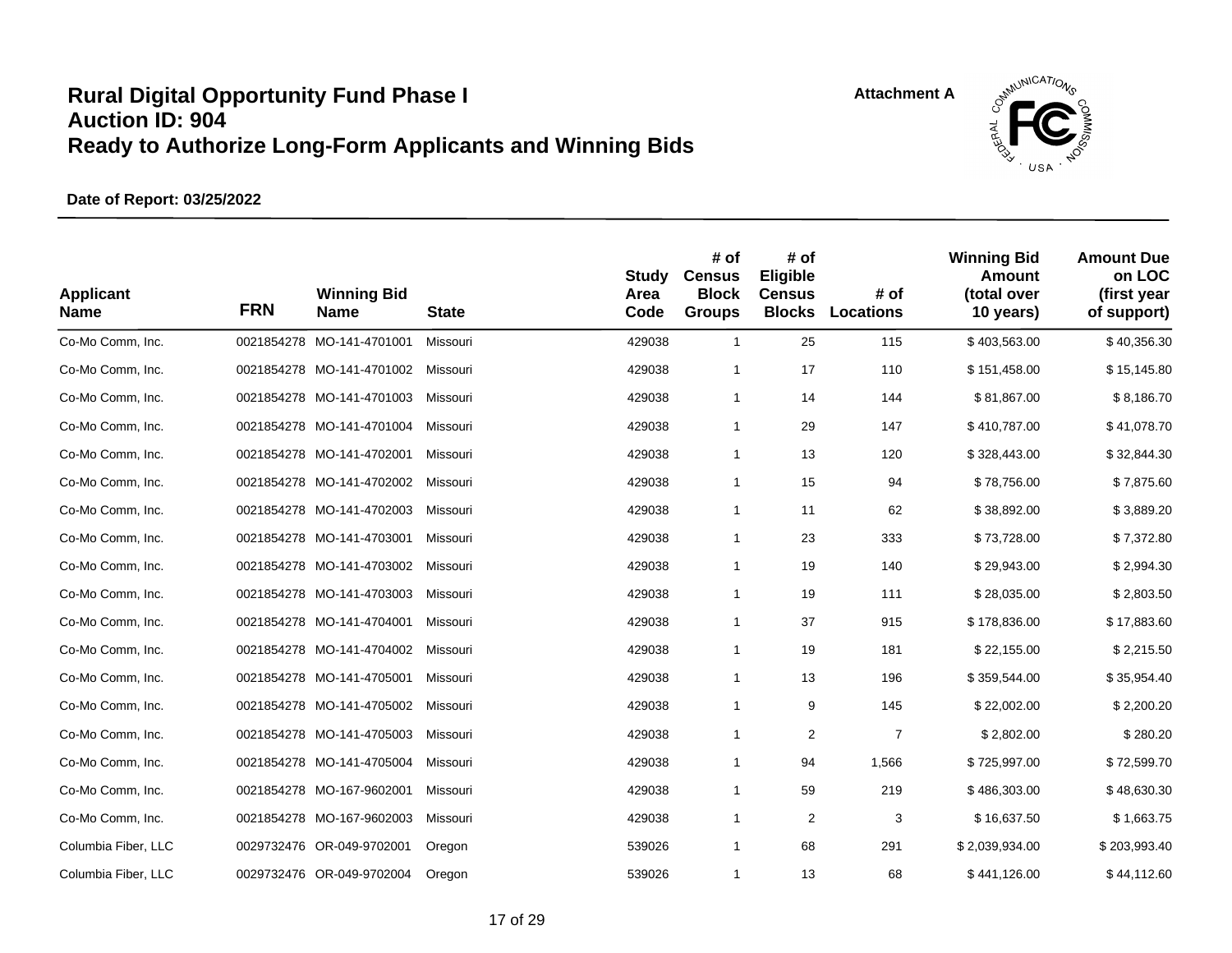

| <b>Applicant</b><br><b>Name</b>                       | <b>FRN</b> | <b>Winning Bid</b><br><b>Name</b> | <b>State</b> | Study<br>Area<br>Code | # of<br><b>Census</b><br><b>Block</b><br><b>Groups</b> | # of<br>Eligible<br><b>Census</b><br><b>Blocks</b> | # of<br>Locations | <b>Winning Bid</b><br>Amount<br>(total over<br>10 years) | <b>Amount Due</b><br>on LOC<br>(first year<br>of support) |
|-------------------------------------------------------|------------|-----------------------------------|--------------|-----------------------|--------------------------------------------------------|----------------------------------------------------|-------------------|----------------------------------------------------------|-----------------------------------------------------------|
| Embarq Florida, Inc                                   |            | 0001825298 FL-015-0301003         | Florida      | 210341                | $\mathbf{1}$                                           | 14                                                 | 57                | \$119,628.00                                             | \$11,962.80                                               |
| Embarg Florida, Inc.                                  |            | 0001825298 FL-015-0305032         | Florida      | 210341                | 1                                                      | 21                                                 | 84                | \$107,688.00                                             | \$10,768.80                                               |
| Embarg Florida, Inc.                                  |            | 0001825298 FL-021-0114003         | Florida      | 210341                | 1                                                      | 4                                                  | 63                | \$534,480.00                                             | \$53,448.00                                               |
| Embarg Florida, Inc.                                  |            | 0001825298 FL-043-0002003         | Florida      | 210341                | 1                                                      | 34                                                 | 359               | \$1,050,888.00                                           | \$105,088.80                                              |
| Embarg Florida, Inc.                                  |            | 0001825298 FL-043-0003002         | Florida      | 210341                | 1                                                      | 14                                                 | 104               | \$319,782.00                                             | \$31,978.20                                               |
| Embarq Florida, Inc                                   |            | 0001825298 FL-051-0006001         | Florida      | 210341                | 1                                                      | 27                                                 | 190               | \$1,449,594.60                                           | \$144,959.46                                              |
| Embarg Florida, Inc.                                  |            | 0001825298 FL-075-9705003         | Florida      | 210341                | 1                                                      | 52                                                 | 438               | \$608,430.00                                             | \$60,843.00                                               |
| Embarg Florida, Inc.                                  |            | 0001825298 FL-099-0083011         | Florida      | 210341                | 1                                                      | 22                                                 | 158               | \$561,402.00                                             | \$56,140.20                                               |
| Embarg Florida, Inc.                                  |            | 0001825298 FL-129-0102021         | Florida      | 210341                | 1                                                      | 17                                                 | 42                | \$287,550.00                                             | \$28,755.00                                               |
| Jasper County Rural Electric                          |            | 0027611367 IN-073-1008001         | Indiana      | 659001                | 1                                                      | 25                                                 | 135               | \$153,180.00                                             | \$15,318.00                                               |
| Membership Corporatio<br>Jasper County Rural Electric |            | 0027611367 IN-073-1008002         | Indiana      | 659001                | 1                                                      | 17                                                 | 78                | \$60,310.00                                              | \$6,031.00                                                |
| Membership Corporatio<br>Jasper County Rural Electric |            | 0027611367 IN-073-1009011         | Indiana      | 659001                | 1                                                      | $\overline{2}$                                     | 8                 | \$24,774.00                                              | \$2,477.40                                                |
| Membership Corporatio<br>Jasper County Rural Electric |            | 0027611367 IN-073-1010001         | Indiana      | 659001                | 1                                                      | 3                                                  | 41                | \$43,206.00                                              | \$4,320.60                                                |
| Membership Corporatio<br>LigTel Communications, Inc.  |            | 0007770084 IN-113-9721002         | Indiana      | 329041                | $\mathbf{1}$                                           | 30                                                 | 207               | \$131,574.00                                             | \$13,157.40                                               |
| LigTel Communications, Inc.                           |            | 0007770084 IN-113-9721003         | Indiana      | 329041                | 1                                                      | 6                                                  | 26                | \$85,902.00                                              | \$8,590.20                                                |
| LigTel Communications, Inc.                           |            | 0007770084 IN-113-9724002         | Indiana      | 329041                | 1                                                      | 29                                                 | 183               | \$168,448.00                                             | \$16,844.80                                               |
| OzarksGo, LLC                                         |            | 0026172882 AR-007-0213011         | Arkansas     | 409042                | $\mathbf{1}$                                           | $\overline{7}$                                     | 43                | \$39,078.00                                              | \$3,907.80                                                |
| OzarksGo, LLC                                         |            | 0026172882 AR-007-0213012         | Arkansas     | 409042                | 1                                                      | 42                                                 | 545               | \$942,948.00                                             | \$94,294.80                                               |
| OzarksGo, LLC                                         |            | 0026172882 AR-007-0213014         | Arkansas     | 409042                | 1                                                      | 9                                                  | 112               | \$158,478.00                                             | \$15,847.80                                               |
| OzarksGo, LLC                                         |            | 0026172882 AR-007-0213043         | Arkansas     | 409042                | 1                                                      | 20                                                 | 72                | \$90,252.00                                              | \$9,025.20                                                |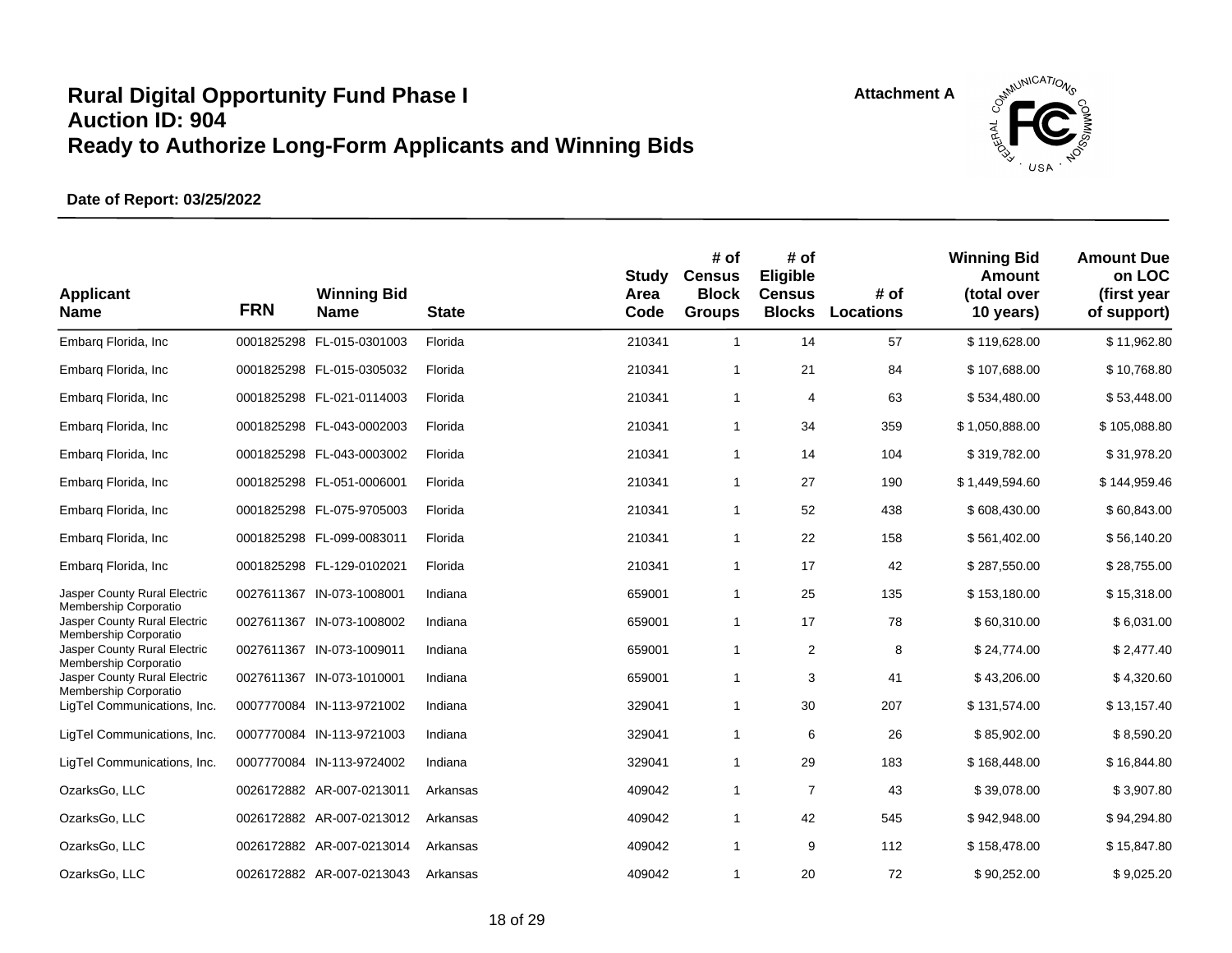



| <b>Applicant</b><br><b>Name</b> | <b>FRN</b> | <b>Winning Bid</b><br>Name | <b>State</b> | <b>Study</b><br>Area<br>Code | # of<br><b>Census</b><br><b>Block</b><br><b>Groups</b> | # of<br>Eligible<br><b>Census</b><br><b>Blocks</b> | # of<br><b>Locations</b> | <b>Winning Bid</b><br>Amount<br>(total over<br>10 years) | <b>Amount Due</b><br>on LOC<br>(first year<br>of support) |
|---------------------------------|------------|----------------------------|--------------|------------------------------|--------------------------------------------------------|----------------------------------------------------|--------------------------|----------------------------------------------------------|-----------------------------------------------------------|
| OzarksGo, LLC                   |            | 0026172882 AR-007-0213051  | Arkansas     | 409042                       | $\mathbf{1}$                                           | 4                                                  | 43                       | \$128,304.00                                             | \$12,830.40                                               |
| OzarksGo, LLC                   |            | 0026172882 AR-007-0213054  | Arkansas     | 409042                       | $\mathbf{1}$                                           | 11                                                 | 54                       | \$46,608.00                                              | \$4,660.80                                                |
| OzarksGo, LLC                   |            | 0026172882 AR-007-0213081  | Arkansas     | 409042                       | $\mathbf{1}$                                           | 4                                                  | 10                       | \$13,248.00                                              | \$1,324.80                                                |
| OzarksGo, LLC                   |            | 0026172882 AR-007-0213111  | Arkansas     | 409042                       | $\mathbf{1}$                                           | 6                                                  | 48                       | \$3,154.00                                               | \$315.40                                                  |
| OzarksGo, LLC                   |            | 0026172882 AR-007-0213112  | Arkansas     | 409042                       | $\mathbf{1}$                                           | 15                                                 | 87                       | \$105,882.00                                             | \$10,588.20                                               |
| OzarksGo, LLC                   |            | 0026172882 AR-007-0214081  | Arkansas     | 409042                       | $\mathbf{1}$                                           | $\mathbf{1}$                                       | $\mathbf{1}$             | \$690.00                                                 | \$69.00                                                   |
| OzarksGo, LLC                   |            | 0026172882 AR-007-0214082  | Arkansas     | 409042                       | $\mathbf{1}$                                           | 2                                                  | 4                        | \$2,634.00                                               | \$263.40                                                  |
| OzarksGo, LLC                   |            | 0026172882 AR-087-9601003  | Arkansas     | 409042                       | $\mathbf{1}$                                           | 13                                                 | 174                      | \$175,974.00                                             | \$17,597.40                                               |
| OzarksGo, LLC                   |            | 0026172882 AR-087-9603001  | Arkansas     | 409042                       | $\mathbf{1}$                                           | 20                                                 | 228                      | \$272,730.00                                             | \$27,273.00                                               |
| OzarksGo, LLC                   |            | 0026172882 AR-087-9603002  | Arkansas     | 409042                       | $\mathbf{1}$                                           | 11                                                 | 195                      | \$790,465.00                                             | \$79,046.50                                               |
| OzarksGo, LLC                   |            | 0026172882 AR-087-9603003  | Arkansas     | 409042                       | $\mathbf{1}$                                           | 16                                                 | 158                      | \$277,176.00                                             | \$27,717.60                                               |
| OzarksGo, LLC                   |            | 0026172882 AR-087-9603004  | Arkansas     | 409042                       | $\mathbf{1}$                                           | $\overline{7}$                                     | 72                       | \$169,704.00                                             | \$16,970.40                                               |
| OzarksGo, LLC                   |            | 0026172882 AR-087-9604002  | Arkansas     | 409042                       | $\mathbf{1}$                                           | 4                                                  | 25                       | \$159,150.00                                             | \$15,915.00                                               |
| OzarksGo, LLC                   |            | 0026172882 AR-087-9604003  | Arkansas     | 409042                       | $\mathbf{1}$                                           | 8                                                  | 125                      | \$511,920.00                                             | \$51,192.00                                               |
| OzarksGo, LLC                   |            | 0026172882 AR-143-0101011  | Arkansas     | 409042                       | $\mathbf{1}$                                           | 10                                                 | 160                      | \$185,760.00                                             | \$18,576.00                                               |
| OzarksGo, LLC                   |            | 0026172882 AR-143-0101012  | Arkansas     | 409042                       | $\mathbf{1}$                                           | 2                                                  | $\overline{2}$           | \$3,504.00                                               | \$350.40                                                  |
| OzarksGo, LLC                   |            | 0026172882 AR-143-0101021  | Arkansas     | 409042                       | $\mathbf{1}$                                           | 17                                                 | 184                      | \$198,972.00                                             | \$19,897.20                                               |
| OzarksGo, LLC                   |            | 0026172882 AR-143-0101023  | Arkansas     | 409042                       | $\mathbf{1}$                                           | 6                                                  | 17                       | \$6,114.00                                               | \$611.40                                                  |
| OzarksGo, LLC                   |            | 0026172882 AR-143-0101051  | Arkansas     | 409042                       | $\mathbf{1}$                                           | 27                                                 | 280                      | \$259,338.00                                             | \$25,933.80                                               |
| OzarksGo, LLC                   |            | 0026172882 AR-143-0101052  | Arkansas     | 409042                       | $\mathbf{1}$                                           | 4                                                  | 35                       | \$19,902.00                                              | \$1,990.20                                                |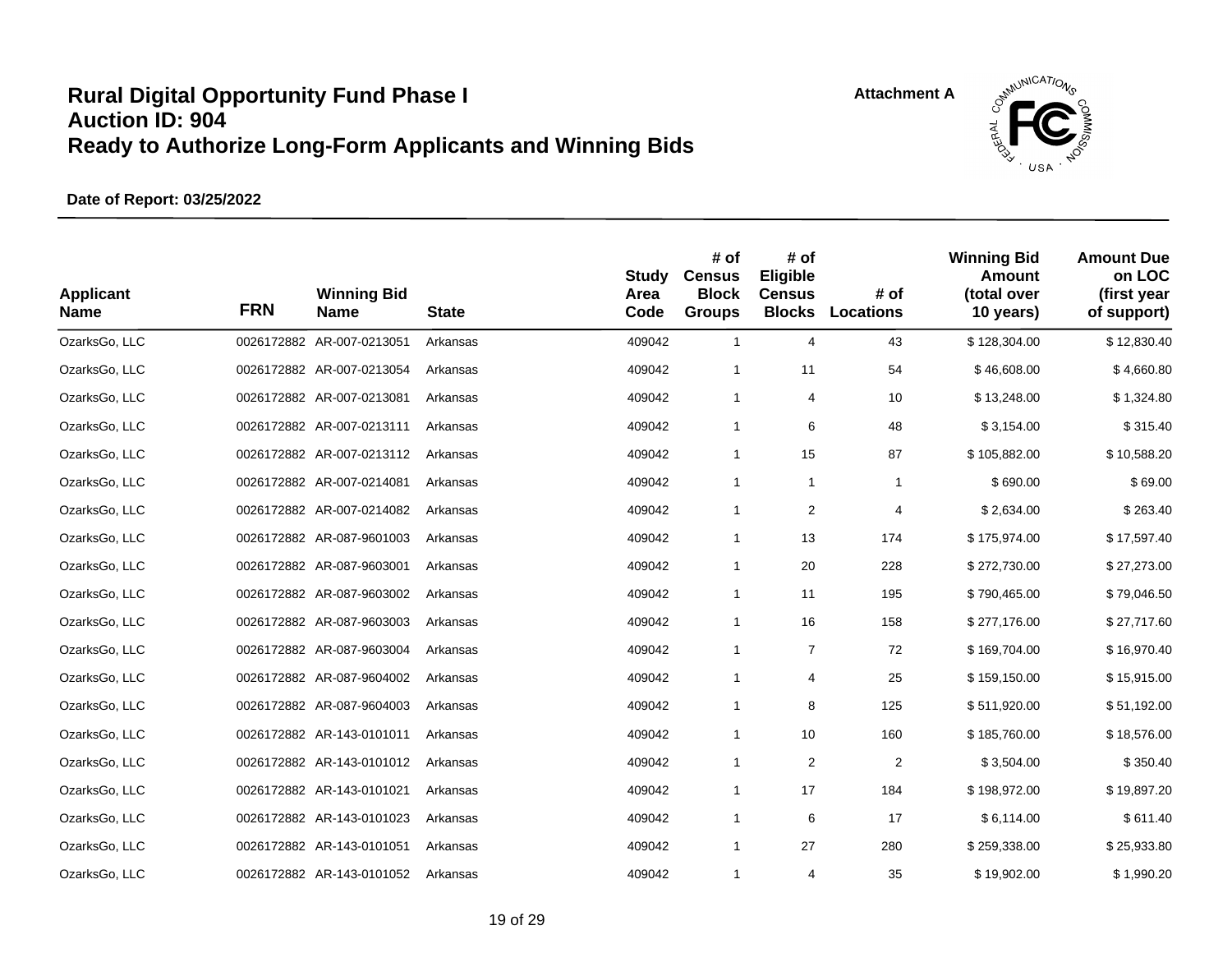



| <b>Applicant</b><br><b>Name</b> | <b>FRN</b> | <b>Winning Bid</b><br><b>Name</b> | <b>State</b> | <b>Study</b><br>Area<br>Code | # of<br><b>Census</b><br><b>Block</b><br><b>Groups</b> | # of<br><b>Eligible</b><br><b>Census</b><br><b>Blocks</b> | # of<br><b>Locations</b> | <b>Winning Bid</b><br>Amount<br>(total over<br>10 years) | <b>Amount Due</b><br>on LOC<br>(first year<br>of support) |
|---------------------------------|------------|-----------------------------------|--------------|------------------------------|--------------------------------------------------------|-----------------------------------------------------------|--------------------------|----------------------------------------------------------|-----------------------------------------------------------|
| OzarksGo, LLC                   |            | 0026172882 AR-143-0101053         | Arkansas     | 409042                       | $\mathbf{1}$                                           | $\mathbf{1}$                                              | $\mathbf{1}$             | \$3,966.00                                               | \$396.60                                                  |
| OzarksGo, LLC                   |            | 0026172882 AR-143-0101063         | Arkansas     | 409042                       | $\mathbf{1}$                                           | 2                                                         | $\overline{2}$           | \$3,786.00                                               | \$378.60                                                  |
| OzarksGo, LLC                   |            | 0026172882 AR-143-0103023         | Arkansas     | 409042                       | $\mathbf{1}$                                           | 2                                                         | 5                        | \$966.00                                                 | \$96.60                                                   |
| OzarksGo, LLC                   |            | 0026172882 AR-143-0104032         | Arkansas     | 409042                       | $\mathbf{1}$                                           | 3                                                         | 6                        | \$14,562.00                                              | \$1,456.20                                                |
| OzarksGo, LLC                   |            | 0026172882 AR-143-0105011         | Arkansas     | 409042                       | $\mathbf{1}$                                           | 23                                                        | 263                      | \$14,159.60                                              | \$1,415.96                                                |
| OzarksGo, LLC                   |            | 0026172882 AR-143-0105012         | Arkansas     | 409042                       | $\mathbf{1}$                                           | 6                                                         | 72                       | \$22,284.00                                              | \$2,228.40                                                |
| OzarksGo, LLC                   |            | 0026172882 AR-143-0105013         | Arkansas     | 409042                       | 1                                                      | 5                                                         | 34                       | \$23,964.00                                              | \$2,396.40                                                |
| OzarksGo, LLC                   |            | 0026172882 AR-143-0105033         | Arkansas     | 409042                       | $\mathbf{1}$                                           | 3                                                         | 6                        | \$1,770.00                                               | \$177.00                                                  |
| OzarksGo, LLC                   |            | 0026172882 AR-143-0105042         | Arkansas     | 409042                       | $\mathbf{1}$                                           | $\overline{7}$                                            | 74                       | \$274,230.00                                             | \$27,423.00                                               |
| OzarksGo, LLC                   |            | 0026172882 AR-143-0105043         | Arkansas     | 409042                       | $\mathbf{1}$                                           | $\mathbf{1}$                                              | 3                        | \$11,130.00                                              | \$1,113.00                                                |
| OzarksGo, LLC                   |            | 0026172882 AR-143-0105044         | Arkansas     | 409042                       | $\mathbf{1}$                                           | 10                                                        | 55                       | \$144,246.00                                             | \$14,424.60                                               |
| OzarksGo, LLC                   |            | 0026172882 AR-143-0105061         | Arkansas     | 409042                       | $\mathbf{1}$                                           | 2                                                         | $\overline{c}$           | \$15,396.00                                              | \$1,539.60                                                |
| OzarksGo, LLC                   |            | 0026172882 AR-143-0105062         | Arkansas     | 409042                       | $\mathbf{1}$                                           | 4                                                         | 20                       | \$32,742.00                                              | \$3,274.20                                                |
| OzarksGo, LLC                   |            | 0026172882 AR-143-0105063         | Arkansas     | 409042                       | $\mathbf{1}$                                           | $\mathbf{1}$                                              | $\mathbf{1}$             | \$1,320.00                                               | \$132.00                                                  |
| OzarksGo, LLC                   |            | 0026172882 AR-143-0105072         | Arkansas     | 409042                       | $\mathbf{1}$                                           | $\mathbf{1}$                                              | 11                       | \$1,518.00                                               | \$151.80                                                  |
| OzarksGo, LLC                   |            | 0026172882 AR-143-0105081         | Arkansas     | 409042                       | $\mathbf{1}$                                           | $\overline{7}$                                            | 26                       | \$23,724.00                                              | \$2,372.40                                                |
| OzarksGo, LLC                   |            | 0026172882 AR-143-0105082         | Arkansas     | 409042                       | $\mathbf{1}$                                           | 3                                                         | 21                       | \$36,822.00                                              | \$3,682.20                                                |
| OzarksGo, LLC                   |            | 0026172882 AR-143-0105092         | Arkansas     | 409042                       | $\mathbf{1}$                                           | 3                                                         | 13                       | \$3,066.00                                               | \$306.60                                                  |
| OzarksGo, LLC                   |            | 0026172882 AR-143-0105093         | Arkansas     | 409042                       | $\mathbf{1}$                                           | 3                                                         | 13                       | \$12,204.00                                              | \$1,220.40                                                |
| OzarksGo, LLC                   |            | 0026172882 AR-143-0110012         | Arkansas     | 409042                       | 1                                                      | 4                                                         | 24                       | \$23,832.00                                              | \$2,383.20                                                |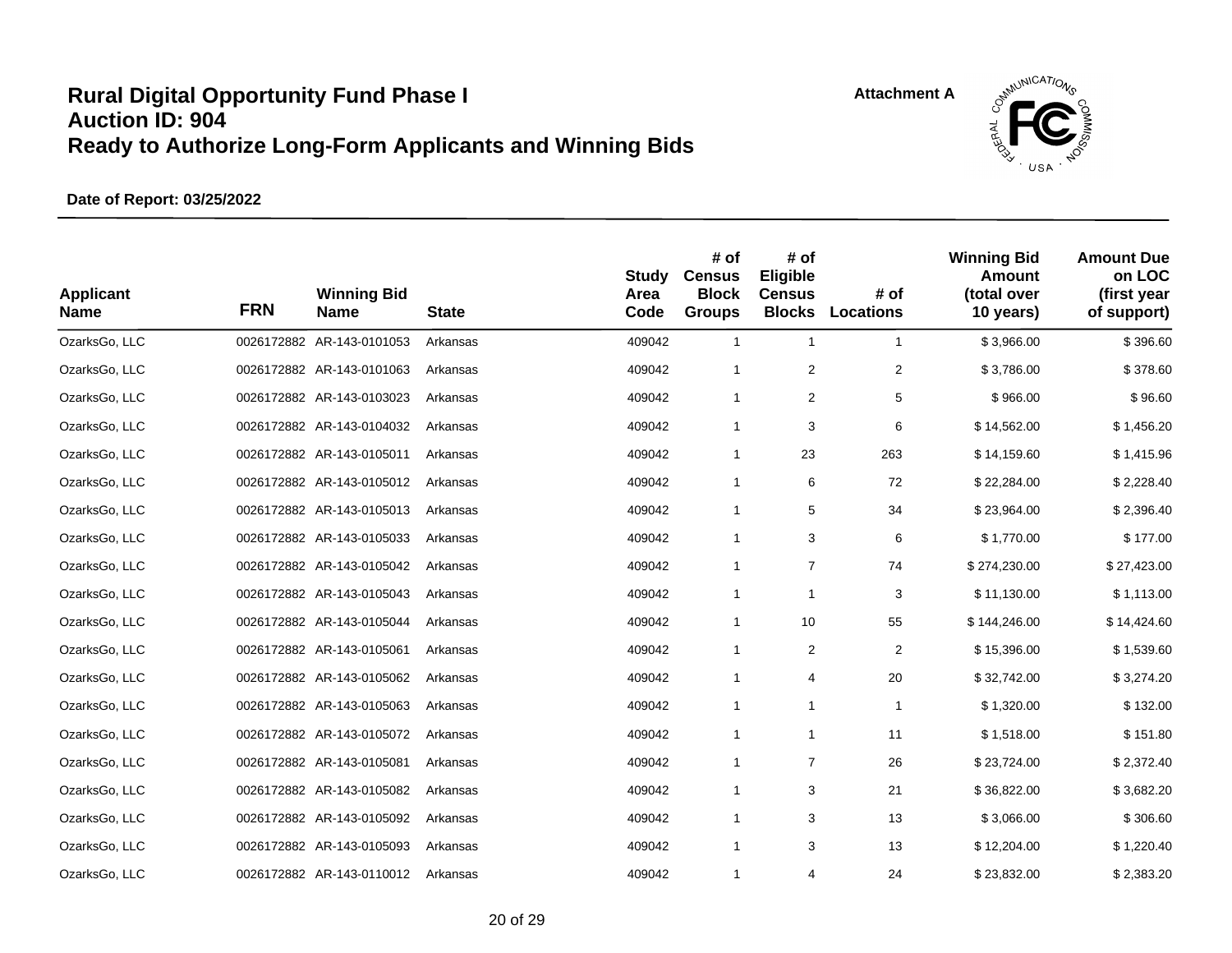



| <b>Applicant</b><br><b>Name</b> | <b>FRN</b> | <b>Winning Bid</b><br>Name | <b>State</b> | <b>Study</b><br>Area<br>Code | # of<br><b>Census</b><br><b>Block</b><br><b>Groups</b> | # of<br>Eligible<br><b>Census</b><br><b>Blocks</b> | # of<br>Locations | <b>Winning Bid</b><br>Amount<br>(total over<br>10 years) | <b>Amount Due</b><br>on LOC<br>(first year<br>of support) |
|---------------------------------|------------|----------------------------|--------------|------------------------------|--------------------------------------------------------|----------------------------------------------------|-------------------|----------------------------------------------------------|-----------------------------------------------------------|
| OzarksGo, LLC                   |            | 0026172882 AR-143-0110023  | Arkansas     | 409042                       | $\mathbf{1}$                                           | 3                                                  | 4                 | \$17,568.00                                              | \$1,756.80                                                |
| OzarksGo, LLC                   |            | 0026172882 AR-143-0110031  | Arkansas     | 409042                       | $\mathbf{1}$                                           | 4                                                  | 32                | \$30,204.00                                              | \$3,020.40                                                |
| OzarksGo, LLC                   |            | 0026172882 AR-143-0110032  | Arkansas     | 409042                       | $\mathbf{1}$                                           | 6                                                  | 25                | \$33,372.00                                              | \$3,337.20                                                |
| OzarksGo, LLC                   |            | 0026172882 AR-143-0110033  | Arkansas     | 409042                       | $\mathbf{1}$                                           | 6                                                  | 8                 | \$10,944.00                                              | \$1,094.40                                                |
| OzarksGo, LLC                   |            | 0026172882 AR-143-0110041  | Arkansas     | 409042                       | $\mathbf{1}$                                           | 15                                                 | 361               | \$402,558.00                                             | \$40,255.80                                               |
| OzarksGo, LLC                   |            | 0026172882 AR-143-0110042  | Arkansas     | 409042                       | $\mathbf{1}$                                           | 4                                                  | 85                | \$281,400.00                                             | \$28,140.00                                               |
| OzarksGo, LLC                   |            | 0026172882 AR-143-0111013  | Arkansas     | 409042                       | $\mathbf{1}$                                           | 4                                                  | $\overline{7}$    | \$10,668.00                                              | \$1,066.80                                                |
| OzarksGo, LLC                   |            | 0026172882 AR-143-0111021  | Arkansas     | 409042                       | $\mathbf{1}$                                           | 16                                                 | 190               | \$110,915.00                                             | \$11,091.50                                               |
| OzarksGo, LLC                   |            | 0026172882 AR-143-0111022  | Arkansas     | 409042                       | $\mathbf{1}$                                           | 19                                                 | 187               | \$139,494.00                                             | \$13,949.40                                               |
| OzarksGo, LLC                   |            | 0026172882 AR-143-0111023  | Arkansas     | 409042                       | $\mathbf{1}$                                           | $\overline{c}$                                     | 14                | \$15,774.00                                              | \$1,577.40                                                |
| OzarksGo, LLC                   |            | 0026172882 AR-143-0111031  | Arkansas     | 409042                       | $\mathbf{1}$                                           | 10                                                 | 304               | \$458,994.00                                             | \$45,899.40                                               |
| OzarksGo, LLC                   |            | 0026172882 AR-143-0111032  | Arkansas     | 409042                       | $\mathbf{1}$                                           | 13                                                 | 147               | \$224,274.00                                             | \$22,427.40                                               |
| OzarksGo, LLC                   |            | 0026172882 AR-143-0111033  | Arkansas     | 409042                       | $\mathbf{1}$                                           | 6                                                  | 118               | \$56,982.00                                              | \$5,698.20                                                |
| OzarksGo, LLC                   |            | 0026172882 OK-001-3766001  | Oklahoma     | 439072                       | $\mathbf{1}$                                           | 12                                                 | 73                | \$449,052.00                                             | \$44,905.20                                               |
| OzarksGo, LLC                   |            | 0026172882 OK-001-3766002  | Oklahoma     | 439072                       | $\mathbf{1}$                                           | 26                                                 | 251               | \$290,508.00                                             | \$29,050.80                                               |
| OzarksGo, LLC                   |            | 0026172882 OK-001-3767001  | Oklahoma     | 439072                       | $\mathbf{1}$                                           | 9                                                  | 86                | \$112,770.00                                             | \$11,277.00                                               |
| OzarksGo, LLC                   |            | 0026172882 OK-001-3767002  | Oklahoma     | 439072                       | $\mathbf{1}$                                           | 10                                                 | 86                | \$188,664.00                                             | \$18,866.40                                               |
| OzarksGo, LLC                   |            | 0026172882 OK-001-3767003  | Oklahoma     | 439072                       | $\mathbf{1}$                                           | 9                                                  | 49                | \$83,058.00                                              | \$8,305.80                                                |
| OzarksGo, LLC                   |            | 0026172882 OK-001-3767004  | Oklahoma     | 439072                       | $\mathbf{1}$                                           | 21                                                 | 111               | \$36,252.00                                              | \$3,625.20                                                |
| OzarksGo, LLC                   |            | 0026172882 OK-001-3767005  | Oklahoma     | 439072                       | $\mathbf{1}$                                           | 32                                                 | 258               | \$145,368.00                                             | \$14,536.80                                               |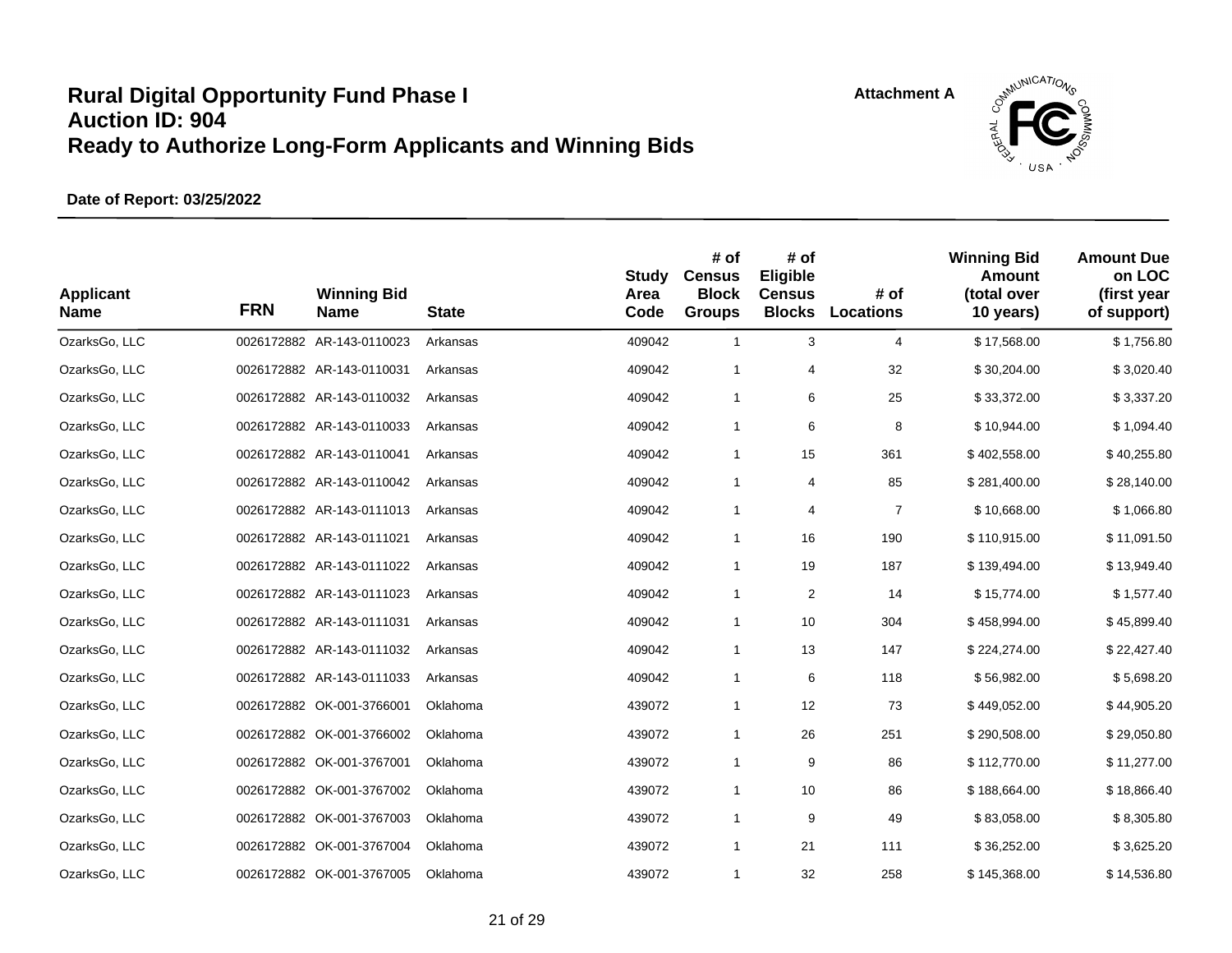



| <b>Applicant</b><br><b>Name</b> | <b>FRN</b> | <b>Winning Bid</b><br><b>Name</b> | <b>State</b> | <b>Study</b><br>Area<br>Code | # of<br><b>Census</b><br><b>Block</b><br><b>Groups</b> | # of<br>Eligible<br><b>Census</b><br><b>Blocks</b> | # of<br><b>Locations</b> | <b>Winning Bid</b><br>Amount<br>(total over<br>10 years) | <b>Amount Due</b><br>on LOC<br>(first year<br>of support) |
|---------------------------------|------------|-----------------------------------|--------------|------------------------------|--------------------------------------------------------|----------------------------------------------------|--------------------------|----------------------------------------------------------|-----------------------------------------------------------|
| OzarksGo, LLC                   |            | 0026172882 OK-001-3768001         | Oklahoma     | 439072                       | $\mathbf{1}$                                           | 15                                                 | 58                       | \$33,210.20                                              | \$3,321.02                                                |
| OzarksGo, LLC                   |            | 0026172882 OK-001-3768002         | Oklahoma     | 439072                       | $\mathbf{1}$                                           | 5                                                  | 46                       | \$26,151.00                                              | \$2,615.10                                                |
| OzarksGo, LLC                   |            | 0026172882 OK-001-3768003         | Oklahoma     | 439072                       | $\mathbf{1}$                                           | 13                                                 | 73                       | \$62,720.00                                              | \$6,272.00                                                |
| OzarksGo, LLC                   |            | 0026172882 OK-001-3768004         | Oklahoma     | 439072                       | $\mathbf{1}$                                           | 5                                                  | 10                       | \$21,495.00                                              | \$2,149.50                                                |
| OzarksGo, LLC                   |            | 0026172882 OK-001-3769001         | Oklahoma     | 439072                       | $\mathbf{1}$                                           | 37                                                 | 275                      | \$50,184.00                                              | \$5,018.40                                                |
| OzarksGo, LLC                   |            | 0026172882 OK-001-3769002         | Oklahoma     | 439072                       | $\mathbf{1}$                                           | 13                                                 | 42                       | \$36,249.00                                              | \$3,624.90                                                |
| OzarksGo, LLC                   |            | 0026172882 OK-001-3769003         | Oklahoma     | 439072                       | $\mathbf{1}$                                           | 9                                                  | 72                       | \$38,290.70                                              | \$3,829.07                                                |
| OzarksGo, LLC                   |            | 0026172882 OK-001-3770001         | Oklahoma     | 439072                       | $\mathbf{1}$                                           | 14                                                 | 161                      | \$348,504.00                                             | \$34,850.40                                               |
| OzarksGo, LLC                   |            | 0026172882 OK-001-3770002         | Oklahoma     | 439072                       | $\mathbf{1}$                                           | 21                                                 | 226                      | \$140,019.00                                             | \$14,001.90                                               |
| OzarksGo, LLC                   |            | 0026172882 OK-001-3770003         | Oklahoma     | 439072                       | $\mathbf{1}$                                           | 5                                                  | 10                       | \$9,365.00                                               | \$936.50                                                  |
| OzarksGo, LLC                   |            | 0026172882 OK-001-3770004         | Oklahoma     | 439072                       | $\mathbf{1}$                                           | 15                                                 | 112                      | \$176,901.00                                             | \$17,690.10                                               |
| OzarksGo, LLC                   |            | 0026172882 OK-021-9782021         | Oklahoma     | 439072                       | $\mathbf{1}$                                           | 19                                                 | 391                      | \$395,577.00                                             | \$39,557.70                                               |
| OzarksGo, LLC                   |            | 0026172882 OK-021-9782022         | Oklahoma     | 439072                       | $\mathbf{1}$                                           | 37                                                 | 525                      | \$165,159.00                                             | \$16,515.90                                               |
| OzarksGo, LLC                   |            | 0026172882 OK-021-9782023         | Oklahoma     | 439072                       | $\mathbf{1}$                                           | 47                                                 | 565                      | \$228,864.00                                             | \$22,886.40                                               |
| <b>Qwest Corporation</b>        |            | 0003746757 ID-005-9400002         | Idaho        | 475162                       | $\mathbf{1}$                                           | 36                                                 | 97                       | \$674,370.00                                             | \$67,437.00                                               |
| <b>Qwest Corporation</b>        |            | 0003746757 ID-011-9400002         | Idaho        | 475162                       | $\mathbf{1}$                                           | 19                                                 | 119                      | \$87,486.00                                              | \$8,748.60                                                |
| <b>Qwest Corporation</b>        |            | 0003746757 ID-045-9601001         | Idaho        | 475162                       | $\mathbf{1}$                                           | 113                                                | 485                      | \$2,504,796.00                                           | \$250,479.60                                              |
| <b>Qwest Corporation</b>        |            | 0003746757 ID-049-9400001         | Idaho        | 475162                       | $\mathbf{1}$                                           | 36                                                 | 342                      | \$1,107,498.00                                           | \$110,749.80                                              |
| <b>Qwest Corporation</b>        |            | 0003746757 ID-049-9400003         | Idaho        | 475162                       | $\mathbf{1}$                                           | 32                                                 | 344                      | \$560,988.00                                             | \$56,098.80                                               |
| <b>Qwest Corporation</b>        |            | 0003746757 ID-059-9703001         | Idaho        | 475162                       | $\mathbf{1}$                                           | 112                                                | 523                      | \$6,084,313.20                                           | \$608,431.32                                              |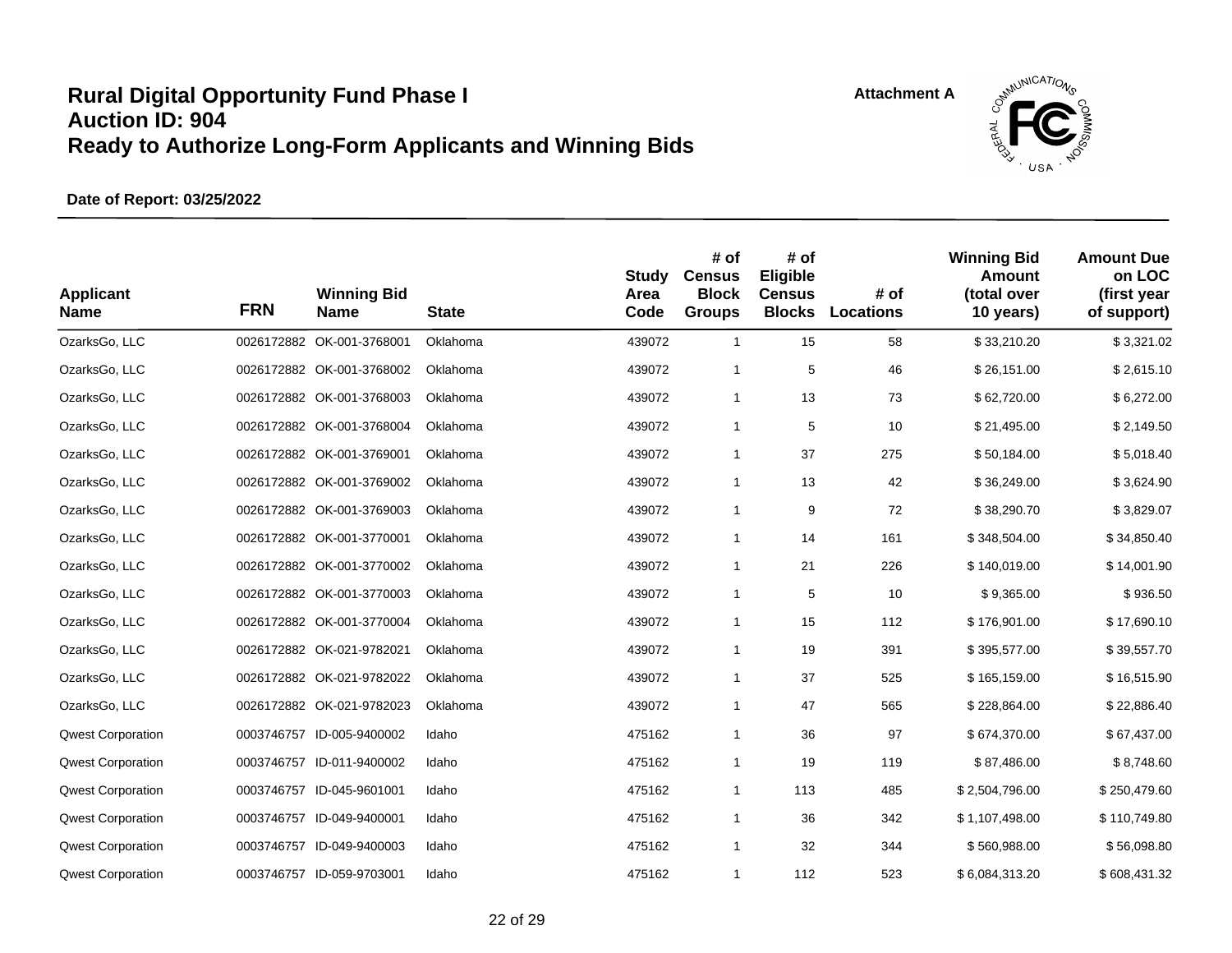

| <b>Applicant</b><br><b>Name</b> | <b>FRN</b> | <b>Winning Bid</b><br>Name | <b>State</b> | <b>Study</b><br>Area<br>Code | # of<br><b>Census</b><br><b>Block</b><br><b>Groups</b> | # of<br>Eligible<br><b>Census</b><br><b>Blocks</b> | # of<br>Locations | <b>Winning Bid</b><br>Amount<br>(total over<br>10 years) | <b>Amount Due</b><br>on LOC<br>(first year<br>of support) |
|---------------------------------|------------|----------------------------|--------------|------------------------------|--------------------------------------------------------|----------------------------------------------------|-------------------|----------------------------------------------------------|-----------------------------------------------------------|
| <b>Qwest Corporation</b>        |            | 0003746757 ID-061-9400011  | Idaho        | 475162                       | $\mathbf{1}$                                           | 39                                                 | 319               | \$324,924.00                                             | \$32,492.40                                               |
| <b>Qwest Corporation</b>        |            | 0003746757 ID-061-9400012  | Idaho        | 475162                       | $\mathbf{1}$                                           | 47                                                 | 316               | \$182,256.00                                             | \$18,225.60                                               |
| <b>Qwest Corporation</b>        |            | 0003746757 ID-069-9607002  | Idaho        | 475162                       | $\mathbf{1}$                                           | 9                                                  | 31                | \$123,936.00                                             | \$12,393.60                                               |
| <b>Qwest Corporation</b>        |            | 0003746757 MN-003-0507104  | Minnesota    | 365142                       | $\mathbf{1}$                                           | 15                                                 | 84                | \$94,422.00                                              | \$9,442.20                                                |
| <b>Qwest Corporation</b>        |            | 0003746757 MN-003-0508131  | Minnesota    | 365142                       | $\mathbf{1}$                                           | 11                                                 | 63                | \$129,462.00                                             | \$12,946.20                                               |
| <b>Qwest Corporation</b>        |            | 0003746757 MN-003-0511011  | Minnesota    | 365142                       | $\mathbf{1}$                                           | 16                                                 | 130               | \$99,966.00                                              | \$9,996.60                                                |
| <b>Qwest Corporation</b>        |            | 0003746757 MN-003-0512062  | Minnesota    | 365142                       | $\mathbf{1}$                                           | 12                                                 | 60                | \$116,730.00                                             | \$11,673.00                                               |
| <b>Qwest Corporation</b>        |            | 0003746757 MN-007-9400021  | Minnesota    | 365142                       | $\mathbf{1}$                                           | 11                                                 | 57                | \$420,366.00                                             | \$42,036.60                                               |
| <b>Qwest Corporation</b>        | 0003746757 | MN-025-1101001             | Minnesota    | 365142                       | $\mathbf{1}$                                           | 11                                                 | 86                | \$271,050.00                                             | \$27,105.00                                               |
| <b>Qwest Corporation</b>        |            | 0003746757 MN-025-1101002  | Minnesota    | 365142                       | $\mathbf{1}$                                           | 24                                                 | 394               | \$799,002.00                                             | \$79,900.20                                               |
| <b>Qwest Corporation</b>        |            | 0003746757 MN-025-1102003  | Minnesota    | 365142                       | $\mathbf{1}$                                           | 17                                                 | 78                | \$311,004.00                                             | \$31,100.40                                               |
| <b>Qwest Corporation</b>        |            | 0003746757 MN-025-1103021  | Minnesota    | 365142                       | $\mathbf{1}$                                           | 9                                                  | 103               | \$175,417.40                                             | \$17,541.74                                               |
| <b>Qwest Corporation</b>        |            | 0003746757 MN-053-0265141  | Minnesota    | 365142                       | $\mathbf{1}$                                           | 13                                                 | 344               | \$181,644.00                                             | \$18,164.40                                               |
| <b>Qwest Corporation</b>        | 0003746757 | MN-053-0267081             | Minnesota    | 365142                       | $\mathbf{1}$                                           | 8                                                  | 64                | \$144,924.00                                             | \$14,492.40                                               |
| <b>Qwest Corporation</b>        |            | 0003746757 MN-053-0268076  | Minnesota    | 365142                       | $\mathbf{1}$                                           | 13                                                 | 251               | \$143,580.00                                             | \$14,358.00                                               |
| <b>Qwest Corporation</b>        |            | 0003746757 MN-053-0268123  | Minnesota    | 365142                       | $\mathbf{1}$                                           | 5                                                  | 27                | \$150,972.00                                             | \$15,097.20                                               |
| <b>Qwest Corporation</b>        | 0003746757 | MN-053-0269092             | Minnesota    | 365142                       | $\mathbf{1}$                                           | 20                                                 | 147               | \$216,036.00                                             | \$21,603.60                                               |
| <b>Qwest Corporation</b>        |            | 0003746757 MN-071-7903002  | Minnesota    | 365142                       | $\mathbf{1}$                                           | 112                                                | 494               | \$3,986,315.70                                           | \$398,631.57                                              |
| <b>Qwest Corporation</b>        |            | 0003746757 MN-071-7905002  | Minnesota    | 365142                       | $\mathbf{1}$                                           | 107                                                | 467               | \$4,647,348.00                                           | \$464,734.80                                              |
| <b>Qwest Corporation</b>        |            | 0003746757 MN-077-4603001  | Minnesota    | 365142                       | $\mathbf{1}$                                           | 56                                                 | 171               | \$1,714,458.00                                           | \$171,445.80                                              |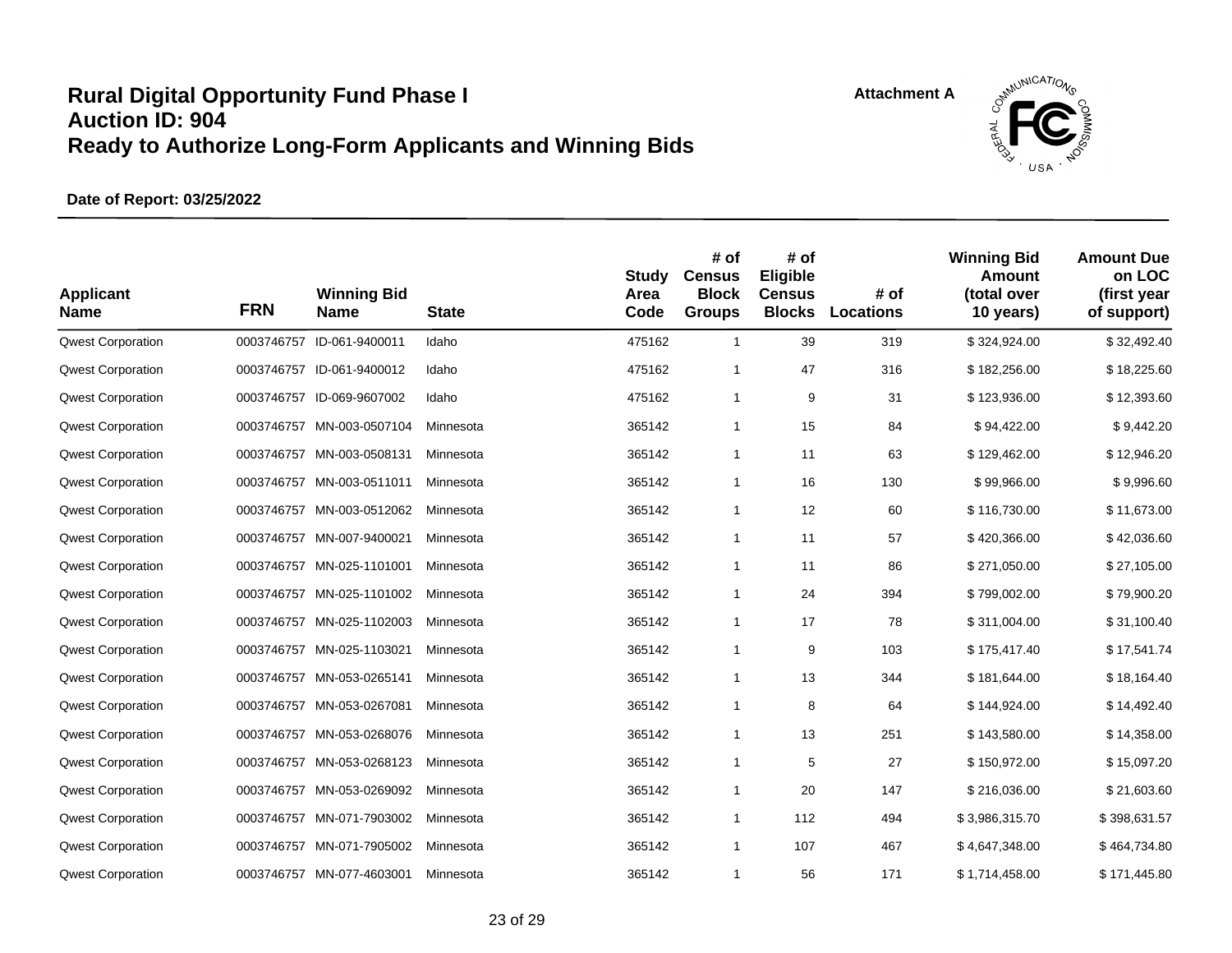

| <b>Applicant</b><br><b>Name</b> | <b>FRN</b> | <b>Winning Bid</b><br><b>Name</b> | <b>State</b> | Study<br>Area<br>Code | # of<br><b>Census</b><br><b>Block</b><br><b>Groups</b> | # of<br>Eligible<br><b>Census</b><br><b>Blocks</b> | # of<br><b>Locations</b> | <b>Winning Bid</b><br>Amount<br>(total over<br>10 years) | <b>Amount Due</b><br>on LOC<br>(first year<br>of support) |
|---------------------------------|------------|-----------------------------------|--------------|-----------------------|--------------------------------------------------------|----------------------------------------------------|--------------------------|----------------------------------------------------------|-----------------------------------------------------------|
| <b>Qwest Corporation</b>        | 0003746757 | MN-077-4604002                    | Minnesota    | 365142                | $\mathbf{1}$                                           | 44                                                 | 147                      | \$1,810,974.00                                           | \$181,097.40                                              |
| <b>Qwest Corporation</b>        |            | 0003746757 MN-123-0413022         | Minnesota    | 365142                | 1                                                      | 9                                                  | 70                       | \$108,438.00                                             | \$10,843.80                                               |
| <b>Qwest Corporation</b>        | 0003746757 | MN-123-9800001                    | Minnesota    | 365142                | $\mathbf{1}$                                           | 3                                                  | 28                       | \$123,984.00                                             | \$12,398.40                                               |
| <b>Qwest Corporation</b>        |            | 0003746757 NE-153-0106311         | Nebraska     | 375143                | $\mathbf{1}$                                           | 19                                                 | 69                       | \$326,802.00                                             | \$32,680.20                                               |
| <b>Qwest Corporation</b>        | 0003746757 | OR-001-9501001                    | Oregon       | 535163                | $\mathbf{1}$                                           | 66                                                 | 398                      | \$2,374,710.00                                           | \$237,471.00                                              |
| <b>Qwest Corporation</b>        | 0003746757 | OR-001-9501002                    | Oregon       | 535163                | $\mathbf{1}$                                           | 13                                                 | 63                       | \$639,576.00                                             | \$63,957.60                                               |
| <b>Qwest Corporation</b>        |            | 0003746757 OR-001-9501003         | Oregon       | 535163                | $\mathbf{1}$                                           | 31                                                 | 201                      | \$1,150,146.00                                           | \$115,014.60                                              |
| <b>Qwest Corporation</b>        | 0003746757 | OR-001-9505001                    | Oregon       | 535163                | $\mathbf{1}$                                           | 57                                                 | 233                      | \$2,199,776.90                                           | \$219,977.69                                              |
| <b>Qwest Corporation</b>        | 0003746757 | OR-007-9512003                    | Oregon       | 535163                | $\mathbf{1}$                                           | 94                                                 | 707                      | \$3,509,112.00                                           | \$350,911.20                                              |
| <b>Qwest Corporation</b>        |            | 0003746757 OR-009-9702004         | Oregon       | 535163                | $\mathbf{1}$                                           | 21                                                 | 222                      | \$372,828.00                                             | \$37,282.80                                               |
| <b>Qwest Corporation</b>        |            | 0003746757 OR-009-9703001         | Oregon       | 535163                | $\mathbf{1}$                                           | 12                                                 | 74                       | \$97,434.00                                              | \$9,743.40                                                |
| <b>Qwest Corporation</b>        |            | 0003746757 OR-009-9704001         | Oregon       | 535163                | $\mathbf{1}$                                           | 18                                                 | 206                      | \$538,050.00                                             | \$53,805.00                                               |
| <b>Qwest Corporation</b>        |            | 0003746757 OR-009-9709001         | Oregon       | 535163                | $\mathbf{1}$                                           | 13                                                 | 68                       | \$530,488.00                                             | \$53,048.80                                               |
| <b>Qwest Corporation</b>        |            | 0003746757 OR-009-9711001         | Oregon       | 535163                | $\mathbf{1}$                                           | 30                                                 | 194                      | \$748,503.00                                             | \$74,850.30                                               |
| <b>Qwest Corporation</b>        |            | 0003746757 OR-009-9711002         | Oregon       | 535163                | $\mathbf{1}$                                           | 41                                                 | 324                      | \$1,452,696.00                                           | \$145,269.60                                              |
| <b>Qwest Corporation</b>        |            | 0003746757 OR-017-0002001         | Oregon       | 535163                | $\mathbf{1}$                                           | 40                                                 | 347                      | \$1,094,736.00                                           | \$109,473.60                                              |
| <b>Qwest Corporation</b>        | 0003746757 | OR-019-1000003                    | Oregon       | 535163                | 1                                                      | 60                                                 | 529                      | \$4,001,166.00                                           | \$400,116.60                                              |
| <b>Qwest Corporation</b>        |            | 0003746757 OR-021-9601002         | Oregon       | 535163                | $\mathbf{1}$                                           | 3                                                  | 12                       | \$192,240.00                                             | \$19,224.00                                               |
| <b>Qwest Corporation</b>        |            | 0003746757 OR-027-9501001         | Oregon       | 535163                | $\mathbf{1}$                                           | 14                                                 | 53                       | \$223,573.00                                             | \$22,357.30                                               |
| <b>Qwest Corporation</b>        |            | 0003746757 OR-029-0027001         | Oregon       | 535163                | 1                                                      | 30                                                 | 309                      | \$1,596,108.00                                           | \$159,610.80                                              |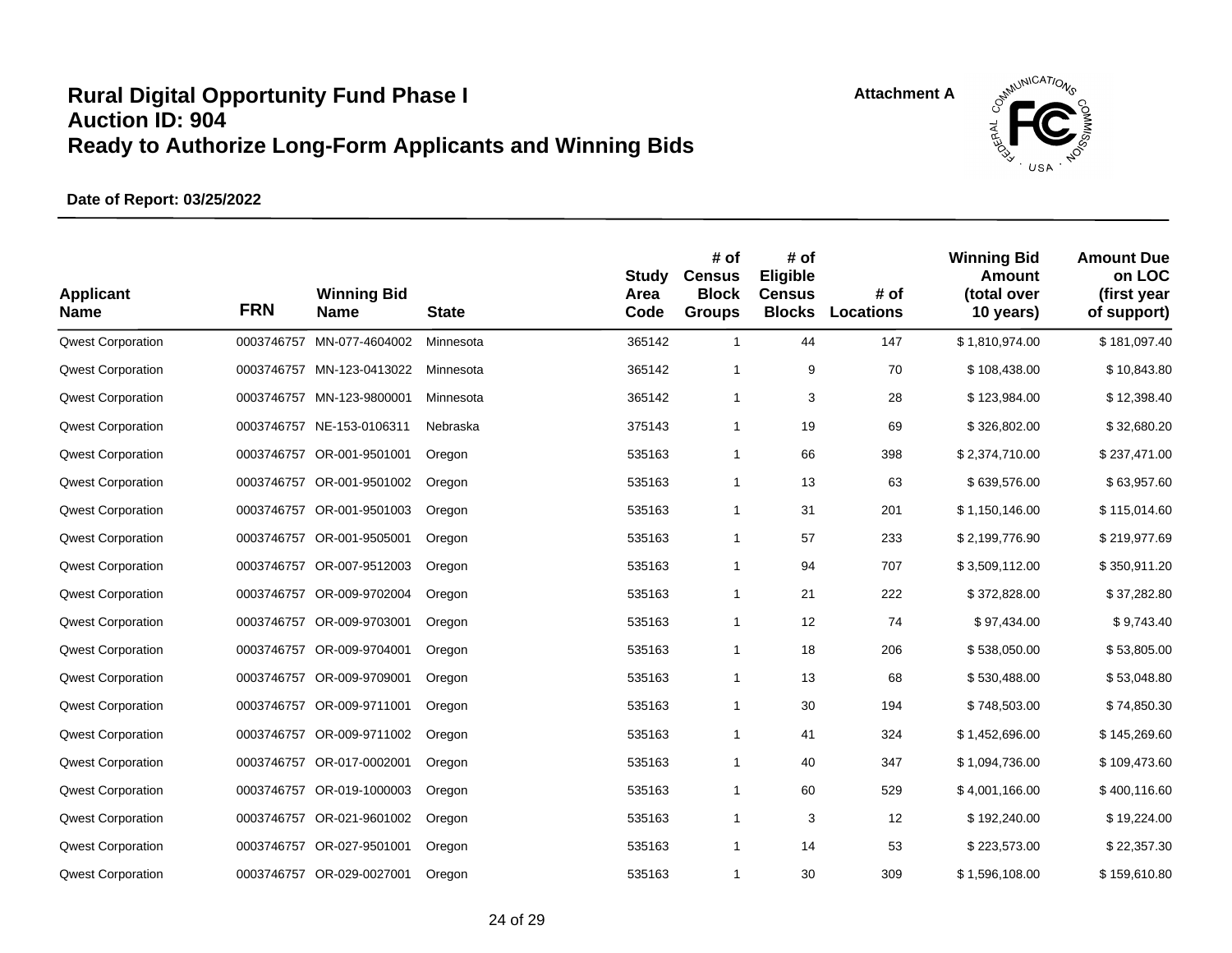

| <b>Applicant</b><br><b>Name</b> | <b>FRN</b> | <b>Winning Bid</b><br>Name | <b>State</b> | <b>Study</b><br>Area<br>Code | # of<br><b>Census</b><br><b>Block</b><br><b>Groups</b> | # of<br>Eligible<br><b>Census</b><br><b>Blocks</b> | # of<br>Locations | <b>Winning Bid</b><br>Amount<br>(total over<br>10 years) | <b>Amount Due</b><br>on LOC<br>(first year<br>of support) |
|---------------------------------|------------|----------------------------|--------------|------------------------------|--------------------------------------------------------|----------------------------------------------------|-------------------|----------------------------------------------------------|-----------------------------------------------------------|
| <b>Qwest Corporation</b>        | 0003746757 | OR-029-0027004             | Oregon       | 535163                       | $\mathbf{1}$                                           | 55                                                 | 436               | \$1,894,722.00                                           | \$189,472.20                                              |
| <b>Qwest Corporation</b>        |            | 0003746757 OR-029-0030023  | Oregon       | 535163                       | $\mathbf{1}$                                           | 24                                                 | 139               | \$648,876.00                                             | \$64,887.60                                               |
| <b>Qwest Corporation</b>        | 0003746757 | OR-031-9400001             | Oregon       | 535163                       | $\mathbf{1}$                                           | 20                                                 | 334               | \$1,715,100.00                                           | \$171,510.00                                              |
| <b>Qwest Corporation</b>        |            | 0003746757 OR-031-9603021  | Oregon       | 535163                       | $\mathbf{1}$                                           | 26                                                 | 478               | \$2,066,412.00                                           | \$206,641.20                                              |
| <b>Qwest Corporation</b>        |            | 0003746757 OR-033-3601001  | Oregon       | 535163                       | $\mathbf{1}$                                           | 66                                                 | 568               | \$3,436,005.00                                           | \$343,600.50                                              |
| <b>Qwest Corporation</b>        | 0003746757 | OR-035-9701001             | Oregon       | 535163                       | $\mathbf{1}$                                           | 71                                                 | 913               | \$3,605,148.00                                           | \$360,514.80                                              |
| <b>Qwest Corporation</b>        |            | 0003746757 OR-051-0071002  | Oregon       | 535163                       | $\mathbf{1}$                                           | 29                                                 | 498               | \$859,726.40                                             | \$85,972.64                                               |
| <b>Qwest Corporation</b>        | 0003746757 | OR-051-0105003             | Oregon       | 535163                       | $\mathbf{1}$                                           | 18                                                 | 85                | \$573,234.00                                             | \$57,323.40                                               |
| <b>Qwest Corporation</b>        | 0003746757 | OR-057-9601004             | Oregon       | 535163                       | $\mathbf{1}$                                           | 8                                                  | 53                | \$157,320.00                                             | \$15,732.00                                               |
| <b>Qwest Corporation</b>        |            | 0003746757 OR-057-9602003  | Oregon       | 535163                       | $\mathbf{1}$                                           | $\mathbf{1}$                                       | 17                | \$227,928.00                                             | \$22,792.80                                               |
| <b>Qwest Corporation</b>        |            | 0003746757 OR-057-9603001  | Oregon       | 535163                       | $\mathbf{1}$                                           | 17                                                 | 102               | \$689,088.00                                             | \$68,908.80                                               |
| <b>Qwest Corporation</b>        |            | 0003746757 OR-057-9604006  | Oregon       | 535163                       | $\mathbf{1}$                                           | 11                                                 | 66                | \$581,262.00                                             | \$58,126.20                                               |
| <b>Qwest Corporation</b>        |            | 0003746757 OR-067-0328001  | Oregon       | 535163                       | $\mathbf{1}$                                           | 34                                                 | 305               | \$492,462.00                                             | \$49,246.20                                               |
| <b>Qwest Corporation</b>        |            | 0003746757 OR-067-0334001  | Oregon       | 535163                       | $\mathbf{1}$                                           | 14                                                 | 168               | \$384,622.00                                             | \$38,462.20                                               |
| <b>Qwest Corporation</b>        |            | 0003746757 OR-067-0334002  | Oregon       | 535163                       | $\mathbf{1}$                                           | 44                                                 | 456               | \$1,292,669.00                                           | \$129,266.90                                              |
| <b>Qwest Corporation</b>        |            | 0003746757 OR-071-0304004  | Oregon       | 535163                       | $\mathbf{1}$                                           | 66                                                 | 389               | \$1,895,568.50                                           | \$189,556.85                                              |
| <b>Qwest Corporation</b>        | 0003746757 | OR-071-0305022             | Oregon       | 535163                       | $\mathbf{1}$                                           | 4                                                  | 35                | \$181,902.00                                             | \$18,190.20                                               |
| <b>Qwest Corporation</b>        |            | 0003746757 SD-087-9646001  | South Dakota | 395145                       | $\mathbf{1}$                                           | 8                                                  | 10                | \$121,060.00                                             | \$12,106.00                                               |
| South Central Connect, LLC      |            | 0026713099 AR-019-9536021  | Arkansas     | 409043                       | $\mathbf{1}$                                           | 9                                                  | 16                | \$72,444.00                                              | \$7,244.40                                                |
| South Central Connect, LLC      |            | 0026713099 AR-019-9537001  | Arkansas     | 409043                       | 1                                                      | 21                                                 | 56                | \$74,373.00                                              | \$7,437.30                                                |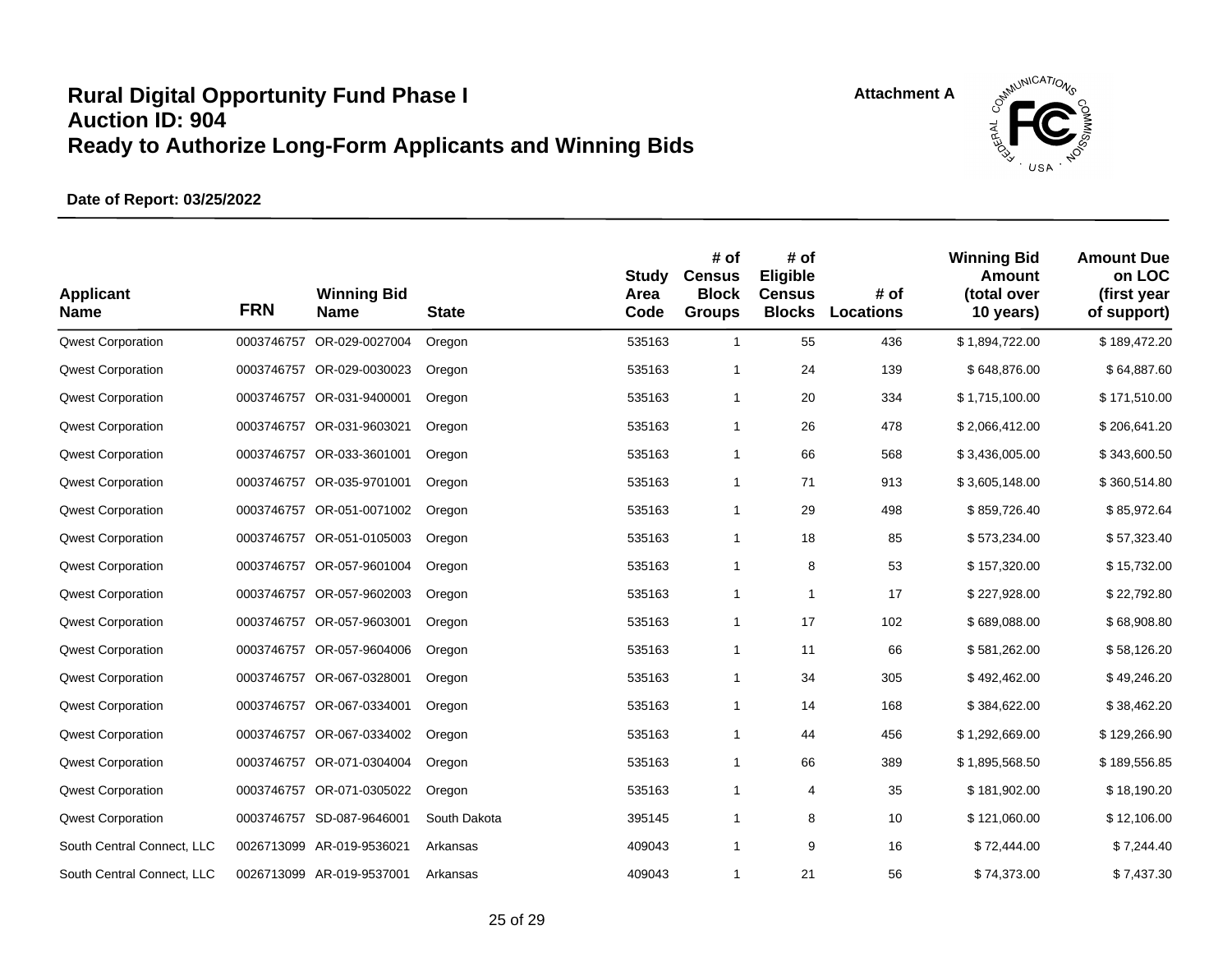



| <b>Applicant</b><br><b>Name</b> | <b>FRN</b> | <b>Winning Bid</b><br><b>Name</b> | <b>State</b> | Study<br>Area<br>Code | # of<br><b>Census</b><br><b>Block</b><br><b>Groups</b> | # of<br>Eligible<br><b>Census</b><br><b>Blocks</b> | # of<br><b>Locations</b> | <b>Winning Bid</b><br>Amount<br>(total over<br>10 years) | <b>Amount Due</b><br>on LOC<br>(first year<br>of support) |
|---------------------------------|------------|-----------------------------------|--------------|-----------------------|--------------------------------------------------------|----------------------------------------------------|--------------------------|----------------------------------------------------------|-----------------------------------------------------------|
| South Central Connect, LLC      |            | 0026713099 AR-019-9537002         | Arkansas     | 409043                | $\mathbf{1}$                                           | 19                                                 | 41                       | \$207,582.00                                             | \$20,758.20                                               |
| South Central Connect, LLC      |            | 0026713099 AR-019-9537003         | Arkansas     | 409043                | $\mathbf{1}$                                           | 10                                                 | 24                       | \$113,767.50                                             | \$11,376.75                                               |
| South Central Connect, LLC      |            | 0026713099 AR-019-9537004         | Arkansas     | 409043                | 1                                                      | 52                                                 | 305                      | \$1,324,477.00                                           | \$132,447.70                                              |
| South Central Connect, LLC      |            | 0026713099 AR-019-9538005         | Arkansas     | 409043                | $\mathbf{1}$                                           | 4                                                  | 5                        | \$7,764.00                                               | \$776.40                                                  |
| South Central Connect, LLC      |            | 0026713099 AR-019-9539001         | Arkansas     | 409043                | $\mathbf{1}$                                           | 45                                                 | 329                      | \$825,246.00                                             | \$82,524.60                                               |
| South Central Connect, LLC      |            | 0026713099 AR-019-9539003         | Arkansas     | 409043                | 1                                                      | 13                                                 | 46                       | \$240,900.00                                             | \$24,090.00                                               |
| South Central Connect, LLC      |            | 0026713099 AR-019-9539005         | Arkansas     | 409043                | $\mathbf{1}$                                           | 40                                                 | 209                      | \$1,154,540.40                                           | \$115,454.04                                              |
| South Central Connect, LLC      |            | 0026713099 AR-051-0103001         | Arkansas     | 409043                | $\mathbf{1}$                                           | 4                                                  | 10                       | \$47,814.00                                              | \$4,781.40                                                |
| South Central Connect, LLC      |            | 0026713099 AR-051-0103002         | Arkansas     | 409043                | $\mathbf{1}$                                           | 13                                                 | 48                       | \$96,594.00                                              | \$9,659.40                                                |
| South Central Connect, LLC      |            | 0026713099 AR-051-0105002         | Arkansas     | 409043                | $\mathbf{1}$                                           | 36                                                 | 203                      | \$747,498.00                                             | \$74,749.80                                               |
| South Central Connect, LLC      |            | 0026713099 AR-051-0105003         | Arkansas     | 409043                | $\mathbf{1}$                                           | $\mathbf{1}$                                       | -1                       | \$2,250.00                                               | \$225.00                                                  |
| South Central Connect, LLC      |            | 0026713099 AR-051-0106002         | Arkansas     | 409043                | 1                                                      | 1                                                  | $\overline{2}$           | \$210.00                                                 | \$21.00                                                   |
| South Central Connect, LLC      |            | 0026713099 AR-051-0106003         | Arkansas     | 409043                | $\mathbf{1}$                                           | $\mathbf{1}$                                       | 3                        | \$1,242.00                                               | \$124.20                                                  |
| South Central Connect, LLC      |            | 0026713099 AR-051-0107003         | Arkansas     | 409043                | 1                                                      | 1                                                  | 1                        | \$16,020.00                                              | \$1,602.00                                                |
| South Central Connect, LLC      |            | 0026713099 AR-051-0111001         | Arkansas     | 409043                | 1                                                      | 3                                                  | 9                        | \$34,155.00                                              | \$3,415.50                                                |
| South Central Connect, LLC      |            | 0026713099 AR-051-0111002         | Arkansas     | 409043                | $\mathbf{1}$                                           | 1                                                  | $\overline{2}$           | \$2,022.00                                               | \$202.20                                                  |
| South Central Connect, LLC      |            | 0026713099 AR-051-0115001         | Arkansas     | 409043                | 1                                                      | $\mathbf{1}$                                       | 9                        | \$1,116.00                                               | \$111.60                                                  |
| South Central Connect, LLC      |            | 0026713099 AR-051-0116012         | Arkansas     | 409043                | $\mathbf{1}$                                           | $\overline{7}$                                     | 32                       | \$26,574.00                                              | \$2,657.40                                                |
| South Central Connect, LLC      |            | 0026713099 AR-051-0119004         | Arkansas     | 409043                | $\mathbf{1}$                                           | $\mathbf{1}$                                       | 2                        | \$5,466.00                                               | \$546.60                                                  |
| South Central Connect, LLC      |            | 0026713099 AR-059-0201001         | Arkansas     | 409043                | 1                                                      | 57                                                 | 320                      | \$569,628.00                                             | \$56,962.80                                               |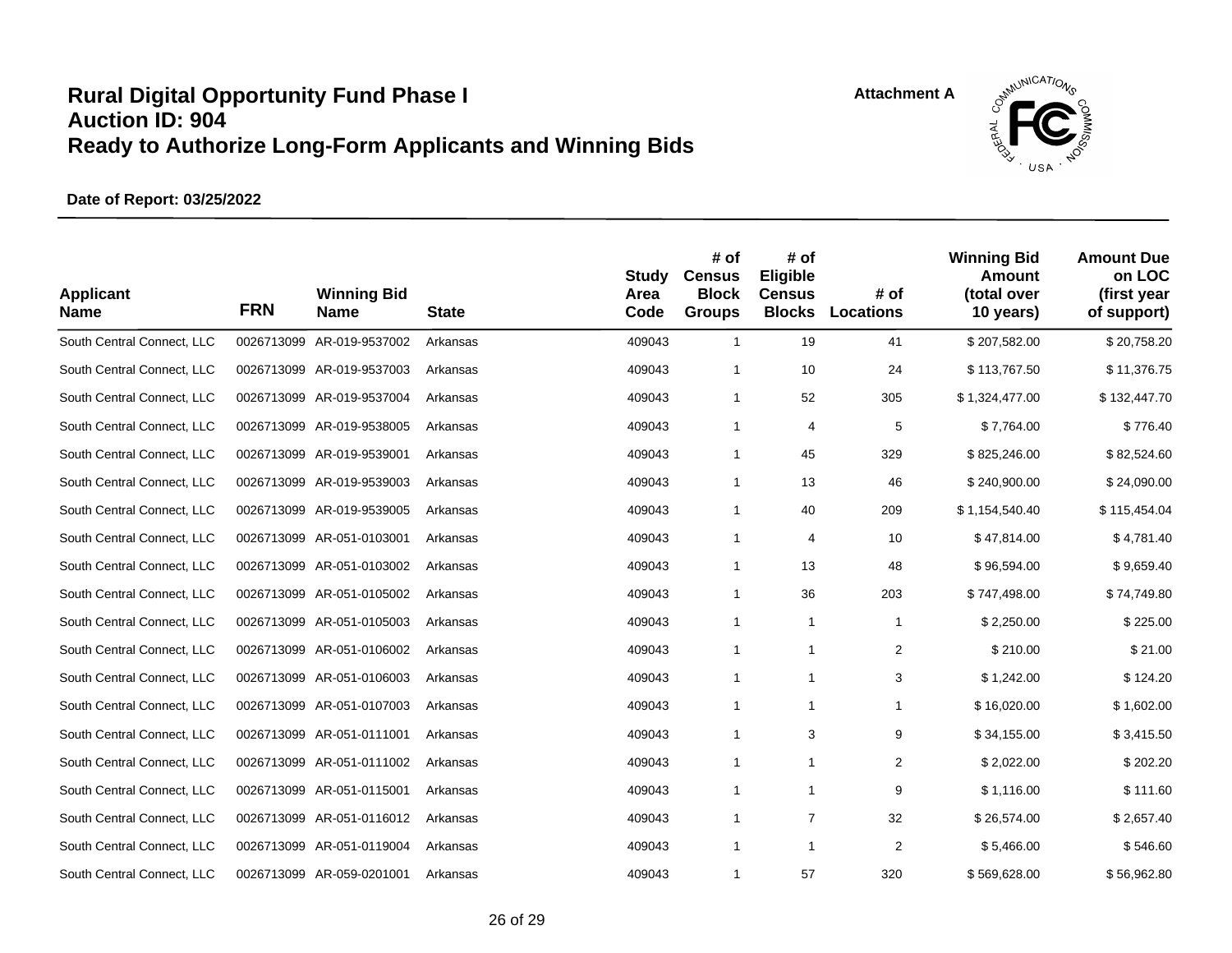



| <b>Applicant</b><br><b>Name</b> | <b>FRN</b> | <b>Winning Bid</b><br><b>Name</b> | <b>State</b> | <b>Study</b><br>Area<br>Code | # of<br><b>Census</b><br><b>Block</b><br><b>Groups</b> | # of<br>Eligible<br><b>Census</b><br><b>Blocks</b> | # of<br><b>Locations</b> | <b>Winning Bid</b><br>Amount<br>(total over<br>10 years) | <b>Amount Due</b><br>on LOC<br>(first year<br>of support) |
|---------------------------------|------------|-----------------------------------|--------------|------------------------------|--------------------------------------------------------|----------------------------------------------------|--------------------------|----------------------------------------------------------|-----------------------------------------------------------|
| South Central Connect, LLC      |            | 0026713099 AR-059-0201002         | Arkansas     | 409043                       | $\mathbf{1}$                                           | 12                                                 | 30                       | \$22,323.00                                              | \$2,232.30                                                |
| South Central Connect, LLC      |            | 0026713099 AR-059-0201003         | Arkansas     | 409043                       | $\mathbf{1}$                                           | 71                                                 | 603                      | \$529,740.00                                             | \$52,974.00                                               |
| South Central Connect, LLC      |            | 0026713099 AR-059-0201004         | Arkansas     | 409043                       | $\mathbf{1}$                                           | 43                                                 | 501                      | \$395,190.00                                             | \$39,519.00                                               |
| South Central Connect, LLC      |            | 0026713099 AR-059-0202001         | Arkansas     | 409043                       | 1                                                      | 1                                                  | 1                        | \$1,398.00                                               | \$139.80                                                  |
| South Central Connect, LLC      |            | 0026713099 AR-059-0202003         | Arkansas     | 409043                       | 1                                                      | $\mathbf{1}$                                       | $\overline{1}$           | \$3,642.00                                               | \$364.20                                                  |
| South Central Connect, LLC      |            | 0026713099 AR-059-0204002         | Arkansas     | 409043                       | 1                                                      | 1                                                  | 1                        | \$1,230.00                                               | \$123.00                                                  |
| South Central Connect, LLC      |            | 0026713099 AR-059-0204004         | Arkansas     | 409043                       | $\mathbf{1}$                                           | 3                                                  | 14                       | \$11,856.00                                              | \$1,185.60                                                |
| South Central Connect, LLC      |            | 0026713099 AR-059-0204005         | Arkansas     | 409043                       | $\mathbf{1}$                                           | 10                                                 | 43                       | \$48,210.00                                              | \$4,821.00                                                |
| South Central Connect, LLC      |            | 0026713099 AR-059-0206001         | Arkansas     | 409043                       | $\mathbf{1}$                                           | 35                                                 | 258                      | \$56,887.50                                              | \$5,688.75                                                |
| South Central Connect, LLC      |            | 0026713099 AR-059-0207001         | Arkansas     | 409043                       | $\mathbf{1}$                                           | 3                                                  | 6                        | \$5,244.00                                               | \$524.40                                                  |
| South Central Connect, LLC      |            | 0026713099 AR-059-0207002         | Arkansas     | 409043                       | $\mathbf{1}$                                           | $\overline{7}$                                     | 18                       | \$48,720.00                                              | \$4,872.00                                                |
| South Central Connect, LLC      |            | 0026713099 AR-059-0207003         | Arkansas     | 409043                       | 1                                                      | 10                                                 | 98                       | \$221,864.00                                             | \$22,186.40                                               |
| South Central Connect, LLC      |            | 0026713099 AR-097-9532001         | Arkansas     | 409043                       | $\mathbf{1}$                                           | 38                                                 | 261                      | \$702,720.00                                             | \$70,272.00                                               |
| South Central Connect, LLC      |            | 0026713099 AR-099-0901001         | Arkansas     | 409043                       | $\mathbf{1}$                                           | 36                                                 | 255                      | \$1,245,885.50                                           | \$124,588.55                                              |
| South Central Connect, LLC      |            | 0026713099 AR-099-0901002         | Arkansas     | 409043                       | 1                                                      | 42                                                 | 251                      | \$955,185.90                                             | \$95,518.59                                               |
| South Central Connect, LLC      |            | 0026713099 AR-099-0901003         | Arkansas     | 409043                       | $\mathbf{1}$                                           | 50                                                 | 272                      | \$1,226,667.40                                           | \$122,666.74                                              |
| South Central Connect, LLC      |            | 0026713099 AR-099-0902003         | Arkansas     | 409043                       | $\mathbf{1}$                                           | 78                                                 | 449                      | \$1,625,050.70                                           | \$162,505.07                                              |
| South Central Connect, LLC      |            | 0026713099 AR-099-0903002         | Arkansas     | 409043                       | $\mathbf{1}$                                           | 78                                                 | 403                      | \$2,042,910.00                                           | \$204,291.00                                              |
| South Central Connect, LLC      |            | 0026713099 AR-109-9533003         | Arkansas     | 409043                       | $\mathbf{1}$                                           | 60                                                 | 395                      | \$742,302.00                                             | \$74,230.20                                               |
| South Central Connect, LLC      |            | 0026713099 AR-109-9534001         | Arkansas     | 409043                       | 1                                                      | 65                                                 | 524                      | \$1,245,383.40                                           | \$124,538.34                                              |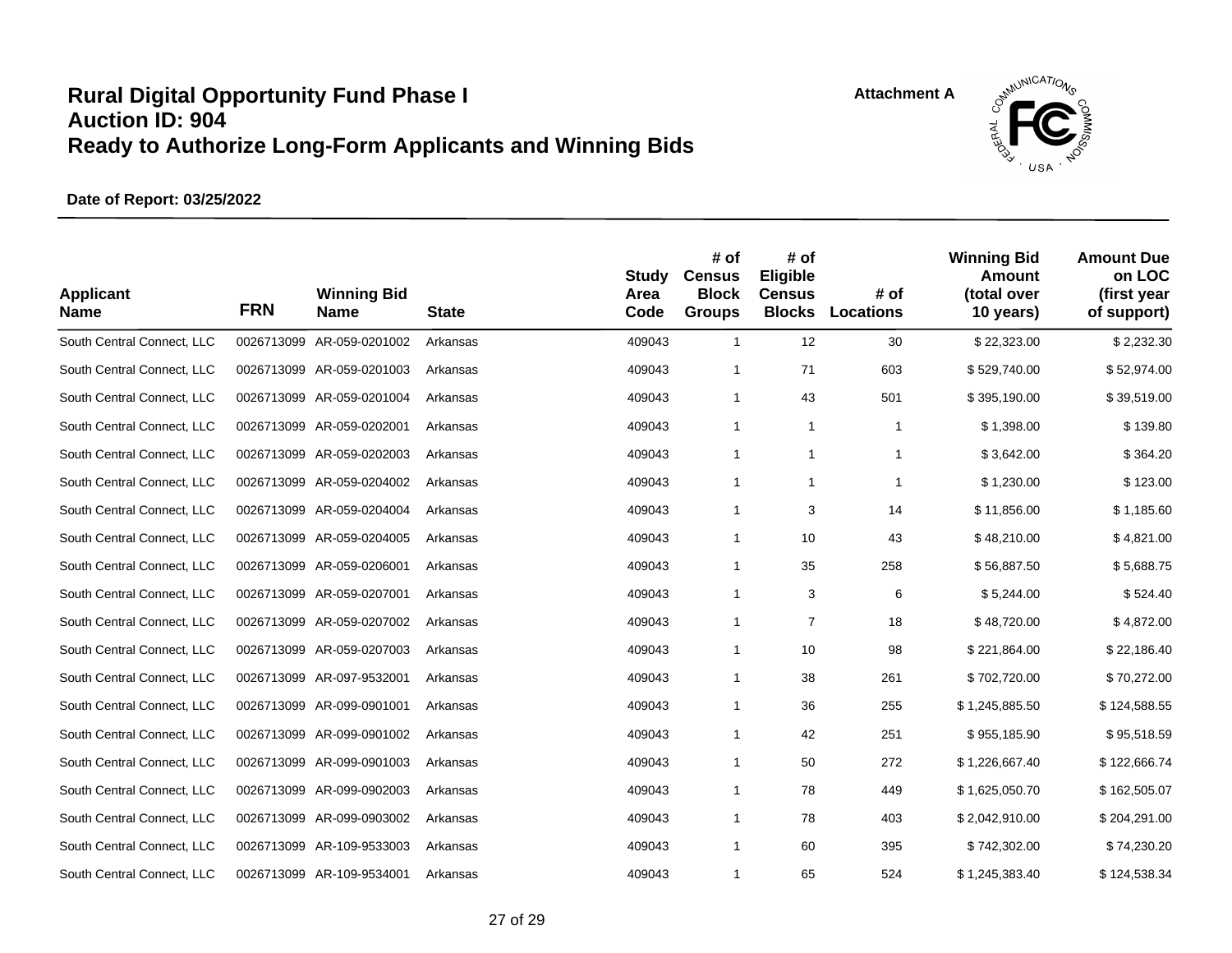



| <b>Applicant</b><br><b>Name</b>                                         | <b>FRN</b> | <b>Winning Bid</b><br><b>Name</b> | <b>State</b> | Study<br>Area<br>Code | # of<br><b>Census</b><br><b>Block</b><br><b>Groups</b> | # of<br><b>Eligible</b><br><b>Census</b><br><b>Blocks</b> | # of<br><b>Locations</b> | <b>Winning Bid</b><br>Amount<br>(total over<br>10 years) | <b>Amount Due</b><br>on LOC<br>(first year<br>of support) |
|-------------------------------------------------------------------------|------------|-----------------------------------|--------------|-----------------------|--------------------------------------------------------|-----------------------------------------------------------|--------------------------|----------------------------------------------------------|-----------------------------------------------------------|
| South Central Connect, LLC                                              | 0026713099 | AR-109-9534002                    | Arkansas     | 409043                | 1                                                      | 67                                                        | 500                      | \$1,157,163.00                                           | \$115,716.30                                              |
| South Central Connect, LLC                                              |            | 0026713099 AR-109-9535001         | Arkansas     | 409043                | 1                                                      | 35                                                        | 230                      | \$478,147.10                                             | \$47,814.71                                               |
| South Central Connect, LLC                                              |            | 0026713099 AR-109-9535002         | Arkansas     | 409043                | 1                                                      | 53                                                        | 385                      | \$877,959.00                                             | \$87,795.90                                               |
| South Central Connect, LLC                                              |            | 0026713099 AR-109-9535003         | Arkansas     | 409043                | 1                                                      | 35                                                        | 159                      | \$245,037.00                                             | \$24,503.70                                               |
| South Central Connect, LLC                                              |            | 0026713099 AR-109-9535004         | Arkansas     | 409043                | 1                                                      | 47                                                        | 231                      | \$578,568.00                                             | \$57,856.80                                               |
| Spectra Communications Group, 0004253373 MO-093-9501002                 |            |                                   | Missouri     | 421151                | 1                                                      | 12                                                        | 38                       | \$275,208.00                                             | \$27,520.80                                               |
| <b>LLC</b><br>Tri-County Electric Cooperative 0027154608 MI-037-0104002 |            |                                   | Michigan     | 319049                | 1                                                      | 11                                                        | 96                       | \$125,700.00                                             | \$12,570.00                                               |
| Tri-County Electric Cooperative 0027154608 MI-037-0104003               |            |                                   | Michigan     | 319049                | 1                                                      | 11                                                        | 68                       | \$79,272.00                                              | \$7,927.20                                                |
| Tri-County Electric Cooperative 0027154608 MI-037-0105002               |            |                                   | Michigan     | 319049                | 1                                                      | 3                                                         | 18                       | \$51,432.00                                              | \$5,143.20                                                |
| Tri-County Electric Cooperative 0027154608 MI-037-0109021               |            |                                   | Michigan     | 319049                | 1                                                      | 9                                                         | 35                       | \$46,776.00                                              | \$4,677.60                                                |
| Tri-County Electric Cooperative 0027154608 MI-045-0204041               |            |                                   | Michigan     | 319049                | 1                                                      | $\mathbf{1}$                                              | $\mathbf{1}$             | \$2,682.00                                               | \$268.20                                                  |
| Tri-County Electric Cooperative 0027154608 MI-045-0205002               |            |                                   | Michigan     | 319049                | 1                                                      | 8                                                         | 33                       | \$83,628.00                                              | \$8,362.80                                                |
| Tri-County Electric Cooperative 0027154608 MI-045-0205003               |            |                                   | Michigan     | 319049                | 1                                                      | 11                                                        | 35                       | \$74,604.00                                              | \$7,460.40                                                |
| Tri-County Electric Cooperative 0027154608 MI-045-0213022               |            |                                   | Michigan     | 319049                | $\mathbf 1$                                            | $\mathbf{1}$                                              | 16                       | \$5,737.90                                               | \$573.79                                                  |
| Tri-County Electric Cooperative 0027154608 MI-073-0001001               |            |                                   | Michigan     | 319049                | $\mathbf 1$                                            | 3                                                         | 39                       | \$26,952.60                                              | \$2,695.26                                                |
| Tri-County Electric Cooperative 0027154608 MI-073-0001002               |            |                                   | Michigan     | 319049                | 1                                                      | 1                                                         | 5                        | \$1,391.00                                               | \$139.10                                                  |